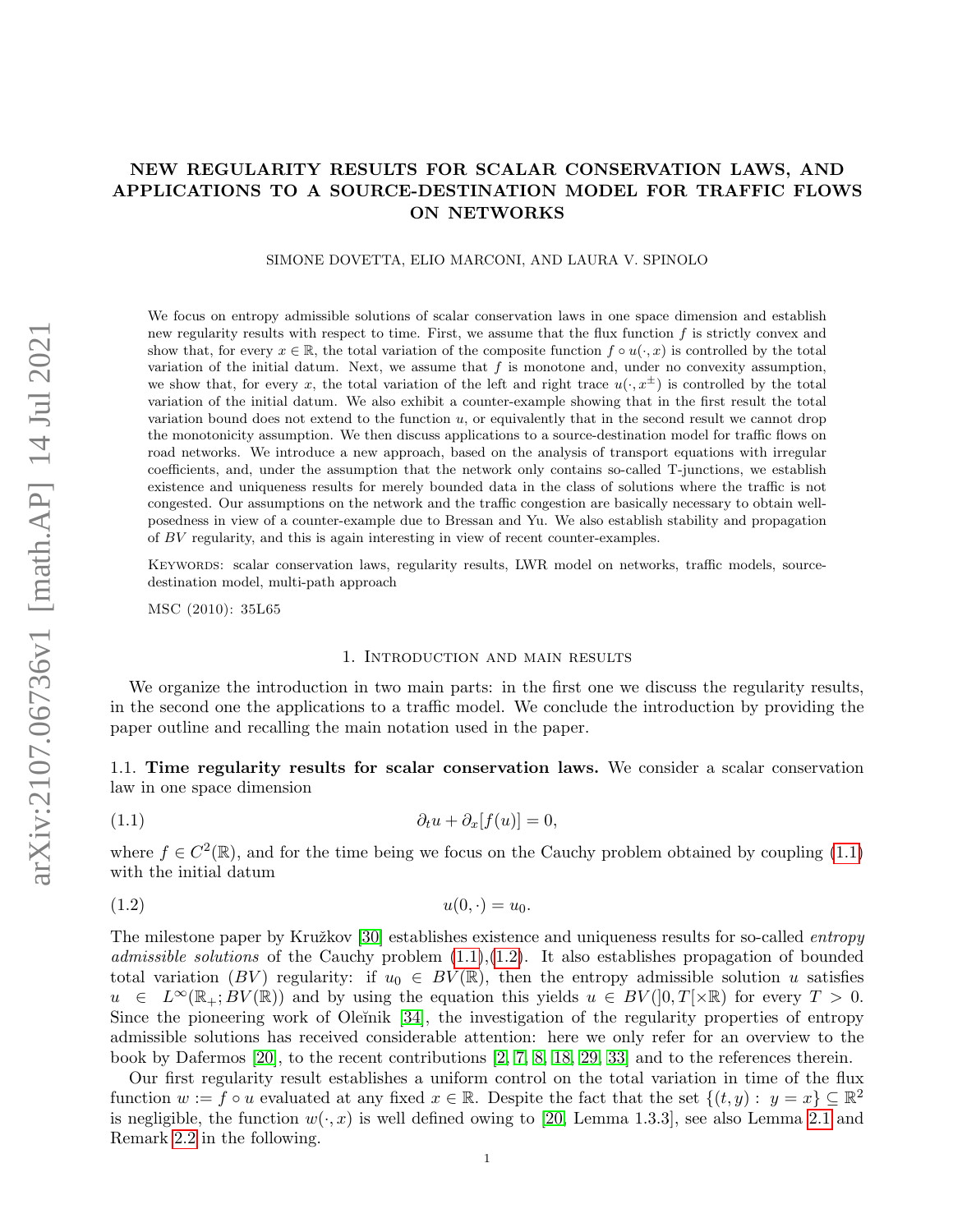<span id="page-1-1"></span>**Theorem 1.1.** Fix  $f \in C^2(\mathbb{R})$  with  $f'' \leq 0$  or  $f'' \geq 0$  and assume  $u_0 \in BV(\mathbb{R})$ . Let u be the entropy admissible solution of the Cauchy problem [\(1.1\)](#page-0-0), [\(1.2\)](#page-0-1) and set  $w := f \circ u$ , then

<span id="page-1-0"></span>(1.3) 
$$
\text{TotVar } w(\cdot, x) \le C \big( \text{TotVar } u_0, \|f'\|_{L^{\infty}} \big) \text{ for every } x \in \mathbb{R}.
$$

In the previous expression, we have set  $w_0 := f \circ u_0$  and  $||f'||_{L^{\infty}} := \max_{u \in [\text{ess inf } u_0, \text{ess sup } u_0]} |f'(u)|$ .

Note that, in [\(1.3\)](#page-1-0),  $C(TotVar u_0, ||f'||_{L^{\infty}})$  denotes a constant only depending on TotVar  $u_0$  and on the Lipschitz constant  $||f'||_{L^{\infty}}$  and its explicit expression can be reconstructed by following the proof of Theorem [1.1.](#page-1-1) In general, we cannot control the left hand side of  $(1.3)$  with TotVar  $w_0$ , see Remark [3.3](#page-14-0) for a counterexample and some further considerations. Note furthermore that in §[4.3](#page-16-0) we exhibit a counter-example showing that, under the same assumptions as in Theorem [1.1,](#page-1-1) the total variation of  $u(\cdot, x)$ , or more precisely of the left and right traces  $u(\cdot, x^{\pm})$ , can blow up in finite time. However, the next result shows that one can establish a uniform control on the total variation of the entropy admissible solution provided the function  $f$  is monotone.

<span id="page-1-2"></span>**Proposition 1.2.** Fix  $f \in C^2(\mathbb{R})$  and  $u_0 \in BV(\mathbb{R})$ . Assume moreover that  $f' \geq 0$  or  $f' \leq 0$  on the interval [ess inf  $u_0$ , ess sup  $u_0$ ]. Then the entropy solution of the Cauchy problem  $(1.1)$ , $(1.2)$  satisfies

<span id="page-1-3"></span>(1.4) 
$$
\text{TotVar } u(\cdot, x^{\pm}) \leq \text{TotVar } u_0, \quad \text{for every } x \in \mathbb{R}.
$$

In the above expression,  $u(\cdot, x^{\pm})$  denote the right and left trace of u at  $y = x$ .

Note that, since  $u \in BV([0,T]\times\mathbb{R})$  for every  $T > 0$ , then the traces  $u(\cdot, x^{\pm})$  are well defined owing to the general theory of BV functions, see [\[3\]](#page-26-4). Note furthermore that in the statement of Proposition [1.2](#page-1-2) we do not impose any concavity or convexity assumption on  $f$ . Also, the counterexample in §[4.3](#page-16-0) shows that the monotonicity assumption in the statement of Proposition [1.2](#page-1-2) cannot be dropped, even in the case of a convex flux. There are several possible extensions of Theorem [1.1](#page-1-1) and Proposition [1.2](#page-1-2) to initial-boundary value problem: Corollary [4.2](#page-15-0) provides the one we need in the proof of Theorem [1.5.](#page-4-0)

1.2. Applications to a multi-path model for traffic flows on road networks. The use of conservation laws in the macroscopic modeling of vehicular and pedestrian traffic started with the works by Lighthill, Whitham and Richards [\[32,](#page-27-5) [37\]](#page-27-6) and has since then flourished: we refer to [\[6,](#page-26-5) [10,](#page-26-6) [23\]](#page-27-7) for an extended overview. In particular, since the paper by Holden and Risebro [\[28\]](#page-27-8), several works have been devoted to the study of conservation laws model on road networks. In this framework, one of the main challenges is describing the behavior of the drivers at road junctions, see for instance the analysis and the discussion in [\[11,](#page-26-7) [15,](#page-26-8) [23,](#page-27-7) [28\]](#page-27-8).

In the present work we focus on the multi-path approach to a source-destination model for traffic flows on road networks. We refer to [\[12,](#page-26-9) [23,](#page-27-7) [25\]](#page-27-9) for an extended discussion on source-destination models, but in a nutshell the very basic feature of these models is that drivers are divided in several populations depending on the path they follow on the road network. On each road, the total car density is governed by a scalar conservation law as in the classical Lighthill, Whitham and Richards (LWR) model, whereas the rate of cars following a given path satisfies a transport equation where the coefficient depends on the solution of the conservation law. In [\[12,](#page-26-9) [25\]](#page-27-9) the model was approached by relying on wave front-tracking techniques and hence one of the main points in the analyis was the solution of the so-called Riemann problems at roads junctions, in the same spirit as in [\[15,](#page-26-8) [26\]](#page-27-10). In particular, in [\[25\]](#page-27-9) Garavello and Piccoli establish existence of a suitable notion of solution provided the data are a small BV perturbation of an equilibrium and under further technical assumptions. In  $[12]$ Bressan and Yu, among other things, exhibit some counterexamples that we comment upon later.

In the present work we focus on the same multi-path approach to the source-destination model as in [\[13,](#page-26-10) [27\]](#page-27-11). In this approach, one focuses on *paths* (each of them followed by a population of drivers) rather than on roads. Junctions apparently disappear or, more correctly, are hidden in the fact that the equation governing the evolution of the total car density is discontinuous at each junction. In [\[13\]](#page-26-10) Briani and Cristiani regard the multi-path model as a system of conservation laws with discontinuous fluxes and discuss the theoretical properties of a related Godunov-type numerical scheme. In the present work we approach the multi-path model by relying on the theory of transport equations with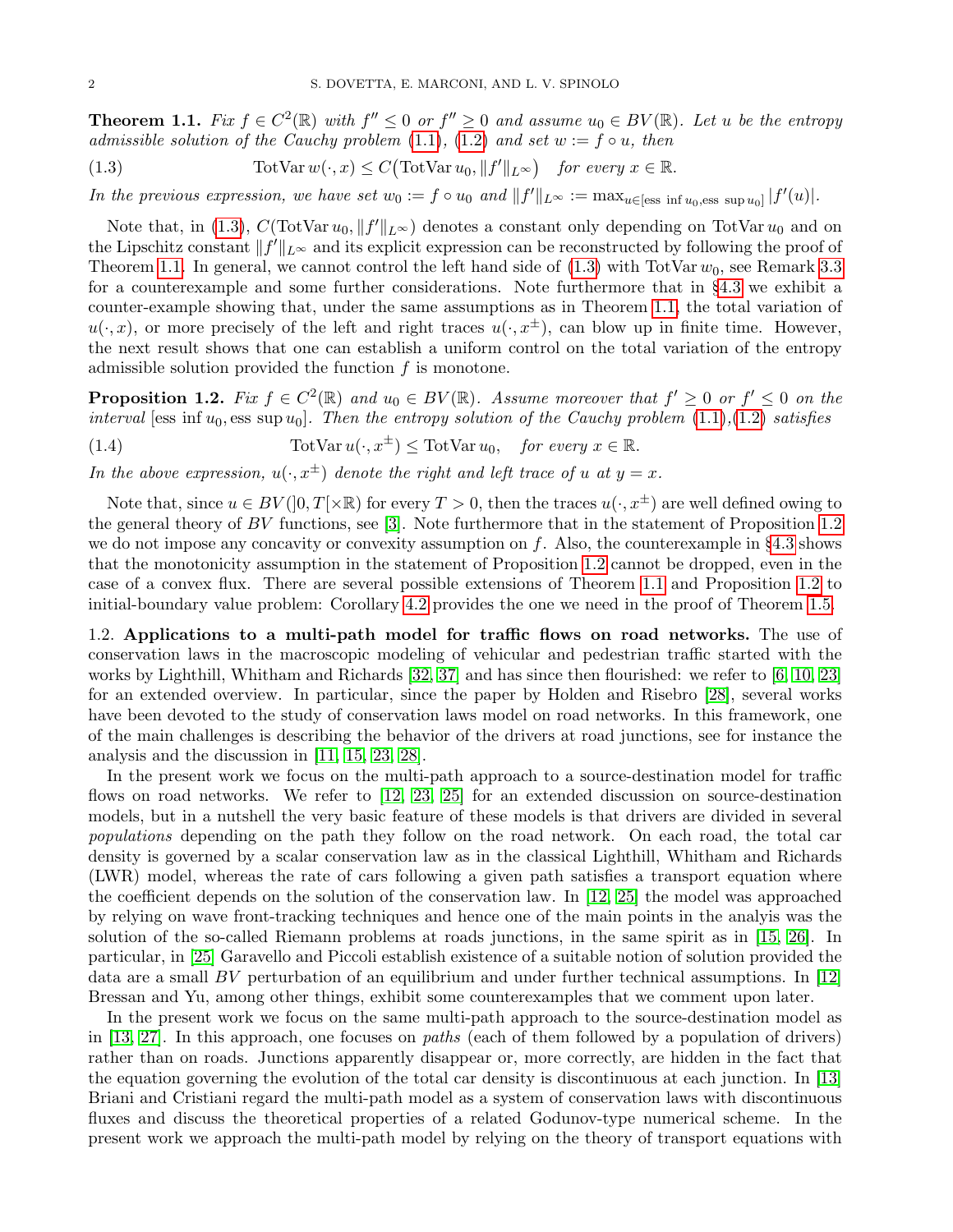low regularity coefficients. This allows us to provide a simple and neat formulation of the problem and in particular of the boundary conditions in a very weak  $L^{\infty}$  framework. By relying on results obtained in the companion paper [\[22\]](#page-27-12), we establish existence and uniqueness results for  $L^{\infty}$  data under the assumptions that the network only contains T-junctions, that is junctions with only one incoming road, and that the traffic is not congested. These assumptions are obviously restrictive, but basically necessary to obtain well-posedness in view of a counterexample due to Bressan and Yu [\[12\]](#page-26-9). More precisely, [\[12,](#page-26-9) Example 3] involves a simple network consisting of two incoming and two outgoing roads where the source-destination model has two distinct solutions, one where the traffic is congested and one where it is not. This shows that uniquenesss can be violated if we do not require the condition that the traffic is not congested. On the other hand, networks only containing T-junctions are the only ones where one can reasonably hope for propagation of the condition that the traffic is not congested. See also [\[24\]](#page-27-13) for another recent work where the authors restrict to T-junctions. In the present work we also establish propagation of BV regularity and stability, and these results are again interesting in view of counterexamples in [\[12\]](#page-26-9) that we discuss in the following.

We now provide the detailed description of the multi-path approach. To simplify the exposition, we directly focus on the case of a network only containing T-junctions like the one in Figure [1,](#page-3-0) but this introductory part and Definition [1.3](#page-3-1) extend to more general networks. Our network consists of a collection of h roads  $I_i, \ldots, I_h$ , each of them parameterized by a bounded interval<sup>[1](#page-2-0)</sup> and running from a junction point (or from the source) to another (or to a destination). We also work with the  $m$  paths  $P_1, \ldots, P_m$ : each of them is a collection of consecutive roads starting from the source and ending in a destination. We fix a time interval  $[0, T]$  and for every  $i = 1, \ldots, h$ , we denote by  $\rho_i$  the total car density on the road  $I_i$  and as in the classical LWR model we assume that  $\rho_i$  is an entropy admissible solution of the conservation law

<span id="page-2-1"></span>(1.5) 
$$
\partial_t \rho_i + \partial_x [v(\rho_i) \rho_i] = 0 \quad \text{on } ]0, T[ \times I_i.
$$

In the previous expression, the velocity function  $v$  satisfies

<span id="page-2-5"></span>(1.6) 
$$
v \in C^2(\mathbb{R}), \quad v(\rho^{\max}) = 0, \quad v \ge 0 \text{ on } [0, \rho^{\max}].
$$

Here the constant  $\rho^{\text{max}} > 0$  denotes the maximum possible car density, corresponding to bumper-tobumper packing. The flux function satisfies

<span id="page-2-6"></span>(1.7) 
$$
g(z) := v(z)z, \quad g' > 0 \text{ on } ]0, \rho^*[, \quad g' \le 0 \text{ on } ]\rho^*, \rho^{\max}[
$$

where the density  $\rho^* < \rho^{\text{max}}$  denotes the transition between free and congested traffic. We remark in passing that we are not making the assumption that g is concave. We denote by  $\theta_1, \ldots, \theta_m$  the traffic-type functions, that is for every  $k = 1, ..., m$  the function  $\theta_k$  represents the fraction of cars following the path  $P_k$ . It is governed by the equation

(1.8) 
$$
\partial_t[r_k\theta_k] + \partial_x[v(r_k)r_k\theta_k] = 0 \quad \text{on } ]0,T[\times P_k,
$$

where

(1.9) 
$$
r_k = \rho_i, \quad \text{a.e. on } ]0, T[ \times I_i \text{ for every } i \text{ such that } I_i \subseteq P_k,
$$

that is  $r_k$  is obtained by patching together the  $\rho_i$ -s. Note that by combining [\(1.5\)](#page-2-1), [\(1.8\)](#page-2-2) and [\(1.9\)](#page-2-3) we formally obtain

<span id="page-2-4"></span><span id="page-2-3"></span><span id="page-2-2"></span>
$$
\partial_t \theta_k + v(r_k) \partial_x \theta_k = 0,
$$

that is a transport equation. Note, however, that, in view of the general theory of conservation laws [\[20\]](#page-27-2), the best regularity one can hope for is  $r_k \in BV([0,T[\times P_k))$  and in this framework the product  $v(r_k)\partial_x\theta_k$ is highly ill defined since in general  $\partial_x \theta_k$  is only a distribution. For every  $i = 1, \ldots, h$  and  $k = 1, \ldots, m$ , we fix  $\rho_{i0} \in L^{\infty}(I_i)$  and  $\theta_{k0} \in L^{\infty}(P_k)$  and we augment [\(1.5\)](#page-2-1) and [\(1.8\)](#page-2-2) with the initial conditions

(1.10) 
$$
\rho_i(0, \cdot) = \rho_{i0}, \quad 0 \le \rho_{i0} \le \rho^{\max} \quad \text{a.e. on } I_i
$$

<span id="page-2-0"></span><sup>1</sup>Our analysis straightforwardly extends to the case where the roads can have infinite length.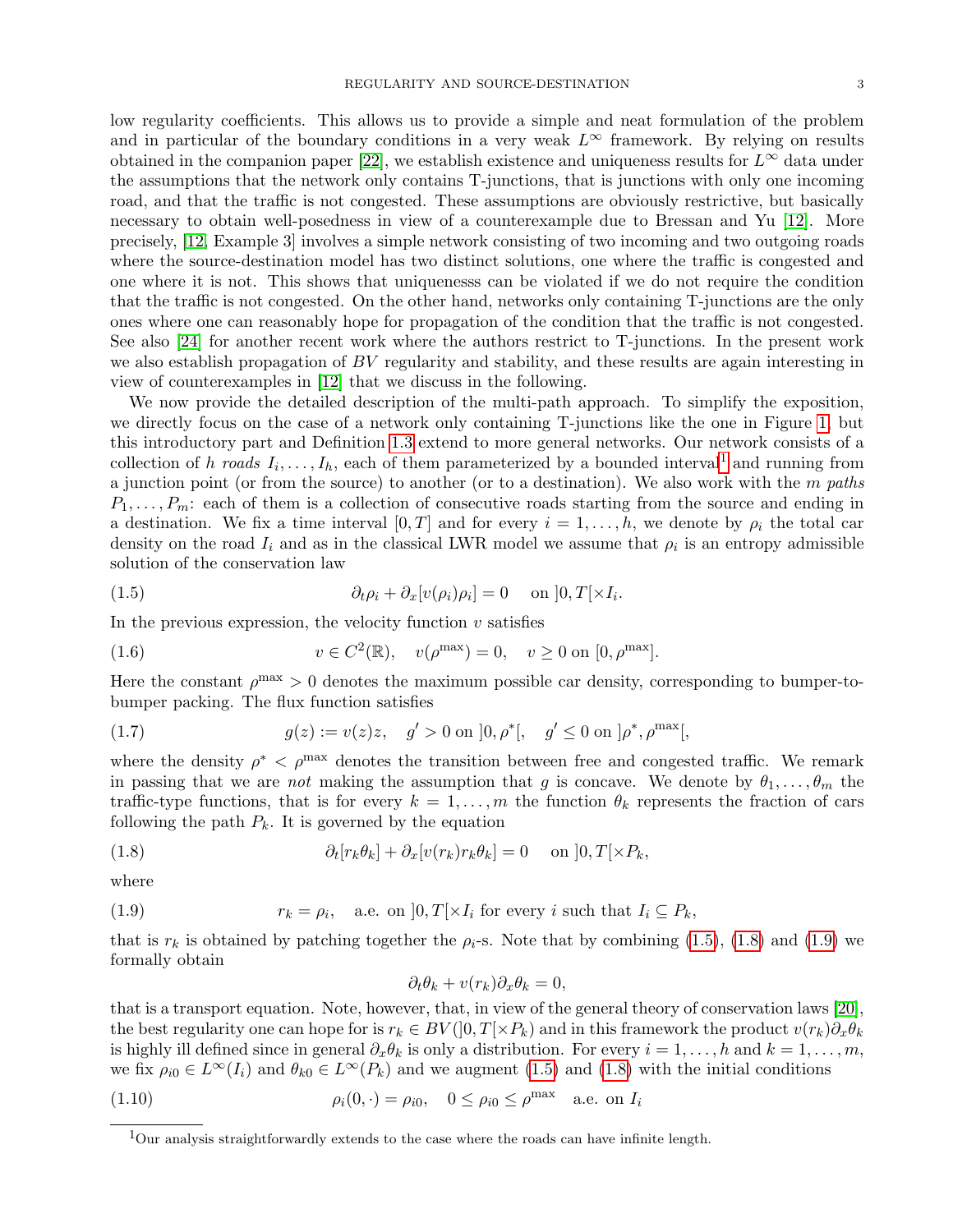

<span id="page-3-5"></span><span id="page-3-0"></span>Figure 1. Example of a road network involving T-junctions only. The network has 15 roads, 1 source, 10 destinations and 10 paths (two of them highlighted in different colors).

and

(1.11) 
$$
\theta_k(0, \cdot) = \theta_{k0} \quad \text{a.e. on } P_k.
$$

Since we are focusing on a network only containing T-junctions, all the paths have the same origin a and start with the same road  $I_1$ . We fix  $\bar{\rho} \in L^{\infty}(0,T]$  and impose

<span id="page-3-4"></span>(1.12) 
$$
\rho_1(\cdot, a) = \bar{\rho}, \quad 0 \le \bar{\rho} \le \rho^{\max}, \quad \text{a.e. on } ]0, T[.
$$

The above datum is attained in the sense of Bardos, LeRoux and Nédélec  $[5]$ , see the discussion in §[2.3.](#page-6-2) For every  $k = 1, ..., m$ , we fix  $\bar{\theta}_k \in L^{\infty}(\mathbb{R})$  and we impose the boundary condition

<span id="page-3-6"></span>
$$
\theta_k(\cdot, a) = \bar{\theta}_k.
$$

The above datum is attained in the sense of the distributional traces as in [\[17\]](#page-26-12), see Definition [5.1.](#page-19-0) To conclude, we recall that  $\theta_k$  represents the fraction of cars following the path  $P_k$  and hence the physical range is

<span id="page-3-2"></span>(1.14) 
$$
0 \le \theta_{k0} \le 1
$$
 a.e. on  $P_k$ ,  $\forall k = 1, ..., m$ , 
$$
\sum_{k: I_i \subseteq P_k} \theta_{k0} = 1
$$
 a.e. on  $I_i$ ,  $\forall i = 1, ..., h$ 

and

<span id="page-3-3"></span>(1.15) 
$$
0 \le \bar{\theta}_k \le 1
$$
, a.e. on  $[0, T[, \forall k = 1, ..., m,$   $\sum_{k=1}^m \bar{\theta}_k = 1$  a.e. on  $[0, T[$ .

We now provide the definition of distributional solution of the multi-path model.

<span id="page-3-1"></span>**Definition 1.3.** For every  $i = 1, \ldots, h$ ,  $k = 1, \ldots, m$ , fix the data  $\rho_{i0} \in L^{\infty}(I_i)$ ,  $\theta_{k0} \in L^{\infty}(P_k)$ ,  $\bar{\rho}, \bar{\theta}_k \in L^{\infty}(]0,T[)$  and assume that  $\bar{\theta}_{k0}$  and  $\bar{\theta}_k$  satisfy  $(1.14)$  and  $(1.15)$ , respectively. A distributional solution of the multi-path model is a family of functions  $\rho_i \in L^{\infty}(0,T[\times I_i), \theta_k \in L^{\infty}(0,T[\times P_k),$  $i = 1, \ldots, h$  and  $k = 1, \ldots, m$ , such that

- i) for every  $i = 1, \ldots, h$ ,  $\rho_i$  is an entropy admissible solution of [\(1.5\)](#page-2-1), [\(1.10\)](#page-2-4). Also,  $\rho_1$  is an entropy admissible solution of  $(1.5)$ ,  $(1.10)$ ,  $(1.12)$ , in the sense of  $[5]$ ;
- ii) Equation [\(1.9\)](#page-2-3) holds true (that is  $r_k$  is obtained by patching together the  $\rho_i$ -s);
- <span id="page-3-7"></span>iii)  $\theta_k$  is a distributional solution of the initial-boundary value problem [\(1.8\)](#page-2-2), [\(1.11\)](#page-3-5), [\(1.13\)](#page-3-6), in the sense of Definition [5.1.](#page-19-0) Also, it satisfies

(1.16) 
$$
\text{for every } k = 1, \dots, m, \quad 0 \le \rho_i \theta_k \le \rho_i
$$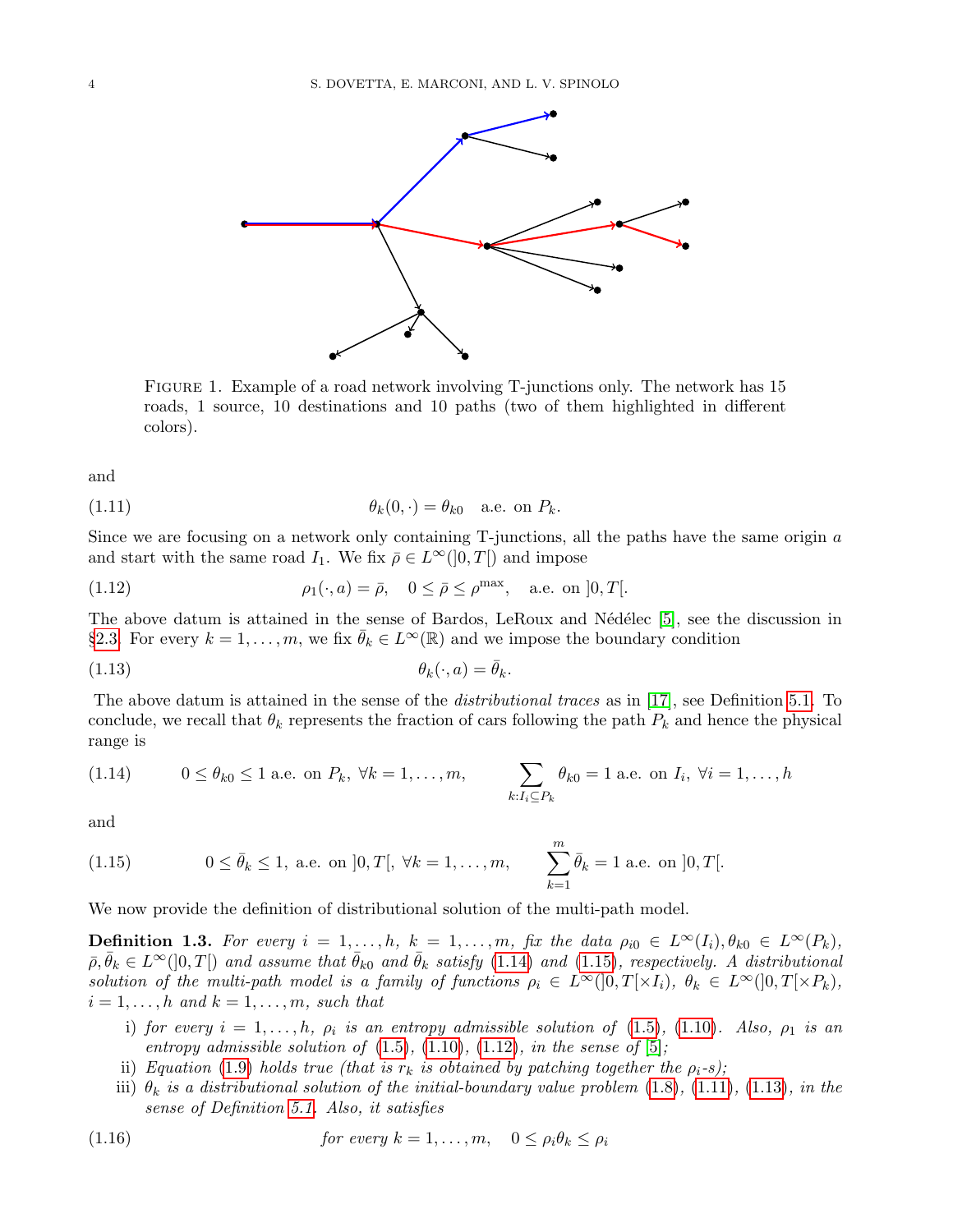and

(1.17) 
$$
\text{for every } i = 1, \dots, h, \quad \rho_i \sum_{k: I_i \subseteq P_k} \theta_k = \rho_i
$$

a.e. on  $]0,T[\times I_i$ .

Some remarks are here in order. First, in §[2.3](#page-6-2) we recall the definition of entropy admissible solution of  $(1.5)$ ,  $(1.10)$  and of  $(1.5)$ ,  $(1.10)$   $(1.12)$ . Second, the heuristic meaning of  $(1.16)$  and  $(1.17)$  is

<span id="page-4-1"></span>
$$
0 \le \theta_k \le 1
$$
 a.e. on  $\mathbb{R}_+ \times P_k$ , 
$$
\sum_{k:\,I_i \subseteq P_k}^m \theta_k = 1
$$
 a.e. on  $\mathbb{R}_+ \times I_i$ ,

but owing to [\(1.8\)](#page-2-2)  $\theta_k$  is not uniquely defined on the set where  $r_k$  vanishes and this is why [\(1.16\)](#page-3-7) and [\(1.17\)](#page-4-1) are the correct formulation. Third, distributional solutions of the multi-path model satisfy the flux conservation at junctions, see Lemma [5.2.](#page-19-1) We can now state our well-posedness result. We explicitly point out that it is an existence and uniqueness result, whereas several other results concerning traffic models on road networks only establish existence, see for instance [\[15,](#page-26-8) [24,](#page-27-13) [25\]](#page-27-9).

<span id="page-4-2"></span>**Theorem 1.4.** Fix  $T > 0$  and assume that v and g satisfy [\(1.6\)](#page-2-5) and [\(1.7\)](#page-2-6), respectively. For every  $i = 1, \ldots, h, k = 1, \ldots, m$ , fix the initial data  $\rho_{i0} \in L^{\infty}(I_i), \theta_{k0} \in L^{\infty}(P_k)$  and the boundary data  $\overline{\rho}, \overline{\theta}_k \in L^{\infty}(]0,T[$ ). Assume that  $\overline{\theta}_{k0}$  and  $\overline{\theta}_k$  satisfy [\(1.14\)](#page-3-2) and [\(1.15\)](#page-3-3), respectively, and that  $0 \le \overline{\rho} \le \rho^*$ ,  $0 \leq \rho_{i0} \leq \rho^*$ . Then there is a distributional solution of the multi-path model such that  $0 \leq \rho_i \leq \rho^*$ , for every  $i = 1, \ldots, h$ . Also, the solution is unique in the following sense: if  $\rho_1, \ldots, \rho_h, \theta_1, \ldots, \theta_m$  and  $\rho_1^\lozenge$  $\phi_1^{\Diamond}, \ldots, \phi_n^{\Diamond}, \theta_1^{\Diamond}, \ldots, \theta_m^{\Diamond}$  are two solutions such that  $0 \leq \rho_i, \rho_i^{\Diamond} \leq \rho^*$  for every  $i = 1, \ldots, h$ , then

$$
\rho_i = \rho_i^{\lozenge}, \ a.e. \ on \ ]0,T[\times I_i, \ for \ every \ i=1,\ldots,h
$$

<span id="page-4-3"></span>and

(1.18) 
$$
\rho_i \theta_k = \rho_i \theta_k^{\Diamond}, \text{ a.e. on } ]0, T[ \times I_i \text{ for every } i : I_i \subseteq P_k \text{ and every } k = 1, ..., m.
$$

Some remarks are again in order. First, the uniqueness result given by Theorem [1.4](#page-4-2) is the best one can hope for since, as pointed out before, Equation [\(1.8\)](#page-2-2) does not provide any information on  $\theta_k$  on the set where  $r_k$  vanishes. Second, as mentioned before, Lemma [5.2](#page-19-1) states that distributional solutions of the multi-path model satisfy flux conservation at junctions. However, it is well-known that the flux conservation does not suffice to select a unique solution, see the discussion in [\[23\]](#page-27-7). The requirement that  $0 \leq \rho_i \leq \rho^*$ , i.e. that the traffic is not congested, can be therefore viewed as an admissibility criterion, which is reasonable in our framework: since the network only contains T-junctions, if the traffic is not congested at the initial time and at the source, one expects that it never gets congested. The next result establishes propagation of BV regularity.

<span id="page-4-0"></span>**Theorem 1.5.** Under the same assumptions as in the statement of Theorem [1.4,](#page-4-2) assume furthermore that, for every  $i = 1, ..., h$  and  $k = 1, ..., m$ ,  $\rho_{i0} \in BV(I_i), \theta_{k0} \in BV(P_k), \bar{\rho}, \dot{\bar{\theta}}_k \in BV([0, T])$ . Also, assume that, for some constant  $\varepsilon > 0$ ,

 $\varepsilon \le \rho_{i0}, \bar{\rho} \le \rho^* - \varepsilon, \qquad \varepsilon \le \theta_{k0}, \bar{\theta}_k \le 1, \quad \text{for every } i = 1, \ldots, h \text{ and } k = 1, \ldots, m.$ 

Then the distributional solution  $\rho_1, \ldots, \rho_h, \theta_1, \ldots, \theta_m$  of the source destination model satisfies  $\rho_i \in$  $BV([0,T[\times I_i)$  and  $\theta_k \in BV([0,T[\times P_k),$  for every  $i=1,\ldots,h$  and  $k=1,\ldots,m$ .

Note that, under the assumptions of Theorem [1.5,](#page-4-0)  $r_k$  is bounded away from 0 and hence the function  $\theta_k$  is uniquely determined in view of the uniqueness result given in Theorem [1.4.](#page-4-2) Also, by carefully tracking the proof one could establish, if needed, an explicit bound on the total variation of  $\rho_i$  and  $\theta_k$ ,  $i = 1, \ldots, h, k = 1, \ldots, m$ , in terms of the total variation of the data and  $\varepsilon$ . Finally, it is interesting to compare Theorem [1.5](#page-4-0) with a counterexample in [\[12\]](#page-26-9). More precisely, [\[12,](#page-26-9) Example 4] show that, on a general network and for initial densities that attain the value 0, one can have finite time blow up of the total variation even if the data have arbitrarily small total variation. To conclude, we establish the  $L^1$ stability of the distributional solutions of the source-destination model with respect to perturbations in the data.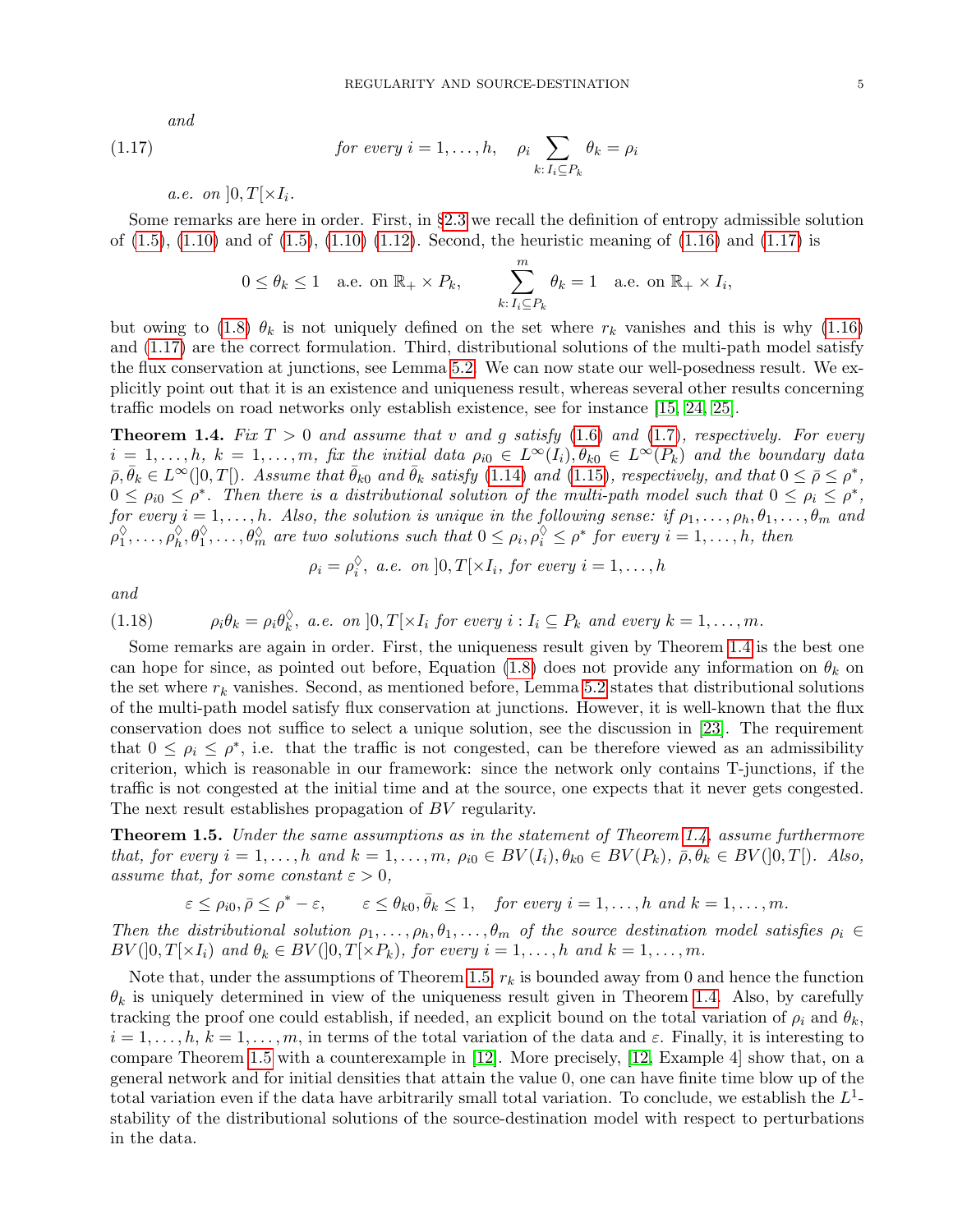<span id="page-5-0"></span>**Corollary 1.6.** Fix  $T > 0$  and assume that v and g satisfy [\(1.6\)](#page-2-5) and [\(1.7\)](#page-2-6), respectively. For every  $i = 1, \ldots, h, k = 1, \ldots, m$ , fix some sequences of initial data  $\{\rho_{i0}^n\}_{n \in \mathbb{N}} \subseteq L^{\infty}(I_i)$ ,  $\{\theta_{k0}^n\}_{n \in \mathbb{N}} \subseteq L^{\infty}(P_k)$ and of boundary data  $\{\bar{\rho}^n\}_{n\in\mathbb{N}}, \{\bar{\theta}_k^n\}_{n\in\mathbb{N}} \subseteq L^\infty(]0,T[)$  in such a way that, for every  $n, 0 \leq \rho_{i0}^n \leq \rho^*$ ,  $0 \leq \bar{\rho}^n \leq \rho^*$  and  $(1.14)$  and  $(1.15)$  are satisfied. Also, assume that

(1.19)  $\rho_{i0}^n \to \rho_{i0}$  in  $L^1(I_i)$ ,  $\theta_{k0}^n \to \theta_{k0}$  in  $L^1(P_k)$ ,  $\rho^n \to \bar{\rho}$  in  $L^1(]0,T[)$ ,  $\bar{\theta}_k^n \to \bar{\theta}_k$  in  $L^1(]0,T[)$ 

for every  $i=1,\ldots,h$ ,  $k=1,\ldots,m$ , as  $n\to+\infty$ . Let  $\{\rho_i^n,\theta_k^n\}_{n\in\mathbb{N}}$  denotes a sequence of distributional solutions of the source-destination model with data  $\rho_{i0}^n, \theta_{k0}^n, \overline{\rho}^n, \overline{\theta}_k^n, i = 1, \ldots, h, k = 1, \ldots, m$ . Then (1.20)

 $\rho_i^n \to \rho_i$  in  $L^1(]0,T[\times I_i), \quad r_k^n \theta_k^n \to r_k \theta_n$  in  $L^1(]0,T[\times P_k),$  for every  $i=1,\ldots,h$  and  $k=1,\ldots,m$ .

In the previous expression,  $\rho_1, \ldots, \rho_h, \theta_1, \ldots, \theta_m$  is the distributional solution of the source-destination model with data  $\rho_{i0}, \theta_{k0}, \bar{\rho}, \bar{\theta}_k$ ,  $i = 1, \ldots, h$ ,  $k = 1, \ldots, m$  and  $r_k^n$ ,  $r_k$  are obtained by patching together the  $\rho_i^n$ -s and the  $\rho_i$ -s, respectively, see [\(1.9\)](#page-2-3).

Again, it is interesting to compare Corollary [1.6](#page-5-0) with a counterexample by Bressan and Yu. More precisely, Example 5 in [\[12\]](#page-26-9) is concerned by a simple network consisting of a single T-junction with an incoming road and two outgoing roads and exhibits instability with respect to the weak<sup>∗</sup> convergence. Note however that a key point in the construction of [\[12,](#page-26-9) Example 5] is that the flux function in the incoming and outgoing roads is not the same, whereas here we are assuming that it is the same on every road.

**Outline.** The exposition is organized as follows. In  $\S2$  $\S2$  we overview some previous results that we need in the following. In §[3](#page-10-0) we provide the proof of Theorem [1.1.](#page-1-1) In §[4](#page-14-1) we establish the proof of Proposition [1.2](#page-1-2) and of Corollary [4.2](#page-15-0) and we discuss the example of total variation blow-up. In §[5](#page-19-2) we complete the distributional formulation of the source-destination model and we establish the proof of Theorem [1.4.](#page-4-2) In §[6](#page-23-0) we give the proof of Theorem [1.5](#page-4-0) and Corollary [1.6.](#page-5-0)

Notation. For the reader's convenience, we collect here the main notation used in the present paper. We denote by  $C(a_1, \ldots, a_\ell)$  a constant only depending on the quantities  $a_1, \ldots, a_\ell$ . Its precise value can vary from occurrence to occurrence.

### General mathematical symbols.

- a.e., for a.e.: almost everywhere, for almost every. Unless otherwise specified, it means with respect to the standard Lebesgue measure;
- $BV$ : the space of bounded variation functions;
- TotVar  $u$ : the total variation of the function  $u$ ;
- $u(\cdot, x^{\pm})$ : the left and right trace of the function  $u \in BV([0,T[\times \mathbb{R})$  at  $y = x$ , which are well defined owing to the general theory of  $BV$  functions, see [\[3\]](#page-26-4);
- $u_{\alpha}, u_{\beta}$ , also denoted by  $u(\cdot, \alpha^+), u(\cdot, \beta^-)$ : the *strong* traces given by Theorem [2.4;](#page-6-4)
- Tr $[br\theta](\cdot, \alpha^+)$ , Tr $[br\theta](\cdot, \beta^-)$ : the *distributional* traces given by Lemma [2.11;](#page-9-0)
- $u(\alpha^+), u(\beta^-)$ : the right limit of the function  $u \in BV(|\alpha, \beta|)$  at  $x = \alpha$  and the left limit at  $x = \beta$ ;

## Symbols introduced in the present paper.

- $I_1, \ldots, I_h$ : the roads in the source-destination network;
- $P_1, \ldots, P_k$ : the paths in the source-destination network;
- $\rho_i$ : the total car density on the road  $I_i$ ;
- v: the velocity function in  $(1.5)$ ;
- $\rho^{\max}$ : the maximum possibile car density on  $I_i$ , see [\(1.6\)](#page-2-5);
- $g(\rho) := \rho v(\rho)$ , see [\(1.7\)](#page-2-6);
- $\rho^*$ : the threshold between free and congested traffic, see [\(1.7\)](#page-2-6);
- $\theta_k$ : the traffic-type function in [\(1.8\)](#page-2-2);
- $r_k$ : the function obtained by patching together the  $\rho_i$ -s, see [\(1.9\)](#page-2-3);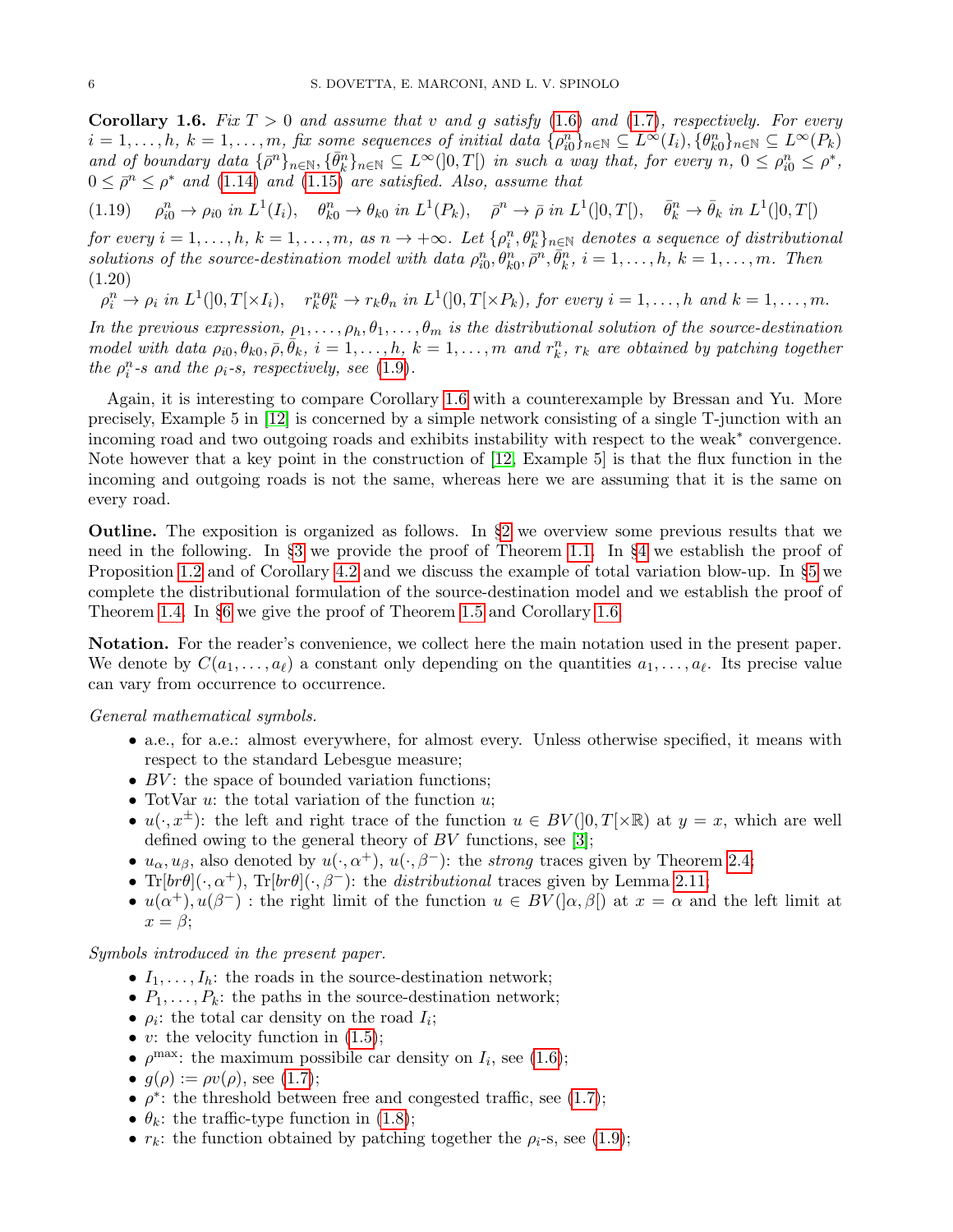- $\rho_{i0}, \theta_{k0}$ : the initial data in [\(1.10\)](#page-2-4) and [\(1.11\)](#page-3-5);
- $\bullet$   $\overline{\rho}_i$ ,  $\overline{\theta}_k$ : the boundary data in [\(1.12\)](#page-3-4) and [\(1.13\)](#page-3-6).

#### 2. Overview of previous results

<span id="page-6-3"></span>In this section we collect some previous results that we need in the following.

2.1. A regularity result for zero-divergence vector fields. We quote a very special case of Lemma 1.3.3 in [\[20\]](#page-27-2).

<span id="page-6-0"></span>**Lemma 2.1.** Fix two (finite or infinite) intervals  $[0, T[, ]a, b[ \subseteq \mathbb{R}$ . Assume that  $u, z \in L^{\infty}(]0, T[ \times ]a, b[)$ satisfy  $\partial_t u + \partial_x z = 0$  in the sense of distributions on  $[0, T] \times [a, b]$ . Then u has a representative such that the map  $[0, T] \to L^{\infty}([a, b]), t \mapsto u(t, \cdot)$  is continuous with respect to the weak\* topology. Also, z has a representative such that the map  $|a, b| \to L^{\infty}(0,T[), x \mapsto z(\cdot, x)$  is continuous with respect to the weak<sup>∗</sup> topology.

<span id="page-6-1"></span>**Remark 2.2.** In the following, we always use the continuous representative of the maps  $t \mapsto u(t, \cdot)$  and  $x \mapsto z(\cdot, x)$ . In this way, the values  $u(t, \cdot)$  and  $z(\cdot, x)$  are well defined for every t and x, respectively.

2.2. Continuity of traces. By combining [\[3,](#page-26-4) Theorem 3.88] with the observation that translations are continuous with respect to the strict convergence in  $BV$  we get the following result.

<span id="page-6-8"></span>**Lemma 2.3.** Fix  $T > 0$ , assume that  $u \in L^{\infty} \cap BV(]0, T[\times \mathbb{R})$  and fix a sequence  $\{x_n\}_{n \in \mathbb{N}} \subseteq \mathbb{R}$ ,  $x_n \leq \bar{x}$ such that  $x_n \uparrow \bar{x} \in \mathbb{R}$  as  $n \to +\infty$ . Then  $u(\cdot, x_n^{\pm})$  converges in  $L^1(]0,T[)$  to  $u(\cdot, \bar{x}^-)$ . If  $x_n \geq \bar{x}$  and  $x_n \downarrow \bar{x}$ , then  $u(\cdot, x_n^{\pm})$  converges in  $L^1(]0,T[)$  to  $u(\cdot, \bar{x}^+)$ .

<span id="page-6-2"></span>2.3. Entropy admissible solutions of initial-boundary value problems for scalar conservation laws. We now discuss the definition of entropy admissible solution of the initial-boundary value problem obtained augmenting the conservation law [\(1.1\)](#page-0-0) with the initial and boundary conditions

<span id="page-6-6"></span>(2.1) 
$$
u(0, \cdot) = u_0, \qquad u(\cdot, \alpha) = \bar{u}, \qquad u(\cdot, \beta) = \underline{u}.
$$

We restrict to the one-dimensional case because it is the one we need in the following, however several results we quote extend to the multi-dimensional setting, see the book by Serre [\[40\]](#page-27-14) for a general discussion on initial-boundary value problems for conservation laws. We first quote (a particular case of) a result due to Kwon and Vasseur [\[31,](#page-27-15) Theorem 1] and Panov [\[36,](#page-27-16) Theorem 1.1].

<span id="page-6-4"></span>**Theorem 2.4.** Fix  $T > 0$ , a bounded interval  $\vert \alpha, \beta \vert \subseteq \mathbb{R}$  and a flux function  $f \in C^2(\mathbb{R})$ . Assume that  $u \in L^{\infty}(]0,T[\times ]\alpha,\beta[)$  satisfies

<span id="page-6-7"></span>
$$
\int_0^T \int_\alpha^\beta \partial_t \phi |u-c| + \partial_x \phi \operatorname{sign}(u-c)[f(u)-f(c)] dx dt \ge 0, \text{ for every } \phi \in C_c^\infty([0,\beta[\times]0,T]), \phi \ge 0, c \in \mathbb{R},
$$

then there are  $u_{\alpha}, u_{\beta} \in L^{\infty}(]0,T[)$  such that

<span id="page-6-5"></span>(2.3) 
$$
\underset{y \to \alpha^{+}}{\mathrm{ess} \lim} \int_{0}^{T} |h(u)(\cdot, y) - h(u_{\alpha})| dt = 0 \quad \text{and} \quad \underset{y \to \beta^{-}}{\mathrm{ess} \lim} \int_{0}^{T} |h(u)(\cdot, y) - h(u_{\beta})| dt = 0
$$

 $for h(u) := f(u)$  and  $h(u) := sign(u - c)[f(u) - f(c)], c \in \mathbb{R}$ .

In the following we will refer to  $f(u_{\alpha})$  and  $f(u_{\beta})$  as the strong traces of  $f(u)$ , see also Remark [2.12.](#page-9-1) Also, we will sometimes denote them by  $f(u)(\cdot, \alpha^+)$  and  $f(u)(\cdot, \beta^-)$ , respectively. Note that in the previous result the regularity of u is only  $u \in L^{\infty}(]0,T[\times]a,\beta[)$  and that in general one cannot replace h with the identity in [\(2.3\)](#page-6-5). However, this is instead possible if  $u \in BV(|\alpha, \beta| \times ]0, T[)$  owing to the general theory of BV functions, see [\[3\]](#page-26-4), or when  $f'' > 0$  or  $f'' < 0$ , see [\[41\]](#page-27-17).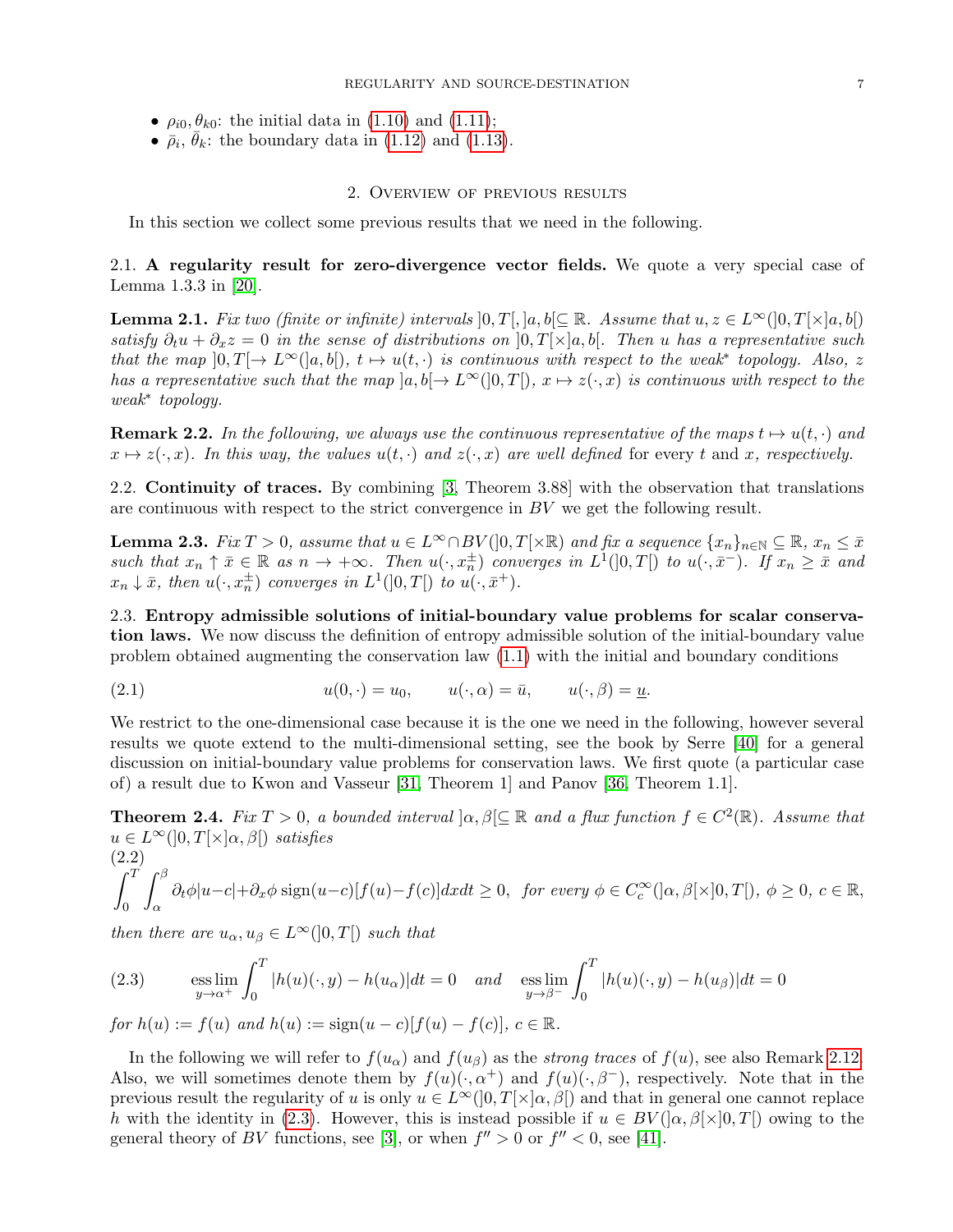<span id="page-7-5"></span>**Definition 2.5.** Fix  $f \in C^2(\mathbb{R})$ ,  $\alpha, \beta \in \mathbb{R}$ ,  $T > 0$ ,  $\bar{u}, \underline{u} \in L^{\infty}(]0,T[)$  and  $u_0 \in L^{\infty}(] \alpha, \beta[)$ . We say that  $u \in L^{\infty}(0,T[\times ]\alpha,\beta]$  is an entropy admissible solution of the initial-boundary value problem [\(1.1\)](#page-0-0),  $(2.1)$  if

<span id="page-7-0"></span>(2.4) 
$$
\int_0^T \int_\alpha^\beta \partial_t \varphi |u - c| + \partial_x \varphi \operatorname{sign}(u - c) [f(u) - f(c)] dx dt + \int_\alpha^\beta \varphi(0, \cdot) |u_0 - c| dx
$$

$$
+ \int_0^T \varphi(\cdot, \alpha) \operatorname{sign}(\bar{u} - c) [f(u_\alpha) - f(c)] dt - \int_0^T \varphi(\cdot, \beta) \operatorname{sign}(\underline{u} - c) [f(u_\beta) - f(c)] dt \ge 0
$$

for every  $c \in \mathbb{R}$  and  $\varphi \in C_c^{\infty}(\mathcal{C} - \infty, T[\times \mathbb{R})$  such that  $\varphi \geq 0$ .

The above definition should be interpreted in the following sense: if [\(2.4\)](#page-7-0) holds true, then in par-ticular [\(2.2\)](#page-6-7) is satisfied, and hence by Theorem [2.4](#page-6-4) the values  $f(u_{\alpha})$  and  $f(u_{\beta})$  are well defined and satisfy [\(2.3\)](#page-6-5). Note that an alternative approach to provide a definition of entropy admissible solution of  $(1.1)$ ,  $(2.1)$  is discussed by Otto [\[35\]](#page-27-18). See also the discussion in [\[38\]](#page-27-19).

The analysis in [\[5\]](#page-26-11) combined with Theorem [2.4](#page-6-4) yields existence and uniqueness results for the entropy admissible solution of  $(1.1)$ ,  $(2.1)$ . Also, the entropy admissible solution satisfies the maximum principle: if  $\kappa \leq \bar{u}, \underline{u}, u_0 \leq K$  a.e., for some constants  $\kappa, K \in \mathbb{R}$  then

(2.5) 
$$
\kappa \le u \le K \quad \text{a.e. on } ]0,T[\times]\alpha,\beta[.
$$

Also, if  $\bar{u}, \underline{u} \in BV([0, T])$  and  $u_0 \in BV([\alpha, \beta]),$  then

<span id="page-7-7"></span><span id="page-7-1"></span>TotVar 
$$
u(t, \cdot) \leq \text{TotVar } u_0 + \text{TotVar } \overline{u} + \text{TotVar } \underline{u} + |u_0(\alpha^+) - \overline{u}(0^+) + |u_0(\beta^-) - \underline{u}(0^+)|
$$

for every  $t > 0$ . In the previous expression,  $u_0(\alpha^+)$  and  $u_0(\beta^-)$  denote the right limit of the function  $u_0$  at  $x = \alpha$  and the left limit at  $x = \beta$ , respectively. They are well defined since  $u_0 \in BV([\alpha, \beta])$ . We now focus on the case  $f' \geq 0$ , then to obtain a well-posed problem it suffices to assign the data at  $t = 0$  and  $x = \alpha$ , that is

$$
(2.6) \t\t u(0, \cdot) = u_0, \t u(\cdot, \alpha) = \bar{u}.
$$

More precisely, we have the following.

<span id="page-7-2"></span>**Proposition 2.6.** Fix  $T > 0$ , a bounded interval  $\alpha, \beta \subseteq \mathbb{R}$  and a flux function  $f \in C^2(\mathbb{R})$ . Assume furthermore that  $f' \geq 0$  on  $[\min\{\text{ess}\inf \bar{u}, \text{ess}\inf u_0\}]$ ,  $\max\{\text{ess}\sup \bar{u}, \text{ess}\sup u_0\}]$ . Then there is a unique entropy admissible solution of the initial-boundary value problem [\(1.1\)](#page-0-0), [\(2.6\)](#page-7-1) such that  $f'(u) \geq 0$  a.e. on  $[0,T[\times]_\alpha,\beta]$ . In other words, there is a unique function  $u \in L^\infty([0,T[\times]_\alpha,\beta)$  such that  $f'(u) \geq 0$ and

<span id="page-7-3"></span>(2.7) 
$$
\int_0^T \int_\alpha^\beta \partial_t \varphi |u - c| + \partial_x \varphi \operatorname{sign}(u - c) [f(u) - f(c)] dx dt + \int_\alpha^\beta \varphi(0, \cdot) |u_0 - c| dx + \int_0^T \varphi(\cdot, \alpha) \operatorname{sign}(\bar{u} - c) [f(u_\alpha) - f(c)] dt \ge 0
$$

for every  $c \in \mathbb{R}$  and  $\varphi \in C_c^{\infty}(\mathcal{C} - \infty, T[\times] - \infty, \beta[\mathcal{C} - \mathcal{C}$  such that  $\varphi \geq 0$ .

Note that, under the same assumptions as in Proposition [2.6,](#page-7-2) if  $\bar{u} \in BV(0,T[)$  and  $u_0 \in BV([\alpha,\beta])$ , then

<span id="page-7-6"></span>(2.8) TotVar 
$$
u(t, \cdot) \leq \text{TotVar } u_0 + \text{TotVar } \bar{u} + |u_0(\alpha^+) - \bar{u}(0^+)|
$$
, for every  $t \geq 0$ .

The following result is well known and we provide the proof for the sake of completeness.

<span id="page-7-4"></span>**Proposition 2.7.** Fix  $T > 0$ , a bounded interval  $\alpha, \beta \subseteq \mathbb{R}$  and a flux function  $f \in C^2(\mathbb{R})$ . Assume furthermore that  $f' > 0$  on  $[\min{\{\text{ess}\inf u_0\}}, \max{\{\text{ess}\sup u_0\}}]$  and that  $u \in$  $L^{\infty}(]0,T[\times] \alpha,\beta[$  satisfies [\(2.7\)](#page-7-3). Then  $u_{\alpha} = \bar{u}$  a.e. on  $[0,T[$ .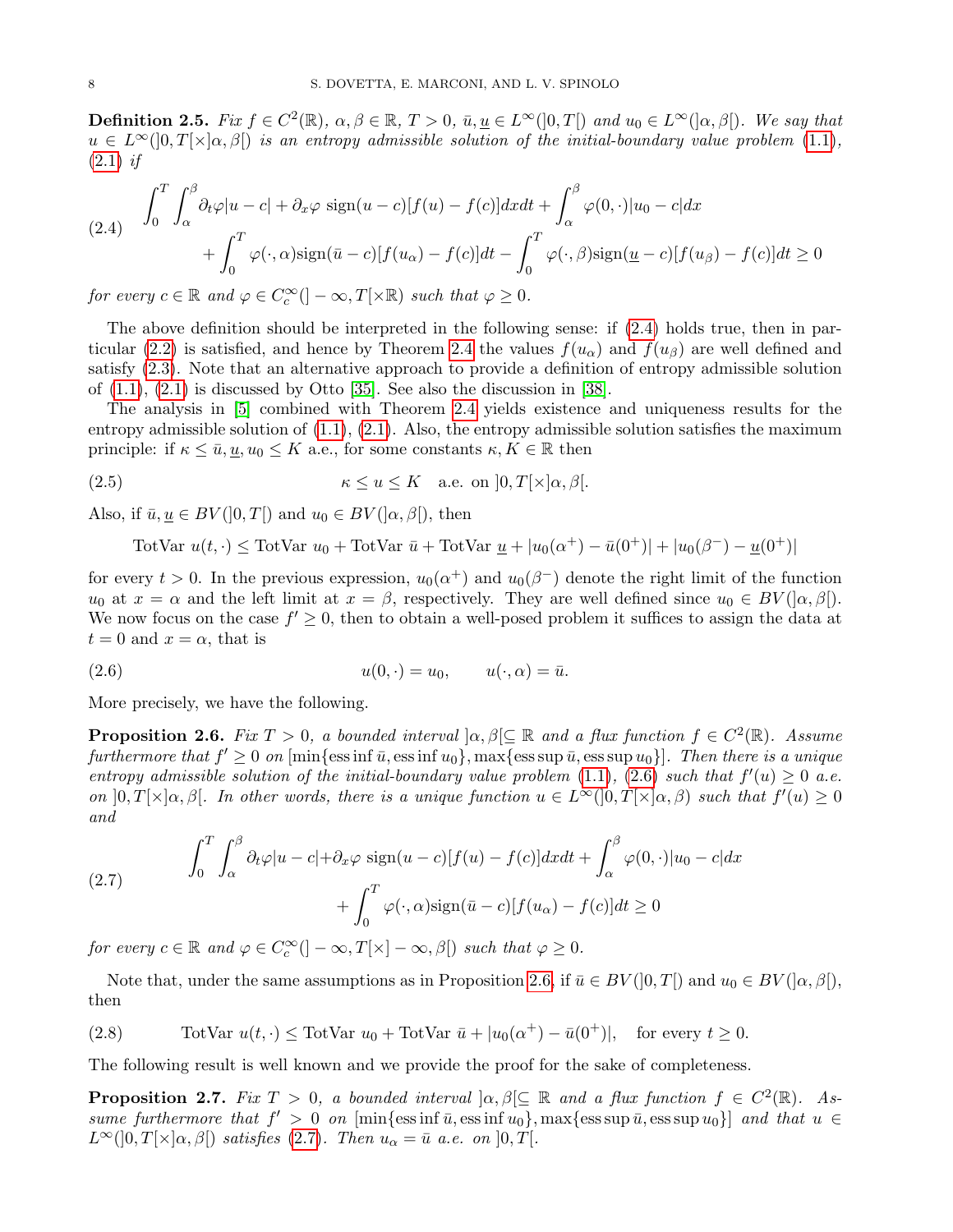Proof. We fix  $\lambda \in C_c^{\infty}(]0,T[)$  and a family of functions  $\omega_{\varepsilon} \in C_c^{\infty}(\mathbb{R})$  such that (2.9)

<span id="page-8-3"></span>
$$
\omega_{\varepsilon}(x) = 1 \text{ if } \alpha - 1 < x < \alpha + \varepsilon, \quad \omega_{\varepsilon}(x) = 0 \text{ if } x > \alpha + 2\varepsilon, \quad \omega_{\varepsilon}'(x) \le 0 \text{ for every } x \in ]\alpha - 1, +\infty[.
$$

We plug the test function  $\varphi_{\varepsilon}(t,x) := \lambda(t)\omega_{\varepsilon}(x)$  into  $(2.7)$  and let  $\varepsilon \to 0^+$ . By relying on Lemma [2.4](#page-6-4) we obtain

$$
\int_0^T \lambda[\text{sign}(\bar{u}-c) - \text{sign}(u_\alpha - c)][f(u_\alpha) - f(c)]dt \ge 0
$$

and by the arbirariness of  $\lambda$  this implies that  $[\text{sign}(\bar{u}-c) - \text{sign}(u_{\alpha}-c)][f(u_{\alpha}) - f(c)] \geq 0$  a.e. on  $]0, T[. \text{ By relying on a case-by-case analysis we can then conclude that } u_{\alpha} = \bar{u} \text{ a.e. on } ]0, T[. \Box$ 

In the following we also need the next result and again we provide a sketch of the proof for the sake of completeness.

<span id="page-8-0"></span>**Lemma 2.8.** Under the same assumptions as in the statement of Proposition [2.6,](#page-7-2) assume that  $\{u_{0n}\}\subseteq$  $L^{\infty}(|\alpha,\beta|)$  and  $\{\bar{u}_n\}\subseteq L^{\infty}(0,T]$  are two sequences of initial and boundary data such that

<span id="page-8-1"></span>
$$
f'(u_{0n}) \ge 0
$$
 a.e. on  $[\alpha, \beta]$ ,  $f'(\bar{u}_n) \ge 0$  a.e. on  $[0, T]$ , for every  $n \in \mathbb{N}$ 

and

(2.10) 
$$
u_{0n} \to u_0 \quad in \ L^1(|\alpha, \beta|), \quad \bar{u}_n \to \bar{u} \quad in \ L^1([0, T]).
$$

Let  $\{f(u_{\beta n})\}$  be the sequences of the traces of the fluxes as in Theorem [2.4,](#page-6-4) then  $f(u_{\beta n})$  converges to  $f(u_{\beta})$  in  $L^1(]0,T[).$ 

Sketch of the proof of Lemma [2.8.](#page-8-0) Let u be the entropy admissible solution of the initial-boundary value problem  $(1.1),(2.6)$  $(1.1),(2.6)$  $(1.1),(2.6)$ . By relying on  $(2.7)$  and on a suitable choice of the test functions (in the same spirit as the one in the proof of Proposition [2.7\)](#page-7-4) and by recalling Theorem [2.4](#page-6-4) we arrive at

$$
\int_0^T \underbrace{\text{sign}(u_\beta - c)[f(u_\beta) - f(c)]}_{= |f(u_\beta) - f(c)| \text{ since } f' \ge 0} dt \le \int_\alpha^\beta |u_0 - c| dx + \int_0^T [\text{sign}(\bar{u} - c) - \text{sign}(u_\alpha - c)][f(u_\alpha) - f(c)] dt
$$
  

$$
\le \int_\alpha^\beta |u_0 - c| dx + 2 \int_0^T |f(u_\alpha) - f(c)| dt.
$$

By using the celebrated doubling of variables method by Kružkov [\[30\]](#page-27-0) and recalling that, by the same argument as in Proposition [2.7,](#page-7-4)  $f(u_{\alpha}) = f(\bar{u}), f(u_{\alpha n}) = f(\bar{u}_n)$  we arrive at

$$
\int_0^T |f(u_{\beta}) - f(u_{\beta n})| dt \le \int_{\alpha}^{\beta} |u_0 - u_{0n}| dx + 2 \int_0^T |f(u_{\alpha}) - f(\bar{u}_n)| dt,
$$

and owing to [\(2.10\)](#page-8-1) this yields the convergence of  $f(u_{\beta n})$  to  $f(u_{\beta})$ .

By relying on the proof of Lemma [2.8](#page-8-0) we also get the following result.

<span id="page-8-4"></span>**Lemma 2.9.** Fix  $T > 0$ , a bounded interval  $\alpha, \beta \subseteq \mathbb{R}$  and a flux function  $f \in C^2(\mathbb{R})$ . Assume that  $u, v \in L^{\infty}(0,T[\times]_{\alpha,\beta})$  are two entropy admissible solutions in the sense of Definition [2.5](#page-7-5) and satisfy the inequality  $f' \geq 0$  a.e. on [min{ess inf v, ess inf u}, max{ess sup v, ess sup u}]. Assume that  $u_0 = v_0$ and  $f(\bar{u}) = f(\bar{v})$ , then  $u = v$  a.e. on  $[0, T[\times] \alpha, \beta]$ .

<span id="page-8-2"></span>To conclude, we assign the initial condition

$$
(2.11) \t\t u(0, \cdot) = u_0
$$

and, since for technical reasons we need it in the following, we give the definition of entropy admissible solution of  $(1.1), (2.11)$  $(1.1), (2.11)$  $(1.1), (2.11)$ .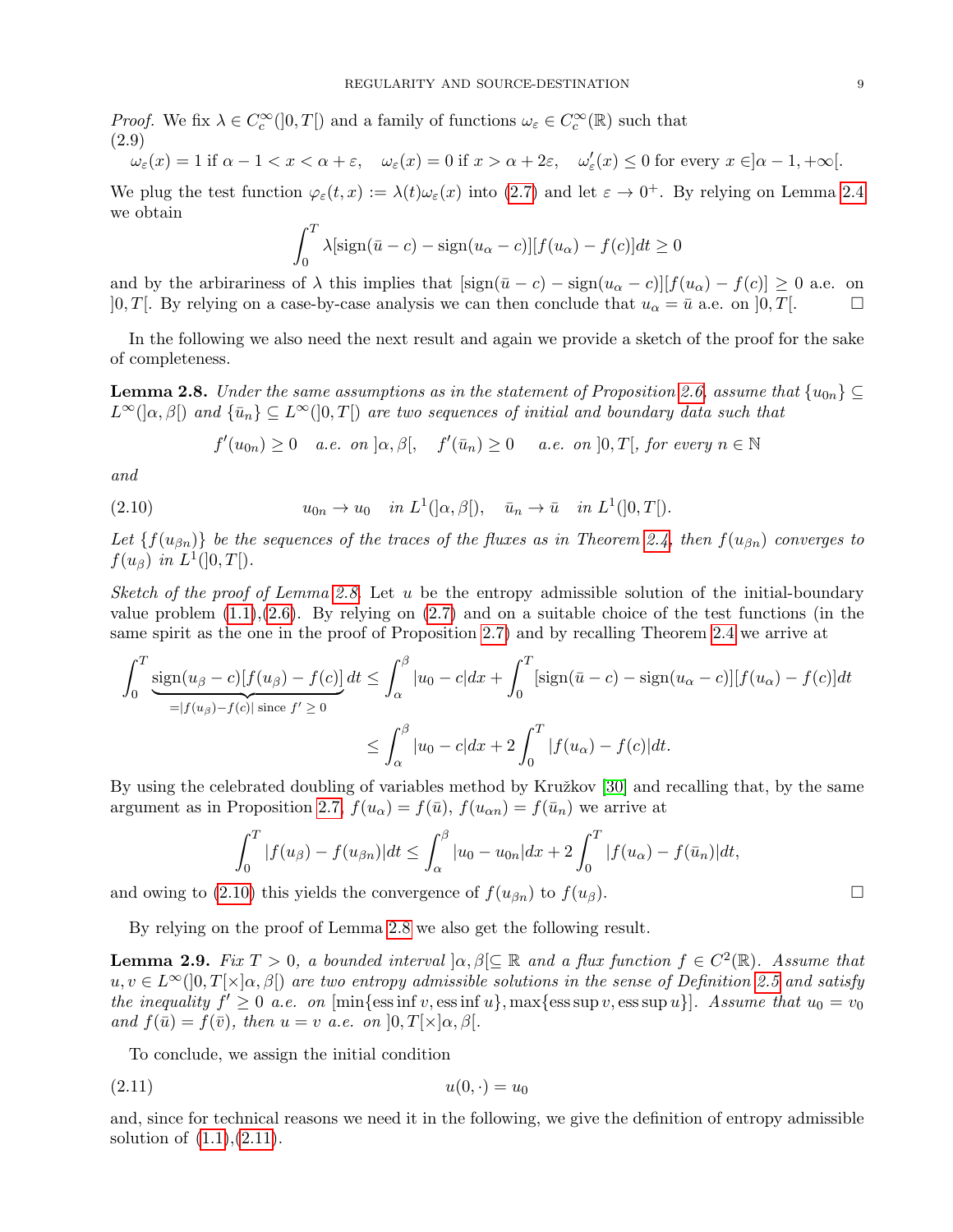**Definition 2.10.** Fix  $T > 0$ , an interval  $\alpha, \beta \subseteq \mathbb{R}$  and a flux function  $f \in C^2(\mathbb{R})$ . We say that  $u \in L^{\infty}(0,T[\times]_{\alpha,\beta})$  is an entropy admissible solution of  $(1.1),(2.11)$  $(1.1),(2.11)$  $(1.1),(2.11)$  if

(2.12) 
$$
\int_0^T \int_\alpha^\beta \partial_t \psi |u - c| + \partial_x \psi \operatorname{sign}(u - c) [f(u) - f(c)] dx dt + \int_\alpha^\beta \psi(0, \cdot) |u_0 - c| dx \ge 0
$$

for every  $\psi \in C_c^{\infty}([-\infty,T[\times ]\alpha,\beta[)$  such that  $\psi \geq 0$  and  $c \in \mathbb{R}$ .

Needless to say, unless  $[\alpha, \beta] = \mathbb{R}$ , in general we do not expect that the entropy admissible solution of  $(1.1), (2.11)$  $(1.1), (2.11)$  $(1.1), (2.11)$  is unique because we are not prescribing any boundary condition.

2.4. Distributional traces for solutions of continuity equations. In the following we quote a result that will enable us to give a meaning to the boundary condition in [\(1.13\)](#page-3-6). We refer to [\[1,](#page-26-13) [4,](#page-26-14) [14\]](#page-26-15) for a general discussion about normal traces for measure divergence vector fields. We now state a straighforward corollary of [\[17,](#page-26-12) Lemma 3.3].

<span id="page-9-0"></span>**Lemma 2.11.** Fix  $\alpha, \beta \in \mathbb{R}, T > 0$ . Assume that  $r, b, \theta \in L^{\infty}(]0, T[\times] \alpha, \beta[)$  satisfy

<span id="page-9-2"></span>(2.13) 
$$
\int_0^T \int_\alpha^\beta r \theta (\partial_t \phi + b \partial_x \phi) dx dt = 0 \text{ for every } \phi \in C_c^\infty([0, T[ \times ] \alpha, \beta]).
$$

Then there are unique functions  $\text{Tr}[br\theta](\cdot,\alpha^+), \text{Tr}[br\theta](\cdot,\beta^-) \in L^{\infty}(\mathbb{R}_+)$  and  $[r\theta]_0 \in L^{\infty}([\alpha,\beta])$  such that

<span id="page-9-5"></span>(2.14) 
$$
\int_0^T \int_\alpha^\beta r \theta (\partial_t \varphi + b \partial_x \varphi) dx dt = \int_0^T \varphi \text{Tr}[b r \theta] (\cdot, \alpha^+) dt + \int_0^T \varphi \text{Tr}[b r \theta] (\cdot, \beta^-) dt - \int_\alpha^\beta [r \theta]_0 \varphi(0, \cdot) dx, \text{ for every } \varphi \in C_c^\infty([-\infty, T[\times \mathbb{R}).
$$

*Proof.* We apply [\[17,](#page-26-12) Lemma 3.3] with  $w = r\theta$  and b in [17, Lemma 3.3] given by  $b r\theta$  in here and we point out that to establish [\[17,](#page-26-12) formula  $(3.6)$ ] we do not use the assumption that div b is a finite Radon  $\Box$  measure.  $\Box$ 

<span id="page-9-1"></span>**Remark 2.12.** From now on we refer to  $Tr[br\theta](\cdot, \alpha^+)$  and  $Tr[br\theta](\cdot, \beta^-)$  as distributional traces, whereas we refer to the functions  $f(u_{\alpha})$ ,  $f(u_{\beta})$  given by Theorem [2.4](#page-6-4) as strong traces. The reason is the following: the functions  $f(u_{\alpha})$ ,  $f(u_{\beta})$  are strong traces in the sense that they are attained as strong limits in the L<sup>1</sup> topology, whereas  $\text{Tr}[br\theta](\cdot,\alpha^+)$  and  $\text{Tr}[br\theta](\cdot,\beta^-)$  are distributional traces and in general they are only attained as limits in the weak<sup>∗</sup> topology, see the discussion in [\[1\]](#page-26-13). Also, we recall that in the following we will sometimes denote  $f(u_\alpha)$  and  $f(u_\beta)$  by  $f(u)(\cdot, \alpha^+)$  and  $f(u)(\cdot, \beta^-)$ , respectively.

The next result asserts that the two notions of traces coincide when they are both defined.

<span id="page-9-3"></span>**Lemma 2.13.** Fix  $\alpha, \beta \in \mathbb{R}, T > 0$ ,  $v \in C^1(\mathbb{R})$  and assume that  $\rho_i \in L^{\infty}(]0, T[\times] \alpha, \beta[)$  satisfies [\(2.2\)](#page-6-7) with  $u = \rho_i$ ,  $f(\rho_i) = v(\rho_i)\rho_i$ , then

<span id="page-9-4"></span>(2.15) 
$$
v(\rho_i)\rho_i(\cdot,\alpha^+) = -\text{Tr}[v(\rho_i)\rho_i](\cdot,\alpha^+), \qquad v(\rho_i)\rho_i(\cdot,\beta^-) = \text{Tr}[v(\rho_i)\rho_i](\cdot,\beta^-).
$$

Note that the distributional traces  $\text{Tr}[v(\rho_i)\rho_i](\cdot, \alpha^+)$  and  $\text{Tr}[v(\rho_i)\rho_i](\cdot, \beta^-)$  are well defined since by choosing  $c < -\|\rho_i\|_{L^\infty}$  and  $c > \|\rho_i\|_{L^\infty}$  we deduce from [\(2.2\)](#page-6-7) that  $r = \rho_i$  satisfies [\(2.13\)](#page-9-2) with  $\theta = 1$ and  $b = v(\rho_i)$  and hence we can apply Lemma [2.11.](#page-9-0)

Proof of Lemma [2.13.](#page-9-3) We fix  $\varphi \in C^{\infty}(0,T[\times \mathbb{R})$  and consider the family of test functions  $\phi_{\varepsilon}(t,x) :=$  $\varphi(t,x)[1-\omega_{\varepsilon}(x)][1-\omega_{\varepsilon}(\alpha+\beta-x)],$  where  $\omega_{\varepsilon}$  is the same as in [\(2.9\)](#page-8-3). We plug  $\phi_{\varepsilon}$  into [\(2.13\)](#page-9-2) where  $r = \rho_i$ ,  $\theta = 1$  and  $b = v(\rho_i)$  and then let  $\varepsilon \to 0^+$ . By using [\(2.3\)](#page-6-5) we arrive at

$$
\int_0^T \int_\alpha^\beta \rho_i(\partial_t \varphi + v(\rho_i)\partial_x \varphi) dx dt = -\int_0^T \varphi \ v(\rho_i)\rho_i(\cdot, \alpha^+) dt + \int_0^T \varphi \ v(\rho_i)\rho_i(\cdot, \beta^-) dt
$$

and by the arbitrariness of  $\varphi$  this yields [\(2.15\)](#page-9-4).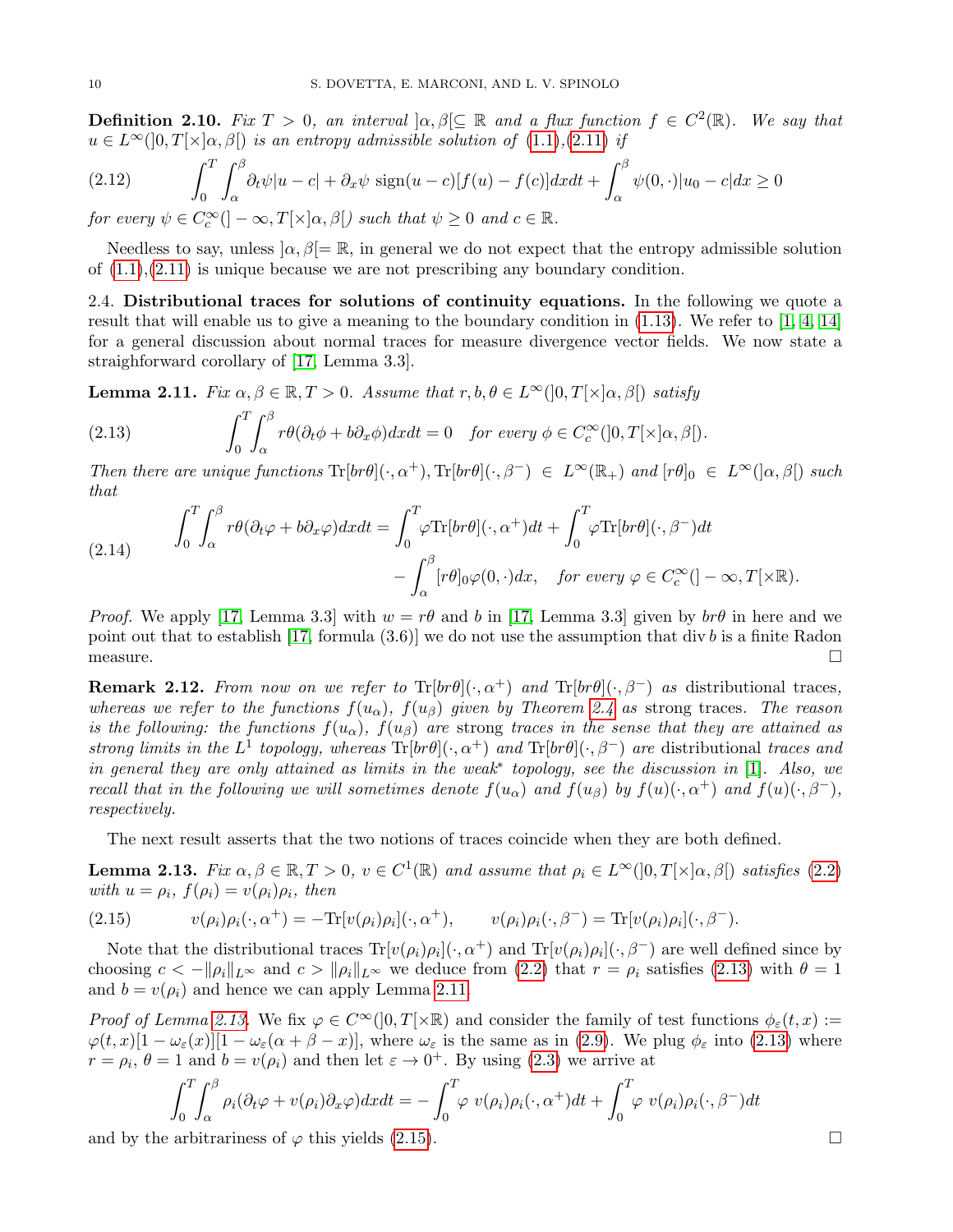<span id="page-10-1"></span>The following result is well known and we provide the proof for the sake of completeness.

**Lemma 2.14.** Under the same assumptions as in Lemma [2.11,](#page-9-0) let  $d \in ]\alpha, \beta[$ . Then

(2.16) 
$$
\text{Tr}[br\theta](\cdot, d^+) = -\text{Tr}[br\theta](\cdot, d^-).
$$

In the above formula the functions  $\text{Tr}[br\theta](\cdot, d^+)$  and  $\text{Tr}[br\theta](\cdot, d^-)$  are obtained by applying Lemma [2.11](#page-9-0) to the intervals  $d, \beta$ [ and  $\alpha, d$ ], respectively.

*Proof.* We fix  $\varphi \in C_c^{\infty}([-\infty, T[\times \mathbb{R}), \text{ then})$ 

$$
\int_0^T \int_\alpha^d r \theta (\partial_t \varphi + b \partial_x \varphi) dx dt = \int_0^T \varphi \text{Tr}[b r \theta] (\cdot, \alpha^+) dt + \int_0^T \varphi \text{Tr}[b r \theta] (\cdot, d^-) dt - \int_\alpha^d [r \theta]_0 \varphi(0, \cdot) dx
$$

and

$$
\int_0^T \int_d^\beta r \theta (\partial_t \varphi + b \partial_x \varphi) dx dt = \int_0^T \varphi \text{Tr}[b r \theta] (\cdot, d^+) dt + \int_0^T \varphi \text{Tr}[b r \theta] (\cdot, \beta^-) dt - \int_d^\beta [r \theta]_0 \varphi(0, \cdot) dx.
$$

By adding the above expressions, recalling [\(2.14\)](#page-9-5) and using the arbitrariness of the test function  $\varphi$  we arrive at  $(2.16)$ .

2.5. Well-posedness of the initial-boundary value problem for nearly incompressible vector fields in one space dimension. We now quote some results from [\[22\]](#page-27-12) we need in the following. We first recall that  $b \in L^{\infty}(0,T[\times ]\alpha,\beta])$  is a nearly incompressible vector field if there is a function  $\rho \in L^{\infty}(0,T[\times]_{\alpha,\beta}), \rho \geq 0$ , such that  $\partial_t \rho + \partial_x[b\rho] = 0$ . We refer to [\[21\]](#page-27-20) for an extended discussion on (possibly multi-dimensional) nearly incompressible vector fields. We assume that  $b \geq 0$  and consider the initial-boundary value problem

<span id="page-10-2"></span>(2.17) 
$$
\begin{cases} \partial_t[\rho\theta] + \partial_x[b\rho\theta] = 0\\ \theta(0, \cdot) = \theta_0 \end{cases} \quad \theta(\cdot, \alpha) = \bar{\theta},
$$

where the boundary condition is attained in the sense of [\[22,](#page-27-12) Definition 2.7], that is by requiring that

<span id="page-10-4"></span>(2.18) 
$$
\text{Tr}[b\rho\theta](\cdot,\alpha^+) = \bar{\theta} \text{ Tr}[b\rho](\cdot,\alpha^+).
$$

The above distributional traces are well defined owing to Lemma [2.11,](#page-9-0) see also the discussion in [\[22,](#page-27-12) §2.3]. By combining Theorem 1.2, Corollary 1.3 and Remark 6.2 in [\[22\]](#page-27-12) we arrive at the following result.

<span id="page-10-3"></span>**Theorem 2.15.** Fix  $T > 0$  and a bounded from below interval  $\alpha, \beta \in \mathbb{R}$ . Let  $b \in L^{\infty}(0,T \times |\alpha,\beta|)$ be a nearly incompressible vector field with density  $\rho$  and assume furthermore that  $b \geq 0$ . For every  $\theta_0 \in L^{\infty}(|\alpha,\beta|)$  and  $\bar{\theta} \in L^{\infty}(|0,T|)$  there is a distributional solution  $\theta \in L^{\infty}(|0,T|\times |\alpha,\beta|)$  of the initial-boundary value problem  $(2.17)$ , in the sense of  $[22,$  Definition 2.7]. Also, the solution is unique in the following sense: if  $\theta_a, \theta_b \in L^{\infty}(]0, T[\times] \alpha, \beta[)$  are two different solutions, then  $\rho \theta_a = \rho \theta_b$  a.e. on  $\alpha, \beta[\times]0, T[$ . Finally, we have a comparison principle: if  $\theta_{01} \ge \theta_{02}$  and  $\bar{\theta}_1 \ge \bar{\theta}_2$ , then the corresponding solutions satisfy  $\rho \theta_1 \geq \rho \theta_2$  a.e. on  $\alpha, \beta \times ]0, T[$ .

Note that the uniqueness result in Theorem [2.15](#page-10-3) is the best one can hope for since the equation at the first line of [\(2.17\)](#page-10-2) does not provide any information on  $\theta$  on the set where  $\rho$  vanishes.

### 3. Proof of Theorem [1.1](#page-1-1)

<span id="page-10-0"></span>We now provide the proof of Theorem [1.1.](#page-1-1) Throughout all the proof, we denote by  $u$  the entropy admissible solution of the Cauchy problem [\(1.1\)](#page-0-0), [\(1.2\)](#page-0-1) and use the notation  $w = f \circ u$ . The exposition is organized as follows: in §[3.1](#page-11-0) we establish some preliminary results and in §[3.2](#page-13-0) we complete the proof. We always focus on the case  $f'' \geq 0$ . The case  $f'' \geq 0$  follows by recalling that, if u satisfies [\(1.1\)](#page-0-0), then  $z(t, x) := u(t, -x)$  satisfies

$$
\partial_t z + \partial_x [-f(z)] = 0.
$$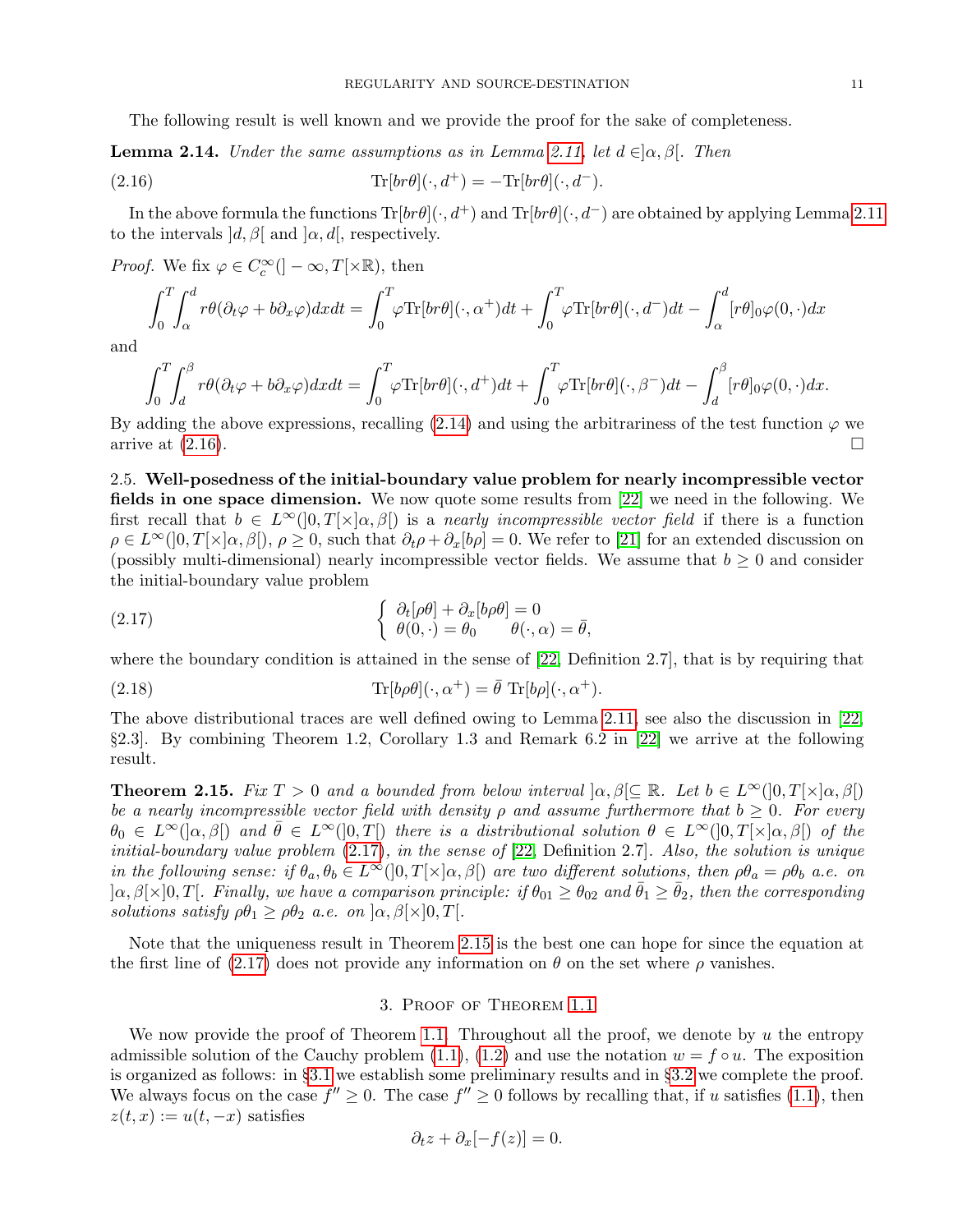Also, without loss of regularity we can assume that  $f'' < 0$ . The general case  $f'' \leq 0$  can be recovered by considering the sequence  $f_{\varepsilon}(u) := f(u) - \varepsilon u^2$  and then passing to the  $\varepsilon \to 0^+$  limit by arguing as in STEP  $3D$  of  $\S3.2$ .

### <span id="page-11-0"></span>3.1. Preliminary results.

<span id="page-11-1"></span>**Lemma 3.1.** Assume that  $\gamma :]t_1, t_2[\rightarrow \mathbb{R}$  is a  $C^1$  curve across which u is discontinuous. Fix  $\tau \in ]t_1, t_2[$ and assume that there is a neighborhood U of  $(\tau, \gamma(\tau))$  such that there are continuous extensions of the entropy admissible solution u to  $\mathcal{U} \cap \{(t,x): x \leq \gamma(t)\}\$ and  $\mathcal{U} \cap \{(t,x): x \geq \gamma(t)\}\$ . If  $\gamma'(\tau) \neq 0$ , then

(3.1) 
$$
\lim_{t \to \tau^+} w(t, \gamma(\tau)) \leq \lim_{t \to \tau^-} w(t, \gamma(\tau))
$$

and, in particular, the above limits are well defined. If  $\gamma'(\tau) = 0$ , then w is continuous at  $(\tau, \gamma(\tau))$ .

We point out that, by assumption,  $\tau$  is neither the starting nor the final point of the curve  $\gamma$ .

Proof of Lemma [3.1.](#page-11-1) We set

<span id="page-11-3"></span><span id="page-11-2"></span>
$$
u^- := \lim_{x \to \gamma(\tau)^-} u(t, x), \qquad u^+ := \lim_{x \to \gamma(\tau)^+} u(t, x),
$$

and note that the above limits exist since  $u(\tau, \cdot) \in BV(\mathbb{R})$ . The Rankine-Hugoniot condition gives

(3.2) 
$$
f(u^{+}) - f(u^{-}) = \gamma'(\tau)[u^{+} - u^{-}]
$$

Also, the Lax admissibility condition yields  $f'(u^-) \ge f'(u^+)$  and by the condition  $f'' < 0$  this implies  $u^{-} \leq u^{+}.$ 

By recalling the condition defining U, we conclude that both the limits  $\lim_{t\to\tau^+} w(t,\gamma(\tau))$  and  $\lim_{t\to\tau^-} w(t,\gamma(\tau))$  exist. If  $\gamma'(\tau) > 0$ , then

$$
\lim_{t \to \tau^+} w(t, \gamma(\tau)) = f(u^-), \qquad \lim_{t \to \tau^-} w(t, \gamma(\tau)) = f(u^+)
$$

and by using the condition [\(3.2\)](#page-11-2) we arrive at [\(3.1\)](#page-11-3). If  $\gamma'(\tau) < 0$  the analysis is similar. If  $\gamma'(\tau) = 0$ then w is continuous at  $(\tau, \gamma(\tau))$ .

<span id="page-11-5"></span>**Lemma 3.2.** Assume  $u_0 \in C_c^{\infty}(\mathbb{R})$ . Fix  $x \in \mathbb{R}$  and a time interval  $]0,T[$  and assume that u is of class  $C^1$  in a neighborhood of every point  $(t, x)$  except for a finite number of points  $(\tau_1, x), \ldots, (\tau_\ell, x)$ . We also assume that, for every  $r = 1, \ldots, \ell$ , the entropy admissible solution u satisfies the assumptions of Lemma [3.1](#page-11-1) for a suitable  $C^1$  curve  $\gamma_r :]t_{1r}, t_{2r}[\rightarrow \mathbb{R}$  such that  $\tau_r \in ]t_{1r}, t_{2r}[$  and  $\gamma_r(\tau_r) = x$ . Then

<span id="page-11-4"></span>(3.3) 
$$
\sup_{0 \le t_1 < t_2 < \dots < t_p \le T} \sum_{\alpha=1}^{p-1} \left[ w(t_{\alpha+1}, x) - w(t_{\alpha}, x) \right]^+ \le C(\text{TotVar } w_0).
$$

In the previous expression,  $[\cdot]^+$  denotes the positive part and  $w_0 := f \circ u_0$ .

Note that, owing to the fact that  $w(\cdot, x)$  is smooth outside  $\tau_1, \ldots, \tau_\ell$ , in computing the supremum in [\(3.3\)](#page-11-4) we can assume without loss of generality that the sampling points do not coincide with any discontinuity point, that is  $t_{\alpha} \neq \tau_r$ , for every  $\alpha = 1, \ldots, p$  and every  $r = 1, \ldots, \ell$ . This yields that the value  $w(t_{\alpha}, x)$  is well defined.

*Proof of Lemma [3.2.](#page-11-5)* We fix a sampling  $t_1, \ldots, t_p$  and by relying on the above observation we assume without loss of generality that  $t_{\alpha} \neq \tau_r$ , for every  $\alpha = 1, \ldots, p$  and every  $r = 1, \ldots, \ell$ . To establish [\(3.3\)](#page-11-4) we use the theory of so-called *generalized characteristics* and we refer to [\[20\]](#page-27-2) for a comprehensive introduction. The rest of the proof is organized according to the following steps.

Step 1: we establish some properties of generalized characteristics that we need in the following. We term  $\xi_t^-$  and  $\xi_t^+$  the minimal backward and the maximal backward characteristic emanating from the point  $(t, x)$ , see [\[20,](#page-27-2) Theorem 10.2.2]. We apply [20, Theorem 10.3.1] and we conclude that, for every  $t \in \mathbb{R}_+$ ,  $\xi_t^-$  and  $\xi_t^+$  are a left and a right contact, respectively, in the sense of [\[20,](#page-27-2) Definition 10.2.5]. By applying [\[20,](#page-27-2) Formula (11.1.10)] in virtue of the fact that  $f'' < 0$ , we conclude that  $\xi_t^-$  and  $\xi_t^+$  are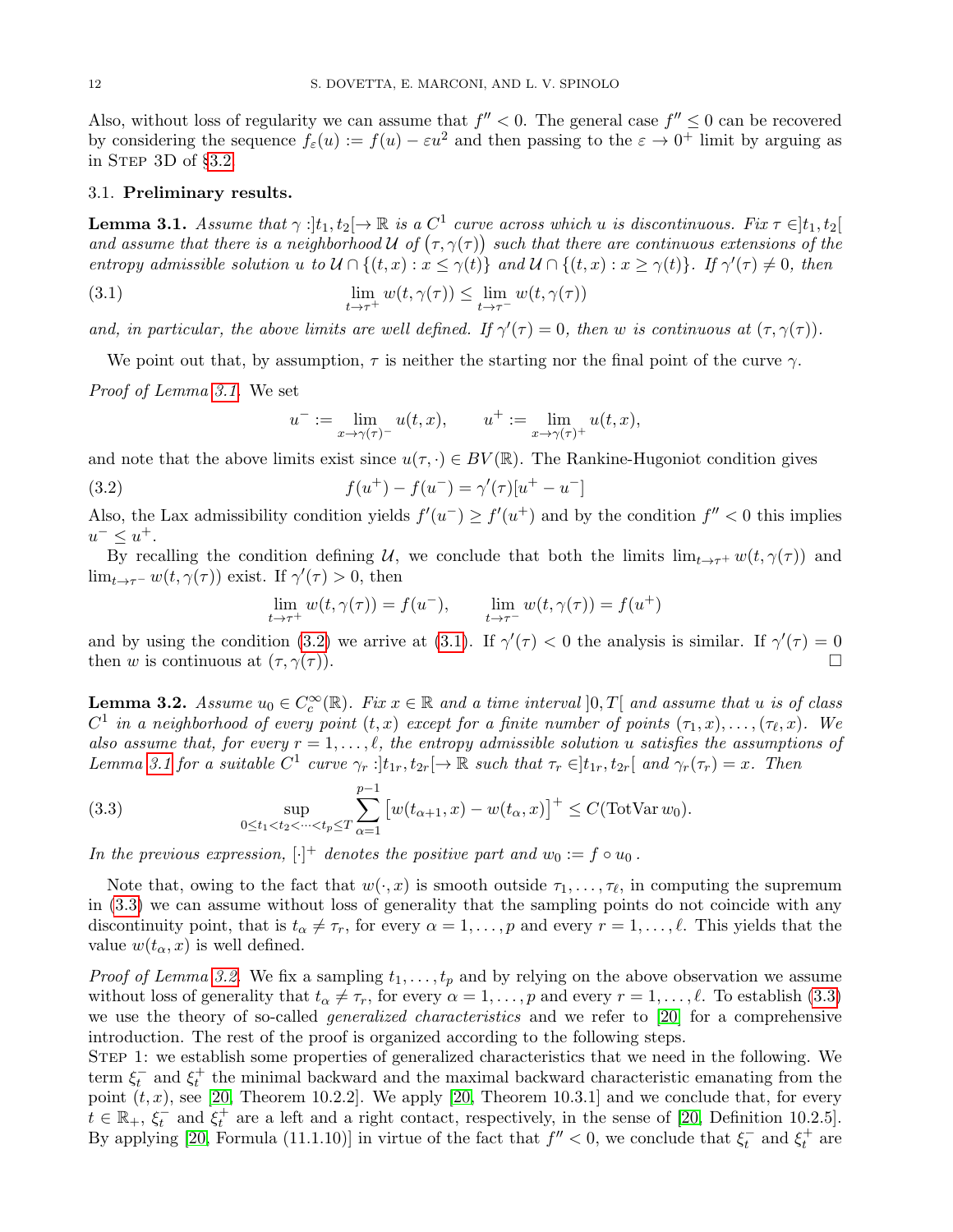shock-free, in the sense of [\[20,](#page-27-2) Definition 10.2.4]. We apply [\[20,](#page-27-2) Theorem 11.1.1] and conclude that, for every  $t \in \mathbb{R}_+$ ,  $\xi_t^-$  and  $\xi_t^+$  are segments with constant slope.

Next, we fix  $\alpha = 1, \ldots, p$ , we recall that  $t_{\alpha} \neq \tau_r$ , for every  $r = 1, \ldots, \ell$  and by using [\[20,](#page-27-2) Theorem 11.1.3] we conclude that  $\xi_{t_{\alpha}}^{\dagger} \equiv \xi_{t_{\alpha}}^{\dagger}$ . Owing to [\[20,](#page-27-2) Theorem 10.2.2] we conclude that there is a unique backward characteristic emanating from the point  $(t_{\alpha}, x)$  and we denote it by  $\xi_{t_{\alpha}} : \mathbb{R}_+ \to \mathbb{R}$ . We recall that, by the previous analysis,  $\xi_{t_{\alpha}}$  is shock-free, in the sense of [\[20,](#page-27-2) Definition 10.2.4]. Finally, we apply [\[20,](#page-27-2) Theorem 11.1.1] and we conclude that u (and henceforth w) is constant along  $\xi_{t_{\alpha}}$ . STEP 2: we set

(3.4) 
$$
E^- := \{ t \in ]0,T[ : \xi^-_t(0) \le x \}, \qquad E^+ := \{ t \in ]0,T[ : \xi^+_t(0) \ge x \},
$$

we point out that  $]0,T[=E^- \cup E^+$  and we establish the following property: the maps  $t \mapsto \xi_t^-(0)$  and  $t \mapsto \xi_t^+(0)$  are monotone non increasing on  $E^-$  and monotone non decreasing on  $E^+$ , respectively.

We show that  $t \mapsto \xi_t^+(0)$  is monotone non decreasing on  $E^+$ , the proof of the other claim is analogous. Assume by contradiction that there are  $t_1, t_2 \in E^+$ ,  $t_1 < t_2$ , such that  $\xi_{t_1}^+(0) > \xi_{t_2}^+(0)$ . Owing to STEP 1,  $\xi_{t_1}^+$  and  $\xi_{t_2}^+$  both have constant slope. Since  $t_1 < t_2$  and  $\xi_{t_1}^+(0) > \xi_{t_2}^+(0)$ , then  $\xi_{t_1}$  and  $\xi_{t_2}$  must cross at some  $s < t_1$ . Since, by STEP 1,  $\xi_{t_1}^+$  and  $\xi_{t_2}^+$  are both shock free, this contradicts [\[20,](#page-27-2) Corollary 11.1.2] and hence concludes the proof of the claim. STEP 3: since  $[0, T[= E^- \cup E^+, \text{ then}$ 

<span id="page-12-0"></span>(3.5) 
$$
\sup_{0 \le t_1 < t_2 < \dots < t_p \le T} \sum_{\alpha=1}^{p-1} \left[ w(t_{\alpha+1}, x) - w(t_{\alpha}, x) \right]^+ \le S_1 + S_2 + S_3,
$$

where  $S_1$  is the supremum of the sum over the  $\alpha$ -s such that  $t_{\alpha+1}$  and  $t_{\alpha}$  both belong to  $E^-$ ,  $S_2$  is the supremum of the sum over the  $\alpha$ -s such that  $t_{\alpha+1}$  and  $t_{\alpha}$  both belong to  $E^+$  and  $S_3$  is the supremum of the sum over the  $\alpha$ -s such that  $t_{\alpha+1} \in E^-$  and  $t_{\alpha} \in E^+$ , or viceversa.

We first control the term  $S_1$  in [\(3.5\)](#page-12-0). We fix  $\alpha$  such that  $t_{\alpha+1}, t_{\alpha} \in E^-$ . We recall that owing to STEP 1 the backward characteristics emanating from  $(t_{\alpha}, x)$  and  $(t_{\alpha+1}, x)$  are both unique and that the function w is constant along  $\xi_{t_{\alpha+1}}$  and  $\xi_{t_{\alpha}}$ . This implies

$$
[w(t_{\alpha+1},x)-w(t_{\alpha},x)]^{+}=[w(\xi_{t_{\alpha+1}}(0))-w(\xi_{t_{\alpha}}(0))]^{+} \leq |w_{0}(\xi_{t_{\alpha+1}}(0))-w_{0}(\xi_{t_{\alpha}}(0))|.
$$

Next, we sum all the above contributions for  $t_{\alpha}, t_{\alpha+1} \in E^-$  and we recall that the map  $t \mapsto \xi_t^-(0)$  is monotone on  $E^-$ . This implies that when summing we are never computing twice the same interval and hence we eventually arrive at

$$
(3.6) \t S_1 \leq \text{TotVar } w_0.
$$

By analogous considerations  $S_2 \leq \text{TotVar } w_0$ .

STEP 4: we control the term  $S_3$ . We fix  $\alpha$  and, just to fix the ideas, we assume that  $t_{\alpha+1} \in E^+$ ,  $t_{\alpha} \in E^{-}$ . We set

$$
s_{\alpha} := \sup\{s \le t_{\alpha+1} : s \in E^-\}.
$$

Next, we point out that

$$
\left[w(t_{\alpha+1}, x) - w(t_{\alpha}, x)\right]^+ \le \left[w(t_{\alpha+1}, x) - \lim_{s \to s_{\alpha}^+} w(s, x)\right]^+ + \left[\lim_{s \to s_{\alpha}^+} w(s, x) - \lim_{s \to s_{\alpha}^-} w(s, x)\right]^+ + \left[\lim_{s \to s_{\alpha}^-} w(s, x) - w(t_{\alpha}, x)\right]^+.
$$

We now separately consider two cases. If  $w(\cdot, x)$  is continuous at  $s_\alpha$ , then the second term in the above sum vanishes. If  $w(\cdot, x)$  is not continuous at  $s_\alpha$ , then  $s_\alpha$  must coincide with one of the discontinuity points  $\tau_1, \ldots, \tau_\ell$ . We can then apply Lemma [3.1](#page-11-1) and owing to [\(3.1\)](#page-11-3) we conclude that also in this case the second term in the above sum vanishes. This yields

$$
\left[w(t_{\alpha+1},x) - w(t_{\alpha},x)\right]^+ \le \left[w(t_{\alpha+1},x) - \lim_{s \to s_{\alpha}^+} w(s,x)\right]^+ + \left[\lim_{s \to s_{\alpha}^-} w(s,x) - w(t_{\alpha},x)\right]^+
$$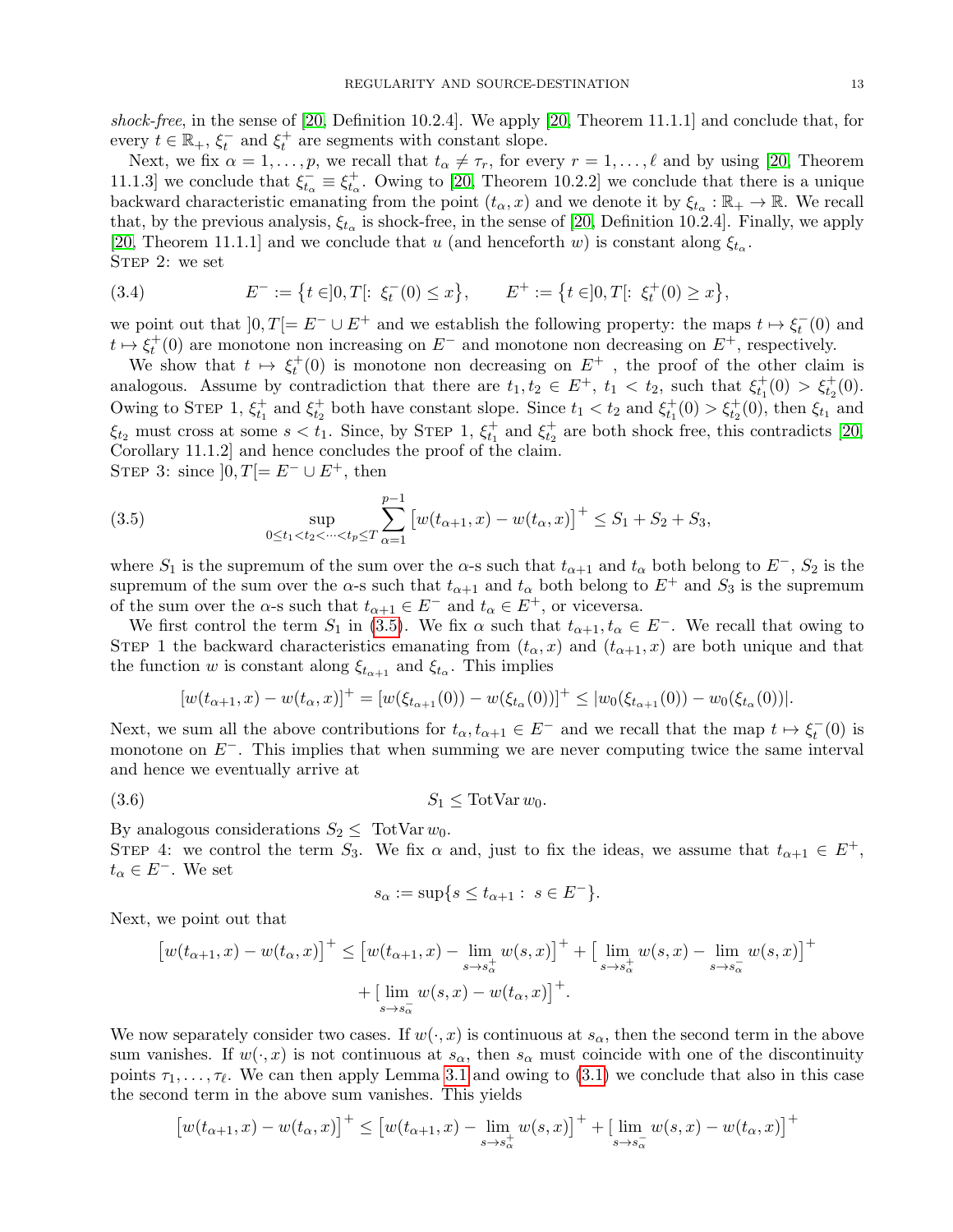and we can control the above terms by arguing as in STEP 3. This yields

$$
S_1 + S_2 + S_3 \le C(\text{TotVar } w_0)
$$

and owing to  $(3.5)$  concludes the proof of  $(3.3)$ .

# <span id="page-13-0"></span>3.2. Proof of Theorem [1.1.](#page-1-1) We proceed according to the following steps.

STEP 1: we show that [\(3.3\)](#page-11-4) implies [\(1.3\)](#page-1-0). This establishes (1.3) provided  $u(\cdot, x)$  has the same regularity as in the statement of Lemma [3.2.](#page-11-5) To deduce [\(1.3\)](#page-1-0) from [\(3.3\)](#page-11-4) we recall that, if  $u(\cdot, x)$  has the same regularity as in the statement of Lemma [3.2,](#page-11-5) then

(3.7) 
$$
\text{TotVar } w(\cdot, x) = \sup_{0 \le t_1 < t_2 < \dots < t_p \le T} \sum_{\alpha = 1}^{p-1} |w(t_{\alpha+1}, x) - w(t_{\alpha}, x)|.
$$

Next, we point out that

<span id="page-13-2"></span><span id="page-13-1"></span>
$$
\sum_{\alpha=1}^{p-1} [w(t_{\alpha+1}, x) - w(t_{\alpha}, x)]^{+} = \sum_{\alpha=1}^{p-1} [w(t_{\alpha+1}, x) - w(t_{\alpha}, x)]^{-} + w(t_{p}, x) - w(t_{1}, x)
$$

and by plugging the above expression into [\(3.7\)](#page-13-1) and using [\(3.3\)](#page-11-4) we arrive at

(3.8)  $\text{TotVar } w(\cdot, x) \leq C(\text{TotVar } w_0)$ 

STEP 2: we establish  $(1.3)$  under the further assumption that u is smooth ouside (a) a finite number of  $C^1$  curves, the so-called *shocks*, across which u has a jump discontinuity. At every point  $(\tau, \gamma(\tau))$ belonging to the shock curve the assumptions of Lemma [3.1](#page-11-1) are satisfied; (b) a finite number of points where two shocks interact (i.e., they intersect). We assume (a) and (b) and apply the Coarea Formula to each shock curve (or more precisely, to the  $C<sup>1</sup>$  function parameterizing each shock curve) and conclude that the hypotheses of Lemma [3.2](#page-11-5) hold true for every  $x \in \mathbb{R} \setminus N$ , where N is a negligible set. Owing to STEP 1, this implies that estimate [\(3.8\)](#page-13-2) holds true for every  $x \in \mathbb{R} \setminus N$ . Next, we recall Lemma [2.1](#page-6-0) and the fact that the total variation is lower semicontinuous with respect to weak<sup>∗</sup> convergence: this implies that [\(3.8\)](#page-13-2) holds true for every  $x \in \mathbb{R}$ .

STEP 3: we conclude the proof of Theorem [1.1.](#page-1-1)

STEP 3A: we point out that, owing to the chain rule for  $BV$  functions (see for instance [\[3,](#page-26-4) Theorem 3.96]), the fact that [\(3.8\)](#page-13-2) holds for every  $x \in \mathbb{R}$  yields [\(1.3\)](#page-1-0).

Step 3B: by relying on a standard truncation and mollification argument, we construct a sequence  ${u_{0n}}_{n\in\mathbb{N}} \subseteq \widehat{C_c^{\infty}(\mathbb{R})}$  such that

<span id="page-13-3"></span>(3.9) 
$$
u_{0n} \to u_0
$$
,  $\text{TotVar } u_{0n} \to \text{TotVar } u_0$  as  $n \to +\infty$ .

Step 3C: we apply the Schaeffer Regularity Theorem [\[39\]](#page-27-21). In particular, we apply the results by Dafermos [\[19\]](#page-26-16) and we recall that, since the flux function f satisfies  $f'' < 0$ , then the entropy admissible solution u of  $(1.1)$ ,  $(1.2)$  does not have contact discontinuities. By using [\[19,](#page-26-16) §3] we conclude that from the sequence  $\{u_{0n}\}_{n\in\mathbb{N}}$  we can construct a second sequence  $\{z_{0n}\}_{n\in\mathbb{N}}\subseteq C_c^{\infty}(\mathbb{R})$  such that  $(3.9)$ holds true and furthermore the entropy admissible solution  $u_n$  of the Cauchy problem obtained by coupling [\(3.9\)](#page-13-3) with the condition  $u(0, \cdot) = z_{0n}$  satisfies conditions (a) and (b) in STEP 2. Note that  $u_n$ satisfies [\(1.3\)](#page-1-0).

STEP 3D: we conclude the proof. We recall that the semigroup of entropy admissible solutions of [\(1.1\)](#page-0-0), [\(1.2\)](#page-0-1) is  $L^1$  stable with respect to the initial data, see [\[20,](#page-27-2) Formula (6.2.9)]. We conclude that the sequence  $u_n$  constructed in STEP 3C converges to the entropy admissible solution u of the Cauchy problem [\(1.1\)](#page-0-0), [\(1.2\)](#page-0-1) in  $L^1(]0,T[\times\mathbb{R})$ . This implies that, up to subsequences, for almost every  $x \in \mathbb{R}, u_n(\cdot, x)$  converges to  $u(\cdot, x)$  in  $L^1(]0,T[)$  and hence, by the lower semicontinuity of the total variation with respect to the  $L^1$  strong convergence,  $w(\cdot, x)$  satisfies [\(1.3\)](#page-1-0). Finally, we recall Lemma [2.1](#page-6-0) and the fact that the total variation is lower semicontinuous with respect to weak<sup>∗</sup> convergence: this implies that [\(1.3\)](#page-1-0) is satisfied for every  $x \in \mathbb{R}$ .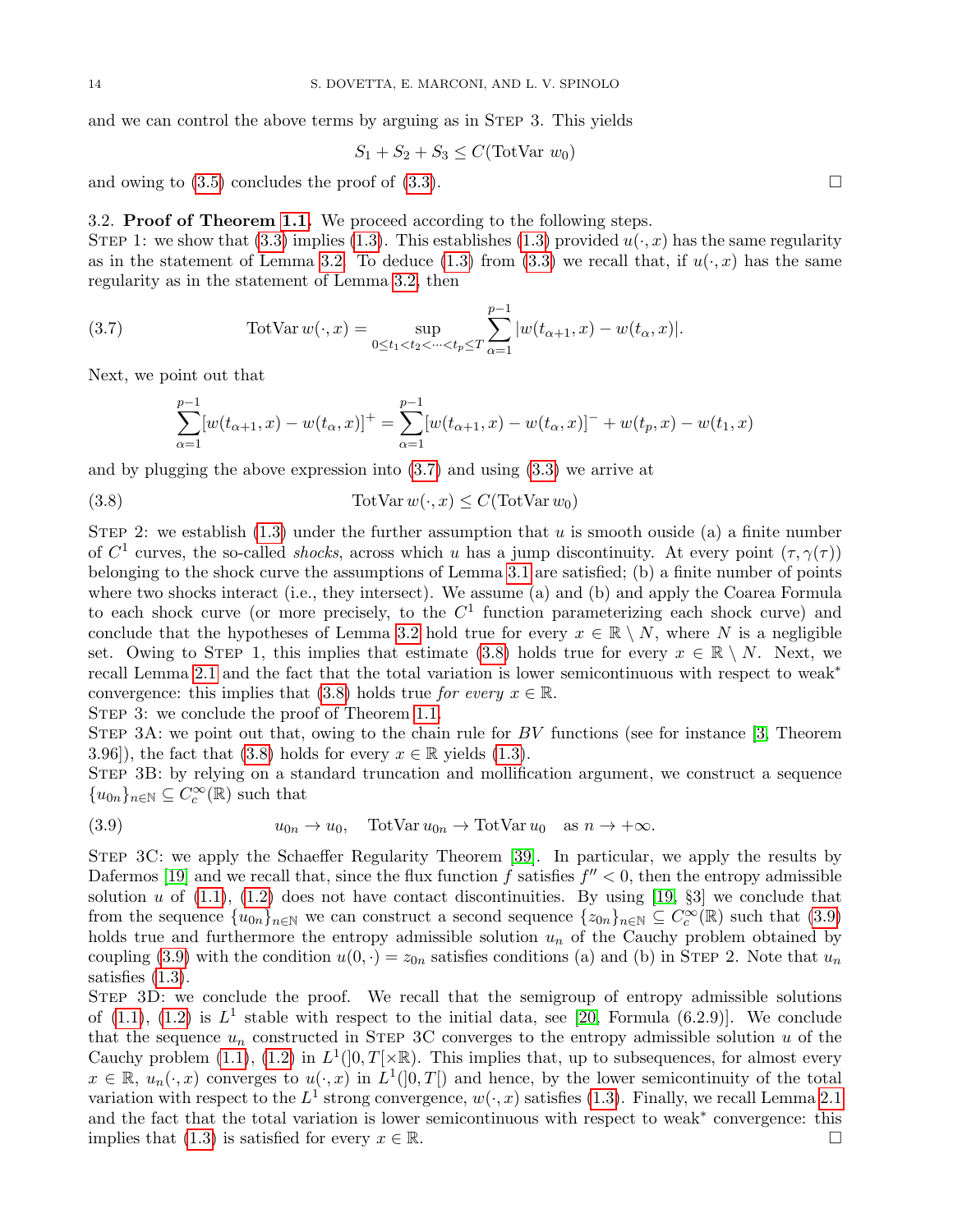<span id="page-14-0"></span>**Remark 3.3.** By relying on the proof of Theorem [1.1](#page-1-1) one realizes that, if the initial datum  $u_0$  is continuous, then one can control the left hand side of  $(1.3)$  with TotVar  $w_0$ . This is however not true in general: as a counterexample one can consider the Burgers' equation

<span id="page-14-2"></span>
$$
(3.10) \qquad \qquad \partial_t u + \partial_x (u^2) = 0
$$

and couple it with the Riemann-type initial datum

(3.11) 
$$
u_0(x) := \begin{cases} -1 & x < 0 \\ 1 & x > 0. \end{cases}
$$

Note that in this case TotVar  $w_0 = 0$ , however the solution of the Riemann problem [\(3.10\)](#page-14-2), [\(3.11\)](#page-14-3) is a rarefaction and [\(1.3\)](#page-1-0) fails.

# <span id="page-14-3"></span><span id="page-14-1"></span>4. FURTHER RESULTS ON THE TIME  $BV$  regularity of entropy admissible solutions

4.1. Proof of Proposition [1.2.](#page-1-2) In the following, just to fix the ideas, we assume  $f' \geq 0$  on [ess inf  $u_0$ , ess sup  $u_0$ ], the proof in the case  $f' \leq 0$  is analogous. We first establish [\(1.4\)](#page-1-3) in the case of wave front-tracking approximate solutions and then we pass to the limit.

4.1.1. Wave front-tracking approximation. For the reader's convenience we briefly recall the construction of the wave front-tracking approximation. First, we fix  $\nu \in \mathbb{N}$  and we consider the conservation law

(4.1) 
$$
\partial_t u^{\nu} + \partial_x [f^{\nu}(u^{\nu})] = 0,
$$

where  $f^{\nu}$  is the piecewise affine approximation of f defined by interpolating the values of f and setting

<span id="page-14-5"></span><span id="page-14-4"></span>
$$
f^{\nu}(u) := \frac{u - 2^{-\nu}j}{2^{-\nu}} f(2^{-\nu}(j+1)) + \frac{2^{-\nu}(j+1) - u}{2^{-\nu}} f(2^{-\nu}j) \quad \text{if } u \in [2^{-\nu}j, 2^{-\nu}(j+1)], j \in \mathbb{Z}.
$$

Next, we fix  $u_0^{\nu} : \mathbb{R} \to 2^{-\nu} \mathbb{Z}$  with bounded variation and compact support and we assign the initial datum

(4.2) 
$$
u^{\nu}(0, \cdot) = u_0^{\nu}.
$$

We then define the wave front-tracking approximate solution as the entropy admissible solution of the Cauchy problem [\(4.1\)](#page-14-4), [\(4.2\)](#page-14-5). Note that  $u^{\nu}$  attains values in  $2^{-\nu}\mathbb{Z}$  and that, for every  $t > 0$ , the function  $u^{\nu}(t, \cdot)$  is piecewise constant. Note furthermore that the discontinuity points of  $u^{\nu}$  are contained in the graphs of finitely many Lipschitz continuous curves (the so-called *fronts*)  $x_j$ ,  $j = 1, \ldots, N$ , and that the assumption  $f' \geq 0$  yields  $dx_j/dt \geq 0$  for every  $j = 1, ..., N$ . We finally recall that there are only finitely many times at which a collision between two or more different fronts occurs. More precisely, we say that two fronts  $x_i$  and  $x_j$  collide at the time  $\bar{t}$  if

(4.3) 
$$
x_i(\bar{t}) = x_j(\bar{t}) \quad \text{and} \quad \exists \varepsilon > 0 : x_i(t) \neq x_j(t) \quad \forall t \in ]\bar{t} - \varepsilon, \bar{t}].
$$

We now establish  $(1.4)$  in the case of wave front-tracking approximate solutions.

<span id="page-14-7"></span>**Lemma 4.1.** Fix  $f \in C^2(\mathbb{R})$ ,  $\nu \in \mathbb{N}$  and term  $u^{\nu}$  the wave front-tracking approximate solution with initial datum  $u_0^{\nu}$ . If  $f' \geq 0$  on the interval [ess inf  $u_0$ , ess sup  $u_0$ ], then

(4.4) 
$$
\text{TotVar } u^{\nu}(\cdot, x) \leq \text{TotVar } u_0^{\nu} \quad \text{for every } x \in \mathbb{R}.
$$

*Proof.* We denote as before by  $x_j$ ,  $j = 1, \ldots, n$ , the wave fronts and we point out that

- <span id="page-14-6"></span>i) since  $dx_j/dt \geq 0$  for every  $j = 1, ..., N$ , then for every but countably many  $x \in \mathbb{R}$  there is a unique time  $t_j$  such that  $x_j(t_j) = x$ ;
- ii) by removing (if needed) a further finite set of  $x$ -s we can assume that no collision between different fronts occurs at time  $t_i$ ;
- iii) for the same x as in point i) we have  $u^{\nu}(t, x^+) = u^{\nu}(t, x^-)$  for every but finitely many  $t \in ]0, +\infty[$ .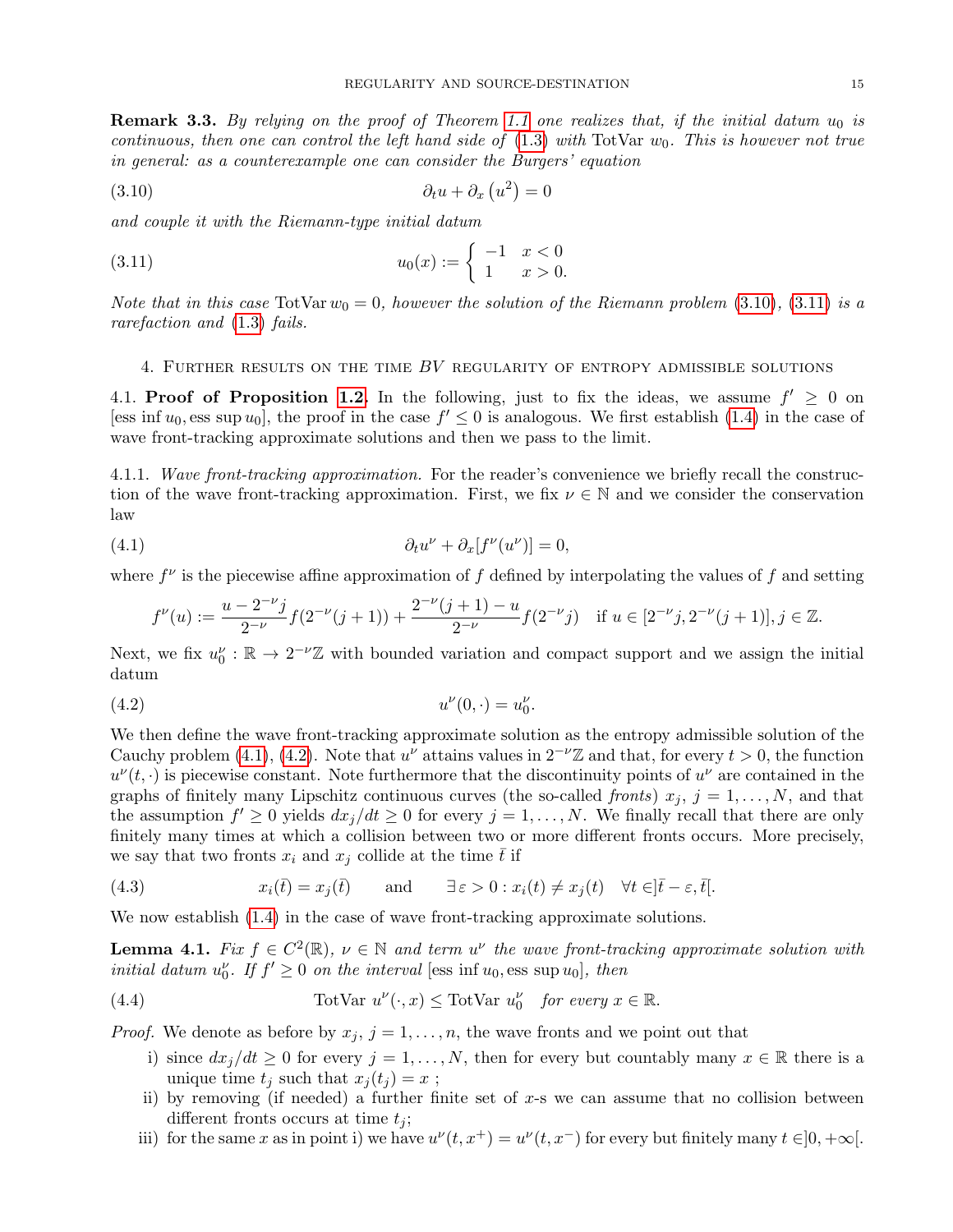Fix  $\bar{x}$  satisfying properties i), ii) and iii) above and consider the function  $G_{\bar{x}}^{\nu}$ :  $]0, +\infty[\to \mathbb{R}$  defined by setting  $G_{\bar{x}}^{\nu}(t) := G_{\bar{x},1}^{\nu}(t) + G_{\bar{x},2}^{\nu}(t)$ , where

<span id="page-15-2"></span>
$$
(4.5) \ \ G_{\bar{x},1}^{\nu}(t) = \text{TotVar}_{]-\infty,\bar{x}}[u^{\nu}(t,\cdot)] \quad \text{and} \quad G_{\bar{x},2}^{\nu}(t) = \text{TotVar}_{]0,t}[u^{\nu}(\cdot,\bar{x}) + |u^{\nu}(t^+,\bar{x}) - u^{\nu}(t^-,\bar{x})].
$$

Assume for a moment that we have shown that  $G_{\bar{x}}^{\nu}$  is a monotone non increasing function, then this yields [\(4.4\)](#page-14-6) since

$$
\text{TotVar } u^{\nu}(\cdot,\bar{x}) \le \lim_{t \to \infty} G_{\bar{x}}^{\nu}(t) \le \lim_{t \to 0^+} G_{\bar{x}}^{\nu}(t) = \text{TotVar}_{]-\infty, \bar{x}[} \ u_0^{\nu} \le \text{TotVar } u_0^{\nu}.
$$

We are thus left to show that  $G_{\bar{x}}^{\nu}$  is a monotone non increasing function. To this end, we point out that, by construction, the functions  $G_{\bar{x},1}^{\nu}, G_{\bar{x},2}^{\nu}$  and therefore  $G_{\bar{x}}^{\nu}$  are piecewise constant. Also,  $G_{\bar{x},1}^{\nu}$  is a monotone non increasing function: more precisely, it can only diminish at times when an interaction between wave fronts occurs on the interval  $]-\infty,\bar{x}[$ . Since discontinuities of  $G_{\bar{x},2}^{\nu}$  can only occur at a point  $t_j$  as in item i) above, to conclude it suffices to show that for every  $j = 1, ..., N$  we have  $G_{\bar{x}}^{\nu}(t_j^-) = G_{\bar{x}}^{\nu}(t_j^+)$ . To this end, we point out that

(4.6) 
$$
G_{\bar{x},1}^{\nu}(t_j^+) - G_{\bar{x},1}^{\nu}(t_j^-) = - |u^{\nu}(t_j, \bar{x}^+) - u^{\nu}(t_j, \bar{x}^-)|
$$

$$
G_{\bar{x},2}^{\nu}(t_j^+) - G_{\bar{x},2}^{\nu}(t_j^-) = |u^{\nu}(t_j, \bar{x}^+) - u^{\nu}(t_j, \bar{x}^-)|.
$$

In particular  $G_{\bar{x}}^{\nu}(t_j^-) = G_{\bar{x},1}^{\nu}(t_j^-) + G_{\bar{x},2}^{\nu}(t_j^-) = G_{\bar{x},1}^{\nu}(t_j^+) + G_{\bar{x},2}^{\nu}(t_j^+) = G_{\bar{x}}^{\nu}(t_j^+)$ . This establishes [\(4.4\)](#page-14-6) for every  $\bar{x} \in E$  for some suitable set E such that  $\mathcal{L}^1(\mathbb{R} \setminus E) = 0$ . We are left to show that actually [\(4.4\)](#page-14-6) holds for every  $x \in \mathbb{R}$ : to this end, we recall Lemma [2.3](#page-6-8) and the lower semicontinuity of the total variation with respect to the  $L^1$ -convergence and we conclude that

(4.7)   
\n
$$
\text{TotVar } u^{\nu}(\cdot, x^{+}) \leq \liminf_{x_{n} \uparrow x} \text{TotVar } u^{\nu}(\cdot, x_{n}) \leq \text{TotVar } u_{0},
$$
\n
$$
\text{TotVar } u^{\nu}(\cdot, x^{-}) \leq \liminf_{y_{n} \downarrow x} \text{TotVar } u^{\nu}(\cdot, y_{n}) \leq \text{TotVar } u_{0},
$$

for suitable sequences  $\{x_n\}_{n\in\mathbb{N}}$ ,  $\{y_n\}_{n\in\mathbb{N}}\subseteq E$ .

*Proof of Proposition [1.2.](#page-1-2)* Given  $u_0 \in BV(\mathbb{R})$  we fix a family  $\{u_0^{\nu}\}\subseteq BV(\mathbb{R})$  with compact support attaining values in  $2^{-\nu}\mathbb{Z}$  such that  $u_0^{\nu} \to u_0$  in  $L^1(\mathbb{R})$  and TotVar  $u_0^{\nu} \to \text{TotVar } u_0$  as  $\nu \to 0^+$  (see [\[9,](#page-26-17) Lemma 2.2]). Let  $u^{\nu}$  be the corresponding family of wave front-tracking approximate solutions with initial datum  $u_0^{\nu}$ . By the analysis in [\[9,](#page-26-17) Chapter 6] we infer that  $u^{\nu} \to u$  in  $L^1_{loc}([0, +\infty[\times \mathbb{R}).$ This implies that  $u^{\nu}(\cdot,x) \to u(\cdot,x)$  in  $L^1_{loc}([0,+\infty[)$  for a.e.  $x \in \mathbb{R}$ . Since for a.e.  $x \in \mathbb{R}$  we have  $u(\cdot, x^+) = u(\cdot, x^-)$ , then by combining Lemma [4.1](#page-14-7) with the lower semicontinuity of the total variation we get

(4.8) TotVar 
$$
u(\cdot, x) \le \liminf_{\nu \to \infty} \text{TotVar } u^{\nu}(\cdot, x) \stackrel{(4.4)}{\leq} \liminf_{\nu \to \infty} \text{TotVar } u_0^{\nu} = \text{TotVar } u_0
$$
 for a.e.  $x \in \mathbb{R}$ 

By using the same approximation argument as in the proof of Lemma [4.1](#page-14-7) we conclude that the above estimate holds for every  $x \in \mathbb{R}$ .

4.2. Initial-boundary value problems. Theorem [1.1](#page-1-1) and Proposition [1.2](#page-1-2) have several extensions to initial-boundary value problems. Here we only explicitely discuss the extension we need in the proof of Theorem [1.5](#page-4-0) and of Corollary [1.6.](#page-5-0)

<span id="page-15-0"></span>**Corollary 4.2.** Fix  $f \in C^2(\mathbb{R})$ ,  $\bar{u} \in BV(]0,T[$ ),  $u_0 \in BV(] \alpha,\beta[)$ . Assume furthermore that  $f' \geq 0$  on the interval  $[\min{\{\overline{u}, \inf u_0\}}, \max{\{\sup \overline{u}, \sup u_0\}}]$ . Let u be the unique entropy admissible solution of the initial-boundary value problem  $(1.1)$ ,  $(2.6)$ . Then

(4.9) TotVar  $u(\cdot, x^{\pm}) \leq$  TotVar  $u_0 +$  TotVar  $\bar{u} + |u_0(\alpha^+) - \bar{u}(0^+)|$ , for every  $x \in ]\alpha, \beta[$ .

In the above expression, we denote by  $u_0(\alpha^+)$  and  $\bar{u}(0^+)$  the right limit of  $u_0$  and  $\bar{u}$  at  $x = \alpha$  and  $t = 0$ , respectively.[2](#page-15-1)

<span id="page-15-1"></span><sup>&</sup>lt;sup>2</sup>These limits exist owing to the BV regularity of  $u_0$  and  $\bar{u}$ .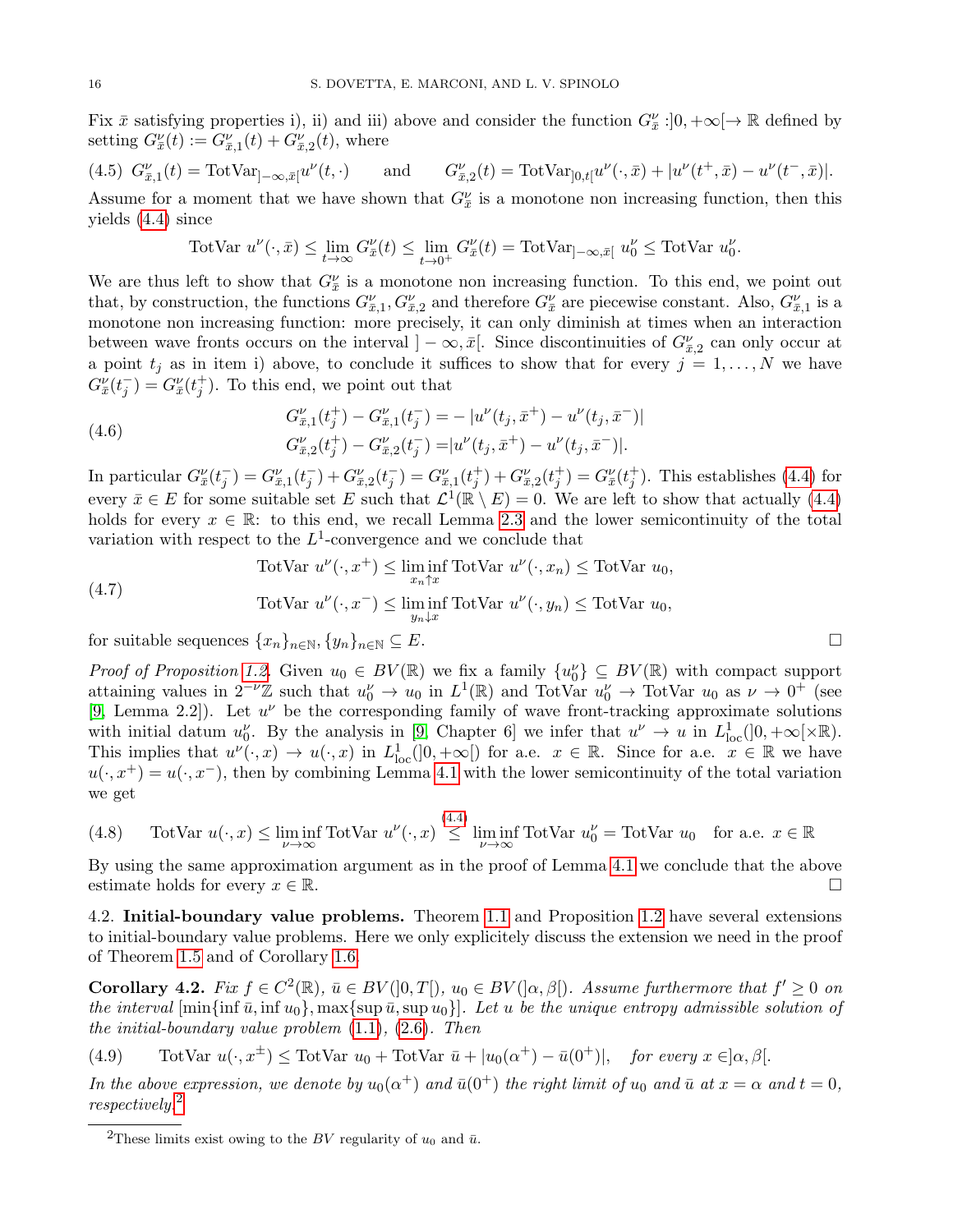Under the same assumptions as in Corollary [4.2,](#page-15-0) the trace at  $x = \beta$  of the entropy admissible solution of the initial-boundary value problem  $(1.1)$ ,  $(2.6)$  is well defined and we denote it by  $u_{\beta}$ . By using the lower semicontinuity of the total variation with respect to the strong convergence we conclude that

<span id="page-16-5"></span>(4.10) 
$$
\text{TotVar } u_{\beta} \leq \text{TotVar } u_0 + \text{TotVar } \bar{u} + |u_0(\alpha^+) - \bar{u}(0^+)|.
$$

**Remark 4.3.** Even if we do not explicitely discuss it, Theorem [1.1](#page-1-1) extends to initial-boundary value problems and provides a control of TotVar  $w(\cdot, x)$  for every  $x \in ]\alpha, \beta[$ . As in the case of the Cauchy problem, if  $f'$  changes sign we cannot hope for a control on the total variation of u: for a counterexample, we refer to the construction detailed in  $\S 4.3$ , which also applies to initial-boundary value problems.

Proof of Corollary [4.2.](#page-15-0) We only provide a sketch of the proof, which is based on the same argument as the proof of Proposition [1.2.](#page-1-2) The key point is the construction of the wave front-tracking approximation of the initial-boundary value problem [\(1.1\)](#page-0-0), [\(2.6\)](#page-7-1). We fix  $\nu \in \mathbb{N}$  and  $\bar{u}^{\nu}$ :  $[0, T] \rightarrow 2^{-\nu} \mathbb{Z}$ , we assign the boundary datum

$$
(4.11)\t\t\t u^{\nu}(\cdot,\alpha) = \bar{u}^{\nu}
$$

and we construct the entropy admissible solution of the initial-boundary value problem  $(4.1),(4.2),(4.11)$  $(4.1),(4.2),(4.11)$  $(4.1),(4.2),(4.11)$  $(4.1),(4.2),(4.11)$  $(4.1),(4.2),(4.11)$ . To construct the wave front-tracking approximation, the main difference with respect to the Cauchy problem is that we have to define the solution of the initial-boundary value problem obtained by coupling [\(4.1\)](#page-14-4) with the data

(4.12) 
$$
u^{\nu}(\cdot,\alpha) = u_b, \quad u^{\nu}(0,\cdot) = u_i,
$$

where  $u_b, u_i \in 2^{-\nu} \mathbb{Z}$  satisfy  $(f^{\nu})'(u_b^{\pm})$  $\frac{1}{b}$   $\geq$  0,  $(f^{\nu})'(u_i^{\pm}) \geq 0$ . We term z the entropy admissible solution of the Cauchy problem obtained by coupling [\(4.1\)](#page-14-4) with the initial datum

<span id="page-16-2"></span><span id="page-16-1"></span>
$$
u^{\nu}(0,x) := \begin{cases} u_b & x < \alpha \\ u_i & x > \alpha. \end{cases}
$$

We claim that the restriction of z to  $\alpha, \beta$  is the entropy admissible solution of the initial-boundary problem  $(4.1)$ ,  $(4.12)$ . To see this we have to verify  $(2.7)$ . First, we point out that z satisfies the entropy inequality inside the domain  $[0, T[\times] \alpha, \beta]$ , namely

<span id="page-16-4"></span>(4.13) 
$$
\int_0^T \int_\alpha^\beta |z - c| \partial_t \phi + \text{sign}(z - c) [f^\nu(z) - f^\nu(c)] \partial_x \phi dx dt + \int_\alpha^\beta \phi(0, \cdot) |u_i - c| dx \ge 0
$$

for every  $c \in \mathbb{R}$  and every  $\phi \in C_c^{\infty}(-\infty, T[\times ]\alpha, \beta[)$  such that  $\phi \geq 0$ . Next, we claim that

<span id="page-16-3"></span>(4.14) 
$$
\left[\operatorname{sign}(u_b-c)-\operatorname{sign}(z_{\alpha}-c)\right]\left[f^{\nu}(z_{\alpha})-f^{\nu}(c)\right]=0, \text{ a.e. on } ]0,T[.
$$

To see this, we recall that, since  $(f^{\nu})' \geq 0$ , then  $f^{\nu}(z_{\alpha}) = f^{\nu}(u_b)$  and by a case-by-case analysis we arrive at [\(4.14\)](#page-16-3). Next, we fix a parameter  $\varepsilon > 0$  and set  $\eta_{\varepsilon} := 1 - \omega_{\varepsilon}$ , where  $\omega_{\varepsilon} \in C^{\infty}(\mathbb{R})$  is the same family as in [\(2.9\)](#page-8-3). We then fix a test function  $\varphi \in C_c^{\infty}([-\infty,T[\times]-\infty,\beta])$ , plug the test function  $\phi_{\varepsilon}(t,x) := \varphi(t,x)\eta_{\varepsilon}(x)$  into [\(4.13\)](#page-16-4) and let  $\varepsilon \to 0^+$ . By using the fact that

$$
\int_0^T \int_\alpha^\beta \operatorname{sign}(z-c)[f^\nu(z) - f^\nu(c)] \eta'_\varepsilon \varphi dx dt \to \int_0^T \operatorname{sign}(z_\alpha - c)[f^\nu(z_\alpha) - f^\nu(c)] \varphi(\cdot, \alpha) dt \quad \text{as } \varepsilon \to 0^+
$$

and recalling  $(4.14)$  we arrive at  $(2.7)$ .

Once we have constructed the wave front-tracking approximation, the proof follows the same argu-ment as the proof of Proposition [1.2,](#page-1-2) with the only difference that the term  $G_{\bar{x},1}^{\nu}$  in [\(4.5\)](#page-15-2) should be replaced by

$$
G_{\bar{x},3}^{\nu}(t) := \text{TotVar}_{\alpha,\bar{x}}[u^{\nu}(t,\cdot) + |\bar{u}^{\nu}(t^{+}) - u^{\nu}(t,\alpha^{+})| + \text{TotVar}_{\alpha}[u^{\nu}].
$$

<span id="page-16-0"></span>4.3. An example of total variation blow up for  $u(\cdot, 0)$ . In this paragraph we exhibit a counterexample showing that, if  $f'(u)$  can change sign, then the total variation of the entropy admissible solution  $u(\cdot, 0)$  can blow up in finite time, even if the initial data (in the case of the Cauchy problem) or the initial and boundary data (in the case of the initial-boundary value problem) have bounded total variation.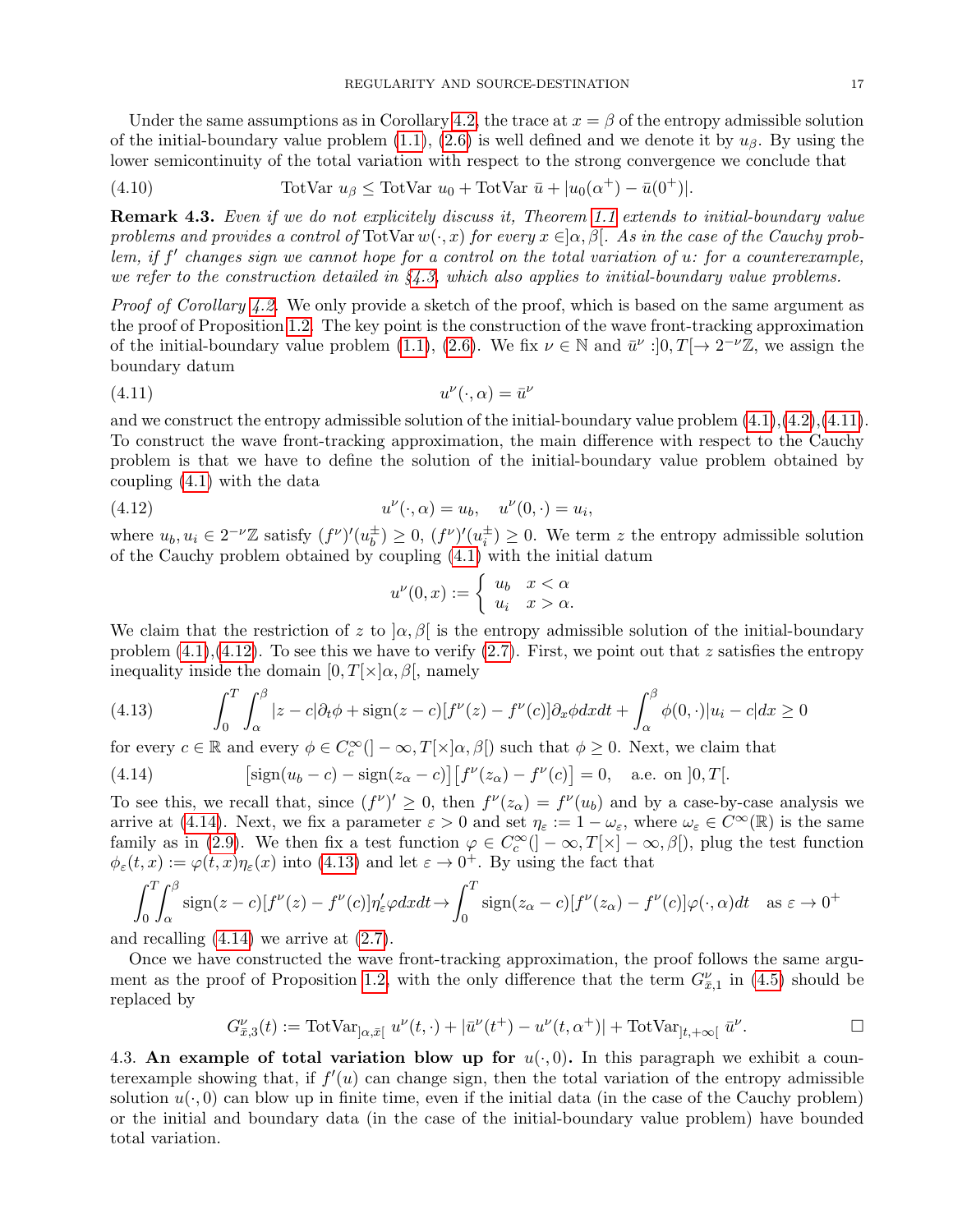

<span id="page-17-0"></span>FIGURE 2. A solution u of the Burgers equation with TotVar  $u(\cdot, 0) = +\infty$ . .

4.3.1. Construction roadmap. We consider the Burgers' equation [\(3.10\)](#page-14-2) and we first provide an heuristic discussion of the basic ideas underpinning the contruction of the counterexample. The key point in the analysis is the construction of a map  $\gamma$  :  $[0, T] \to \mathbb{R}$ ,  $T > 0$  to be determined in the following, which exhibits the following features (see Figure [2](#page-17-0) for a representation):

- the curve  $\gamma$  crosses the vertical axis  $x = 0$  infinitely many times;
- there is a function  $u_- : ]0,T[ \to \mathbb{R}$  such that i)  $u_-(t) \sim 1$ ; ii)  $u_-(t)$  and  $u_+(t) = -1$  satisfy the Rankine-Hugoniot conditions

(4.15) 
$$
u_{-}(t)^{2} - u_{+}(t)^{2} = \gamma'(t)[u_{-}(t) - u_{+}(t)] \iff \gamma'(t) = u_{-}(t) - 1.
$$

<span id="page-17-1"></span>Since in the case of convex fluxes the Lax entropy admissible conditions boil down to the inequality  $u_{-}(t) \geq u_{+}(t)$ , the equality [\(4.15\)](#page-17-1) dictates that  $\gamma$  is an (entropy admissible) shock curve between  $u_-(t)$  (on the left) and  $-1$  (on the right).

Assume for a moment that  $\gamma$  is indeed the shock curve of the solution u of a Cauchy problem, then the total variation of  $u(\cdot, 0)$  must blow up: indeed, u is close to 1 on the left of  $\gamma$ , and equal to -1 on the right. Since  $\gamma$  crosses the vertical axis  $x = 0$  infinitely many times, then  $u(\cdot, 0)$  oscillates infinitely many times between a value close to 1 and the value  $-1$ , and hence its total variation must blow up. To construct the initial datum  $u_0$  of this Cauchy problem, we proceed as follows. First, we recall that, in the subsets of the  $(t, x)$  plane where u is regular, u is constant along the characteristic lines, which have speed 2u. Next, we consider the line  $\xi_t$  with slope  $2u_-(t)$  and passing through the point  $(t, \gamma(t))$  and we define it on the interval  $[0, t]$  since we want to focus on backward characteristics. Since  $u_-(t) = 1 + \gamma'(t)$  owing to [\(4.15\)](#page-17-1), then the backward characteristic passing through  $(t, \gamma(t)^-)$  is

<span id="page-17-2"></span>(4.16) 
$$
\xi_t(s) = 2[1 + \gamma'(t)]s + \gamma(t) - 2[1 + \gamma'(t)]t, \quad s \in [0, t].
$$

By enforcing suitable conditions on  $\gamma$ , we get that, if  $t_1 \neq t_2$ , then  $\xi_{t_1}$  and  $\xi_{t_2}$  do not cross. In this way we can "pull back" the values of  $u_{-}(t)$  to the initial time and define the initial datum  $u_0$  in such a way that  $u_0(\xi_t(0)) = u_-(t)$ . We can then easily enforce the condition TotVar  $u_0 < +\infty$ , and extend the construction to define an initial-boundary value problem.

4.3.2. Technical details. We now provide the detailed construction of the counterexample, which is achieved in several steps.

STEP 1: construction of the "building blocks" of the curve  $\gamma$ . The curve  $\gamma$  is constructed by alternatively patching together suitably rescaled "right curved " and "left curved" blocks. We first construct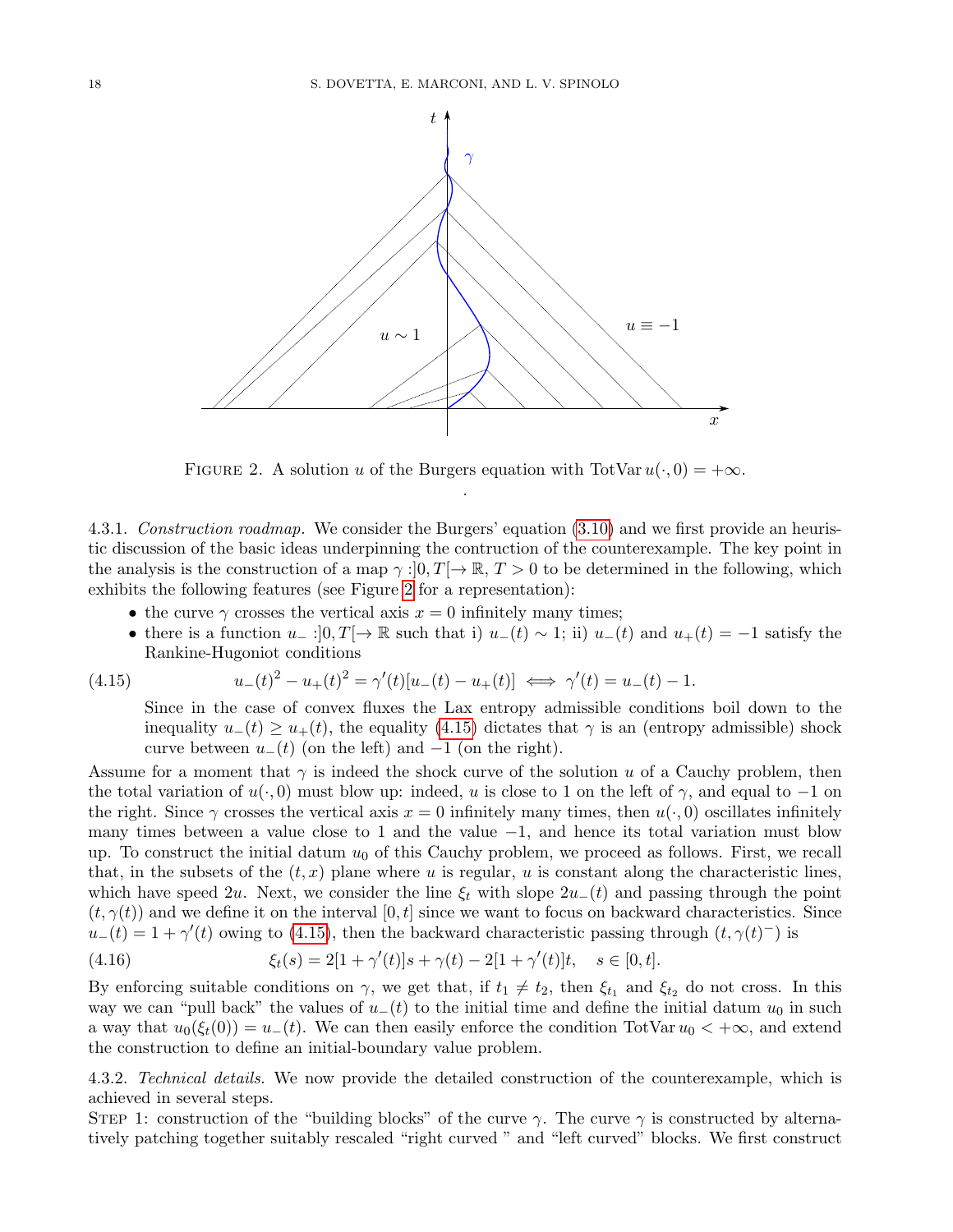the right curved building block. We fix a parameter  $\varepsilon < 1$  and we set

<span id="page-18-0"></span>(4.17) 
$$
\hat{\gamma}_{\varepsilon} : [0, \varepsilon] \to \mathbb{R}, \qquad \hat{\gamma}_{\varepsilon}(t) = \frac{1}{2\varepsilon}t^3 - \frac{3}{2}t^2 + \varepsilon t.
$$

Note that

(4.18) 
$$
\hat{\gamma}_{\varepsilon}(0) = 0, \quad \hat{\gamma}_{\varepsilon}(\varepsilon) = 0, \quad \hat{\gamma}'_{\varepsilon}(0) = \varepsilon, \quad \hat{\gamma}'_{\varepsilon}(\varepsilon) = -\frac{\varepsilon}{2}, \quad \hat{\gamma}_{\varepsilon} \ge 0, \quad \hat{\gamma}''_{\varepsilon} \le 0 \text{ on } [0, \varepsilon].
$$

Step 2: analysis of backward characteristics. We recall [\(4.16\)](#page-17-2) and we point out that

(4.19) 
$$
\frac{\partial \xi_t}{\partial t}(s) = 2\gamma''(t)[s-t] - \gamma'(t) - 2,
$$

which yields

(4.20) 
$$
\gamma''(t) < 0 \implies \frac{\partial \xi_t}{\partial t}(s) < 0 \text{ for } s \in ]s_0(t), t], \text{ where } s_0(t) = t + \frac{\gamma'(t) + 2}{2\gamma''(t)}.
$$

Let us focus on the case  $\gamma = \hat{\gamma}_{\varepsilon}$ : we have  $\gamma''(t) = 0$  if and only if  $t = \varepsilon$  and  $\gamma''(t) < 0$  if  $t \in [0, \varepsilon]$ . If  $t = \varepsilon$ , then  $\partial \xi_t / \partial t = -\hat{\gamma}_\varepsilon'(\varepsilon) - 2 < 0$  for every  $s \in \mathbb{R}$ . If  $t \in [0, \varepsilon],$  then

<span id="page-18-1"></span>
$$
s_0(t) = t + \frac{\hat{\gamma}_{\varepsilon}'(t) + 2}{2\hat{\gamma}_{\varepsilon}''(t)} \leq t + \sup_{t \in [0,\varepsilon[} \frac{\hat{\gamma}_{\varepsilon}'(t) + 2}{2\hat{\gamma}_{\varepsilon}''(t)} \stackrel{\hat{\gamma}_{\varepsilon}' \leq 0, \ \hat{\gamma}_{\varepsilon}' > -2}{\leq t} + \frac{\inf_{t \in [0,\varepsilon[} \hat{\gamma}_{\varepsilon}'(t) + 2}{\inf_{t \in [0,\varepsilon[} 2\hat{\gamma}_{\varepsilon}''(t))} \stackrel{(4.17)}{\leq} t + \frac{1}{-6} = t - \frac{1}{6}.
$$

Summing up, we conclude that

(4.21) 
$$
\frac{\partial \xi_t}{\partial t} < 0 \quad \text{for every } t \in [0, \varepsilon] \text{ and } s > t - \frac{1}{6}.
$$

Finally, we define the left curved building block as  $-\hat{\gamma}_{\varepsilon}(t)$ . Note that the speed of the minimal backward characteristic through  $(t, -\hat{\gamma}_{\varepsilon}(t)^{-})$  is  $2[1-\hat{\gamma}_{\varepsilon}']$  and, since  $\hat{\gamma}_{\varepsilon}'' \leq 0$ , then the backward characteristics do not intersect, namely

<span id="page-18-2"></span>(4.22) 
$$
\frac{\partial \xi_t}{\partial t} < 0 \text{ for every } t \in [0, \varepsilon] \text{ and } s \leq t.
$$

STEP 3: we define the shock curve  $\gamma$ . We set (4.23)

$$
\gamma(t) := \sum_{n=3}^{\infty} (-1)^n \hat{\gamma}_{\varepsilon_n}(t - \tau_n) \mathbb{1}_{I_n}(t), \quad \varepsilon_n := 2^{-(n+1)}, \ I_n := [2^{-3} - 2^{-n}, 2^{-3} - 2^{-(n+1)}], \ \tau_n := 2^{-3} - 2^{-n}.
$$

In the above expression,  $\mathbb{1}_{I_n}$  denotes the characteristic function of the interval  $I_n$ . Note that the interval  $I_n$  are disjoints and hence the above series converges since it is locally finite. Note furthermore that  $\gamma$  is obtained by patching together infinitely many  $C^{\infty}$  arcs and that at the junction points both the functions and its first derivatives match, hence  $\gamma \in C^1([0, 2^{-3}])$ . We now consider the backward characteristics with final point  $(t, \gamma(t)^{-})$ , we recall [\(4.16\)](#page-17-2), [\(4.21\)](#page-18-1) and [\(4.22\)](#page-18-2). Since  $2^{-3} < 1/6$ , we conclude that the map  $t \mapsto \xi_t(0)$  is strictly decreasing (and henceforth injective) on [0, 2<sup>-3</sup>[. Owing to [\(4.16\)](#page-17-2) and to the fact that  $\gamma \in C^1$ , it is also continuous, and hence the image of the interval  $[0, 2^{-3}]$ is an interval, which we term  $]-r,0]$ . The exact expression of the number  $r > 0$  could be explicitly computed but is not relevant here. We term  $\varphi : ] - r, 0] \to [0, 2^{-3}]$  the inverse of the map  $t \mapsto \xi_t(0)$ . We can now define the initial datum  $u_0 : \mathbb{R} \to \mathbb{R}$  by setting

<span id="page-18-3"></span>(4.24) 
$$
u_0(x) := \begin{cases} 0 & x < -r \\ 1 + \gamma'(\varphi(x)) & -r < x < 0 \\ -1 & x > 0. \end{cases}
$$

Note that

(4.25) 
$$
\text{TotVar } u_0 \leq 5 + \sum_{n=3}^{\infty} \int_{I_n} |\gamma''(t)| dt = 5 + \sum_{n=3}^{\infty} 2^{-(n+2)} < +\infty.
$$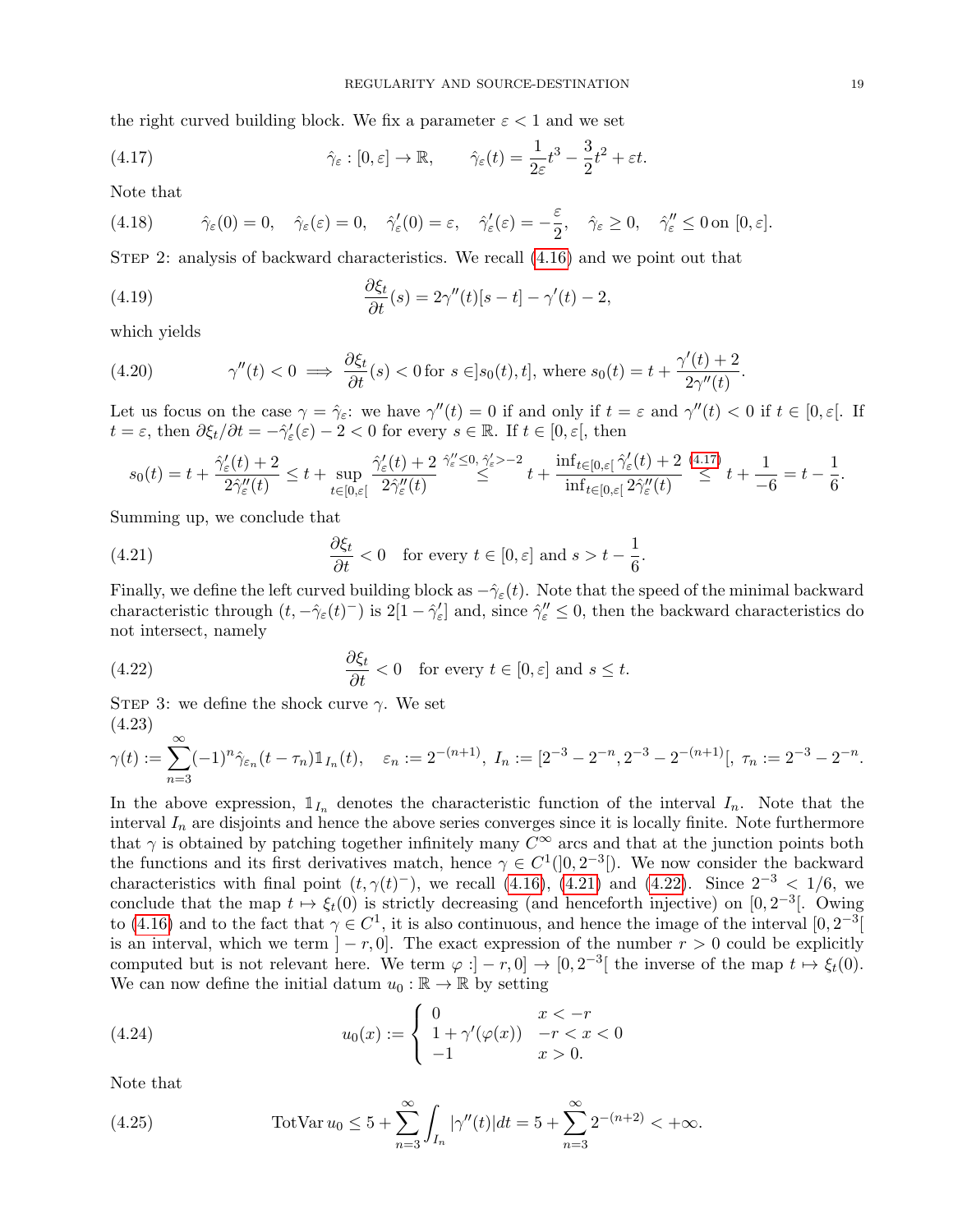STEP 4: we show that the entropy admissible solution of the Cauchy problem obtained by cou-pling [\(3.10\)](#page-14-2) with [\(4.24\)](#page-18-3) satisfies TotVar  $u(\cdot, 0) = +\infty$ . The entropy admissible solution u is given by

<span id="page-19-4"></span>(4.26) 
$$
u(t,x) = \begin{cases} 0 & x < \lim_{y \to -r^+} \xi_{\varphi(y)}(t) \\ 1 + \gamma'(\varphi(y)) & x = \xi_{\varphi(y)}(t), \ x < \gamma(t) \\ -1 & x > \gamma(t). \end{cases}
$$

In other words, u is identically equal to  $-1$  for  $x > \gamma(t)$ , and it is transported along the characteristic lines [\(4.16\)](#page-17-2) for  $x < \gamma(t)$ . Note that by construction the characteristics do not intersect on the set  $x < \gamma(t)$ . We then get

<span id="page-19-3"></span>(4.27) 
$$
\text{TotVar } u(\cdot, 0) \ge \sum_{n=3}^{\infty} |u(\sigma_{n+1}, 0) - u(\sigma_n, 0)|, \quad \sigma_n = 2^{-3} - \frac{3}{2} 2^{-(n+1)}.
$$

Note that  $\sigma_n$  is the middle point of the interval  $I_n$ , and that  $(\sigma_n, 0)$  is a continuity point for u. Note furthermore that if n is odd then  $u(\sigma_n, 0) = -1$ . If n is even,  $u(\sigma_n, 0) = 1 + \gamma'(\varphi(x))$ , for some  $x \in ]-r,0].$  Since  $1 + \gamma'(\varphi(x)) > 0$ , then by using [\(4.27\)](#page-19-3) we conclude that

$$
TotVar u(\cdot,0) \ge \sum_{n=3, n \text{ odd}}^{\infty} 1 = +\infty
$$

and this concludes the analysis of the Cauchy problem.

STEP 5: extension to the initial-boundary value problem. By restricting the function  $u$  in [\(4.26\)](#page-19-4) to the strip  $|-r-1,1|$  we get a solution of the initial boundary value problem obtained by coupling [\(3.10\)](#page-14-2) with the initial datum [\(4.24\)](#page-18-3) and the boundary data  $u(t, -r - 1) \equiv 0$ ,  $u(t, 1) \equiv -1$ .

# <span id="page-19-2"></span>5. The multi-path model: distributional formulation, existence and uniqueness **RESULTS**

5.1. Distributional formulation of the initial-boundary value problem  $(1.8)$ ,  $(1.11)$  and  $(1.13)$ . We now complete the definition of distributional solution of the multi-path model. We first need some preliminary remarks: fix  $r_k \in L^{\infty}(0,T[\times P_k)$  and assume that  $\theta_k \in L^{\infty}(0,T[\times P_k)$  satisfies

(5.1) 
$$
\int_0^T \int_\alpha^\beta r_k \theta_k (\partial_t \phi + v(r_k) \partial_x \phi) dx dt = 0 \text{ for every } \phi \in C_c^\infty([0, T[ \times P_k).
$$

By applying Lemma [2.11](#page-9-0) with  $b = v(r_k)$  and  $\alpha, \beta = P_k$  we define the initial value  $[r_k \theta_k]_0$  and the distributional trace  $Tr[v(r_k)r_k\theta_k](\cdot, a^+)$ , where we recall that a is the starting point of the path  $P_k$ . Also, assume that  $r_k$  is obtained by patching together the  $\rho_i$ -s as in [\(1.9\)](#page-2-3) and that each  $\rho_i$  is an entropy admissible solution of [\(1.5\)](#page-2-1), that is it satisfies [\(2.2\)](#page-6-7) with  $f(\rho_i) = v(\rho_i)\rho_i$ . Then owing to Theorem [2.4](#page-6-4) the trace  $v(r_k)r_k(\cdot, a^+)$  is attained as a strong limit in the  $L^1$  topology.

<span id="page-19-0"></span>**Definition 5.1.** Assume that  $r_k$  satisfies [\(1.9\)](#page-2-3), where each  $\rho_i$  is an entropy admissible solution of [\(1.5\)](#page-2-1), [\(1.10\)](#page-2-4). We term  $\theta_k \in L^{\infty}(\mathbb{R}_+ \times P_k)$  a distributional solution of the initial-boundary value problem [\(1.8\)](#page-2-2), [\(1.11\)](#page-3-5) and [\(1.13\)](#page-3-6) if  $\theta_k$  satisfies [\(2.13\)](#page-9-2) and furthermore (5.2)

$$
\text{Tr}[v(r_k)r_k\theta_k](\cdot, a^+) = \bar{\theta}_k v(r_k)r_k(\cdot, a^+), \qquad [r_k\theta_k]_0 = \theta_{k0}\rho_{i0} \text{ on } I_i, \text{ for every } i \text{ such that } I_i \subseteq P_k.
$$

We have

<span id="page-19-1"></span>**Lemma 5.2.** Assume that  $r_k$  satisfies [\(1.9\)](#page-2-3), where each  $\rho_i$  is an entropy admissible solution of [\(1.5\)](#page-2-1), [\(1.10\)](#page-2-4). Assume furthermore that  $\theta_k \in L^{\infty}(0,T \times P_k)$  is a distributional solution of [\(1.8\)](#page-2-2), [\(1.11\)](#page-3-5), [\(1.13\)](#page-3-6). Under  $(1.14)$ ,  $(1.15)$ , the following conditions are equivalent:

i) equation [\(1.17\)](#page-4-1) is satisfied a.e. on  $[0, T] \times I_i$ , for every i;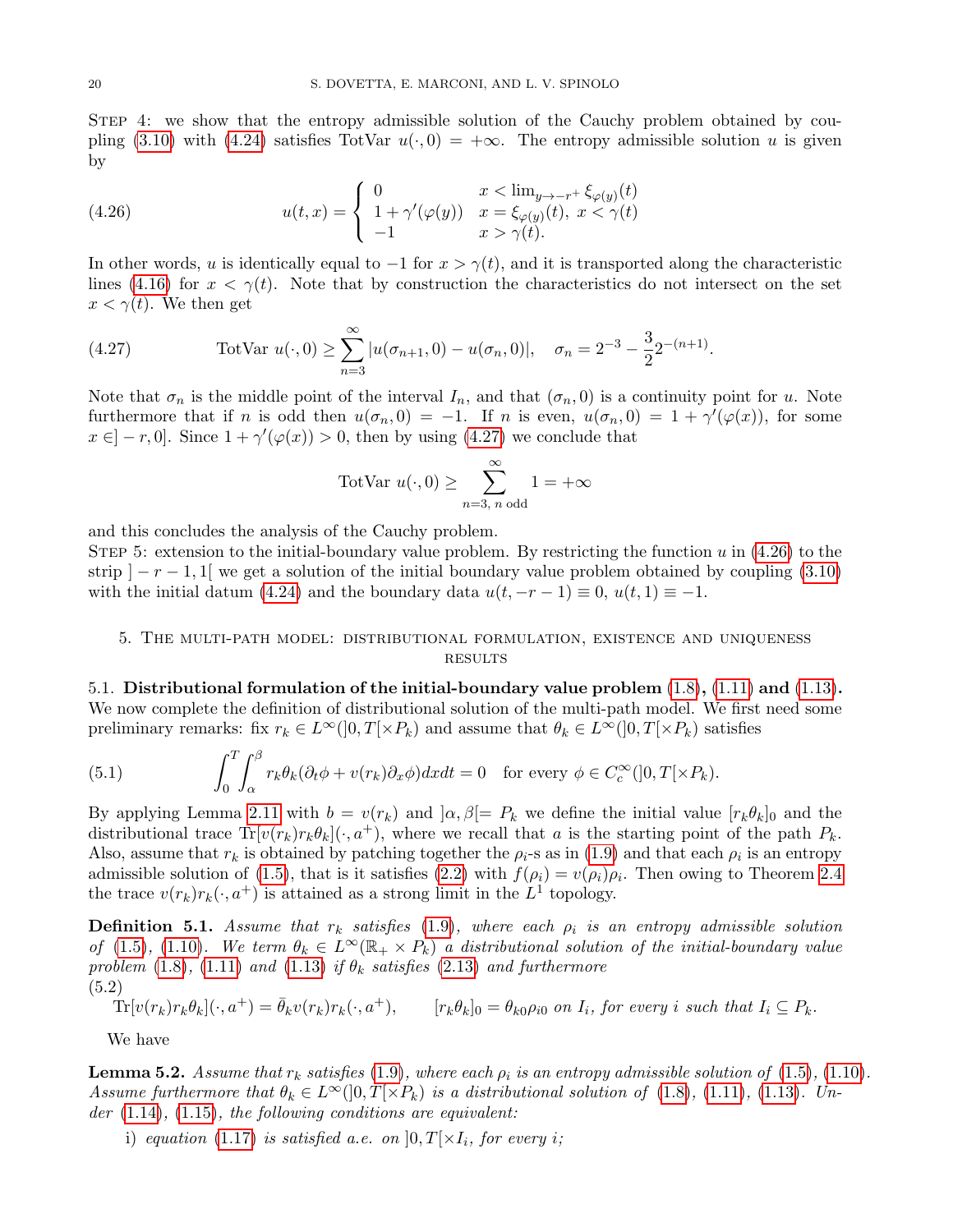ii) we have the equality

(5.3) 
$$
g(\rho_{j+1})(\cdot, d^+) \stackrel{(1.7)}{=} v(\rho_{j+1})\rho_{j+1}(\cdot, d^+) = \sum_{k: I_{j+1} \subseteq P_k} \text{Tr}[v(\rho_j)\rho_j \theta_k](\cdot, d^-)
$$

<span id="page-20-0"></span>at every junction point d. In the above expression d is the final point of the road  $I_i$  entering the junction and the starting point of the road  $I_{j+1}$  exiting the junction.

*Proof of Lemma [5.2.](#page-19-1)* STEP 1: we establish the implication i)  $\implies$  ii). We apply [\(1.17\)](#page-4-1) on the road  $I_{i+1}$  and obtain the second of the following equalities:

$$
v(\rho_{j+1})\rho_{j+1}(\cdot, d^{+}) \stackrel{(2.15)}{=} -\text{Tr}[v(\rho_{j+1})\rho_{j+1}](\cdot, d^{+}) \stackrel{(1.17)}{=} -\sum_{k:I_{j+1}\subseteq P_k} \text{Tr}[v(r_k)r_k\theta_k](\cdot, d^{+})
$$
  

$$
\stackrel{(2.16)}{=} \sum_{k:I_{j+1}\subseteq P_k} \text{Tr}[v(r_k)r_k\theta_k](\cdot, d^{-})
$$

and owing to [\(1.9\)](#page-2-3) this yields [\(5.3\)](#page-20-0).

STEP 2: we establish the implication ii)  $\implies$  i). We argue by induction. First, we show that [\(1.17\)](#page-4-1) holds on  $]0,T[\times I_1]$ . To this end, we set  $z := \sum_{k=1}^m \theta_k$  and we point out that, owing to [\(1.14\)](#page-3-2) and [\(1.15\)](#page-3-3) and to the linearity of the equation for  $\theta_k$ , z is a solution of the initial-boundary value problem

(5.4) 
$$
\begin{cases} \partial_t[\rho_1 z] + \partial_x[v(\rho_1)\rho_1 z] = 0\\ z(0, \cdot) = 1, \qquad z(\cdot, a) = 1, \end{cases}
$$

where we recall that a is the initial point of the interval  $I_1$ . Owing to [\(1.5\)](#page-2-1),  $z \equiv 1$  is a solution of the above initial-boundary value problem. We can then apply Theorem [2.15](#page-10-3) with  $\alpha, \beta = I_1, b = v(\rho_1)$ and by the uniqueness part we conclude that [\(1.17\)](#page-4-1) holds true on  $[0, T] \times I_1$ .

Next, we fix  $i = 2, \ldots, n_k$ , assume that [\(1.17\)](#page-4-1) holds true on  $[0, T] \times I_i$  for  $j = 1, \ldots, i - 1$  and, under [\(5.3\)](#page-20-0), show that it holds true on  $]0,T[\times I_i]$ . To this end, we term d the junction point between the road  $I_{i-1}$  and the road  $I_i$ , that is d is the final point of the road  $I_{i-1}$  and the initial point of the road  $I_i$ . We recall  $(1.9)$  and point out that

$$
\operatorname{Tr}\left[\sum_{k:I_i\subseteq P_k} v(\rho_i)\rho_i\theta_k\right](\cdot,d^+) = \sum_{k:I_i\subseteq P_k} \operatorname{Tr}[v(\rho_i)\rho_i\theta_k](\cdot,d^+) \stackrel{(2.16)}{=} -\sum_{k:I_i\subseteq P_k} \operatorname{Tr}[v(\rho_{i-1})\rho_{i-1}\theta_k](\cdot,d^-)
$$
\n
$$
\operatorname{Tr}\left[\sum_{k:I_i\subseteq P_k} v(\rho_i)\rho_i\theta_k\right](\cdot,d^+) \stackrel{(2.16)}{=} -\sum_{k:I_i\subseteq P_k} \operatorname{Tr}[v(\rho_{i-1})\rho_{i-1}\theta_k](\cdot,d^-)
$$

and by recalling [\[22,](#page-27-12) Definition 2.7] this implies that the function  $\sum_{k:I_i\subseteq P_k} v(\rho_i)\rho_i\theta_k$  attains the boundary condition 1. We can then repeat the same argument as before on the interval  $I_i$  and conclude that [\(1.17\)](#page-4-1) holds true on  $[0, T] \times I_i$ . . В последните при последните последните последните последните последните последните последните последните по<br>В 1990 година от 1990 година от 1990 година от 1990 година от 1990 година от 1990 година от 1990 година от 199

#### 5.2. Proof of Theorem [1.4.](#page-4-2) We first establish existence, next uniqueness.

<span id="page-20-1"></span>5.2.1. *Existence*. We fix a path  $P_k$  and we term  $I_1, \ldots, I_{n_k}$  the consecutive roads composing the path  $P_k$ . We now construct the solutions  $\rho_1, \ldots, \rho_{n_k}$  and  $\theta_k$ . We argue inductively: first, we construct the solution on  $I_1$ . Next, we assume that we have constructed a solution on the road  $I_1, \ldots, I_j$  and we construct it on  $I_{i+1}$ .

CONSTRUCTION OF THE SOLUTION ON  $I_1$ . To construct  $\rho_1$ , we apply Proposition [2.6](#page-7-2) with  $\bar{u} = \bar{\rho}$ ,  $u_0 = \rho_{10}$  and  $f(u) := uv(u)$ . We conclude that there is an entropy admissible solution of [\(1.5\)](#page-2-1), [\(1.10\)](#page-2-4), [\(1.12\)](#page-3-4) such that  $0 \leq \rho \leq \rho^*$  and we recall that, owing to [\(1.7\)](#page-2-6), the point  $\rho^*$  is the point where the function  $u \mapsto v(u)u$  attains its maximum. Next, we apply Theorem [2.15](#page-10-3) with  $|\alpha, \beta|=I_1$  and  $b=v(\rho_1)$ and conclude that there is a solution of [\(1.8\)](#page-2-2), [\(1.11\)](#page-3-5), [\(1.13\)](#page-3-6) defined on  $I_1$ . Since  $0 \le \theta_k \le 1$  and  $0 \le \theta_{k0} \le 1$ , then by the comparison principle given in Theorem [2.15](#page-10-3) we get [\(1.16\)](#page-3-7) on  $]0, T[ \times I_1]$ . To conclude the existence proof on  $I_1$ , we are left to establish [\(1.17\)](#page-4-1) on  $]0,T[\times I_1]$ . To this end, we can argue as in Step 2 of the proof of Lemma [5.2.](#page-19-1)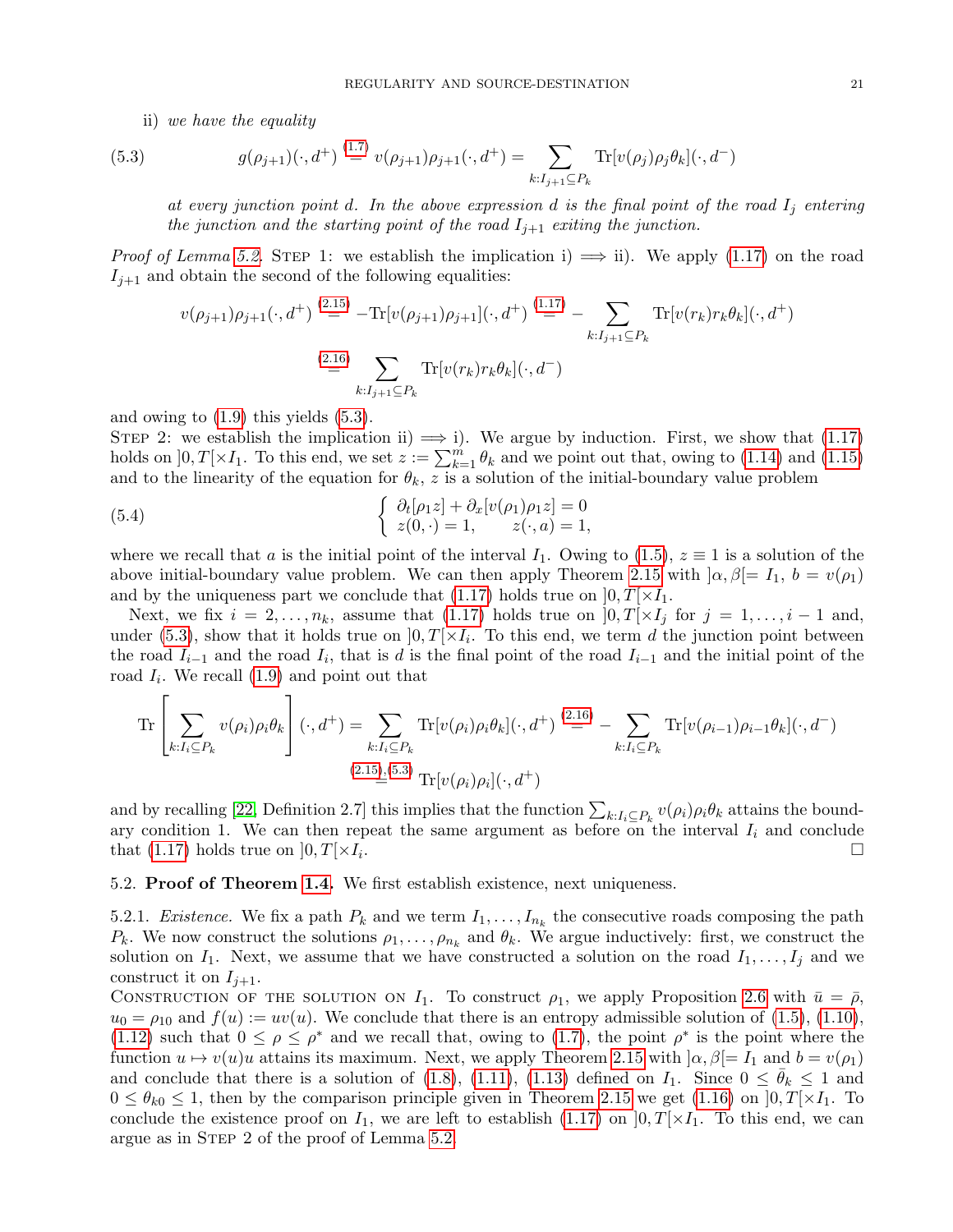INDUCTIVE STEP. We assume that we have constructed the solution on  $I_1, \ldots, I_j$  and we construct it on  $I_{j+1}$ . More precisely, we assume that we have constructed the functions  $\rho_1, \ldots, \rho_j$  and the function  $\theta_k$  on  $I_1, \ldots, I_j$ . We also assume that  $0 \le \rho_i \le \rho^*$ , for every  $i = 1, \ldots, j$ , and that  $(1.16)$  and  $(1.17)$ are both satisfied on  $]0,T[\times I_i]$ , for every  $i=1,\ldots,j$ . We term d the junction point, that is d is the final point of the road  $I_j$  and the initial point of the road  $I_{j+1}$ . We proceed according to the following steps.

STEP 1: we show that

(5.5) 
$$
0 \leq \sum_{k:I_{j+1} \subseteq P_k} \text{Tr}[v(\rho_j) \rho_j \theta_k](\cdot, d^-) \leq v(\rho^*) \rho^* \quad \text{a.e. on } ]0, T[.
$$

To establish [\(5.5\)](#page-21-0) we recall that, by the inductive assumption, [\(1.16\)](#page-3-7) is satisfied on  $[0, T] \times I_i$ . Also, owing to the specific structure of the network,

<span id="page-21-0"></span>
$$
\{k: I_{j+1} \subseteq P_k\} \subseteq \{k: I_j \subseteq P_k\}
$$

and owing to the inequality  $v \geq 0$  this yields

$$
0 \le v(\rho_j)\rho_j \sum_{k: I_{j+1} \subseteq P_k} \theta_k \le v(\rho_j)\rho_j \sum_{k: I_j \subseteq P_k} \theta_k \stackrel{(1.17)}{=} v(\rho_j)\rho_j \stackrel{(1.7)}{\le} v(\rho^*)\rho^*.
$$

By a small modification of the proof of  $[22, \text{ Lemma } 6.1]$  $[22, \text{ Lemma } 6.1]$  one can show that the above inequalities yield [\(5.5\)](#page-21-0).

STEP 2: we construct the function  $\rho_{j+1}$ . We combine [\(1.7\)](#page-2-6) and [\(5.5\)](#page-21-0) and we conclude that there is a unique function  $\bar{p}_{i+1} \in L^{\infty}(]0,T[)$  such that

<span id="page-21-1"></span>
$$
(5.6) \quad 0 \le \bar{\rho}_{j+1} \le \rho^*, \qquad v(\bar{\rho}_{j+1})\bar{\rho}_{j+1} \stackrel{(1.7)}{=} g(\bar{\rho}_{j+1}) = \sum_{k: I_{j+1} \subseteq P_k} \text{Tr}[v(\rho_j)\rho_j \theta_k](\cdot, d^-), \quad \text{a.e. on } ]0, T[.
$$

Next, we apply Proposition [2.6](#page-7-2) with  $\alpha, \beta$  =  $I_{j+1}$ ,  $\bar{u} = \bar{\rho}_{j+1}$  and we term  $\rho_{j+1}$  the entropy admissible solution such that  $0 \leq \rho_{j+1} \leq \rho^*$ .

STEP 3: we define the function  $\theta_k$  on  $I_{j+1}$ . By combining the fact that [\(1.16\)](#page-3-7) is satisfied on  $I_j$  with the inequality  $v \geq 0$  and recalling that by assumption  $I_{j+1} \subseteq P_k$  we get

$$
0 \le v(\rho_j)\rho_j\theta_k \le v(\rho_j)\rho_j \sum_{k:I_{j+1} \subseteq P_k} \theta_k
$$

and again by a small modification of the proof of [\[22,](#page-27-12) Lemma 6.1] this implies

<span id="page-21-2"></span>(5.7) 
$$
0 \leq \text{Tr}[v(\rho_j)\rho_j\theta_k](\cdot, d^-) \leq \sum_{k: I_{j+1} \subseteq P_k} \text{Tr}[v(\rho_j)\rho_j\theta_k](\cdot, d^-) \stackrel{(5.6)}{=} g(\bar{\rho}_{j+1}).
$$

We now set

<span id="page-21-3"></span>(5.8) 
$$
\theta_{kb} := \begin{cases} \frac{\text{Tr}[v(\rho_j)\rho_j\theta_k](\cdot,d^-)}{g(\bar{\rho}_{j+1})} & \text{if } g(\bar{\rho}_{j+1}) \neq 0 \\ 0 & \text{if } g(\bar{\rho}_{j+1}) = 0. \end{cases}
$$

Note that, owing to [\(5.7\)](#page-21-2),  $0 \le \theta_{kb} \le 1$ . To define  $\theta_k$  on  $I_{j+1}$  we apply Theorem [2.15](#page-10-3) with  $\alpha, \beta$  =  $I_{j+1}$ ,  $b = v(\rho_{j+1}), \rho = \rho_{j+1}$  and  $\theta = \theta_{kb}$ , and we term  $\theta_k$  the solution of [\(2.17\)](#page-10-2). By applying the comparison principle, we get that [\(1.16\)](#page-3-7) is satisfied on  $I_{j+1}$ . The equality [\(1.17\)](#page-4-1) is established in STEP 5. STEP 4: we show that  $\theta_k$  is a solution of  $(1.8)$  on  $I_1 \cup I_2 \cup \cdots \cup I_{j+1}$ . First, we point out that

<span id="page-21-4"></span>(5.9) 
$$
\text{Tr}[v(\rho_{j+1})\rho_{j+1}] (\cdot, d^+) \stackrel{(1.7),(2.15)}{=} -g(\rho_{j+1}) (\cdot, d^+) \stackrel{\text{Proposition 2.7}}{=} -g(\bar{\rho}_{j+1}).
$$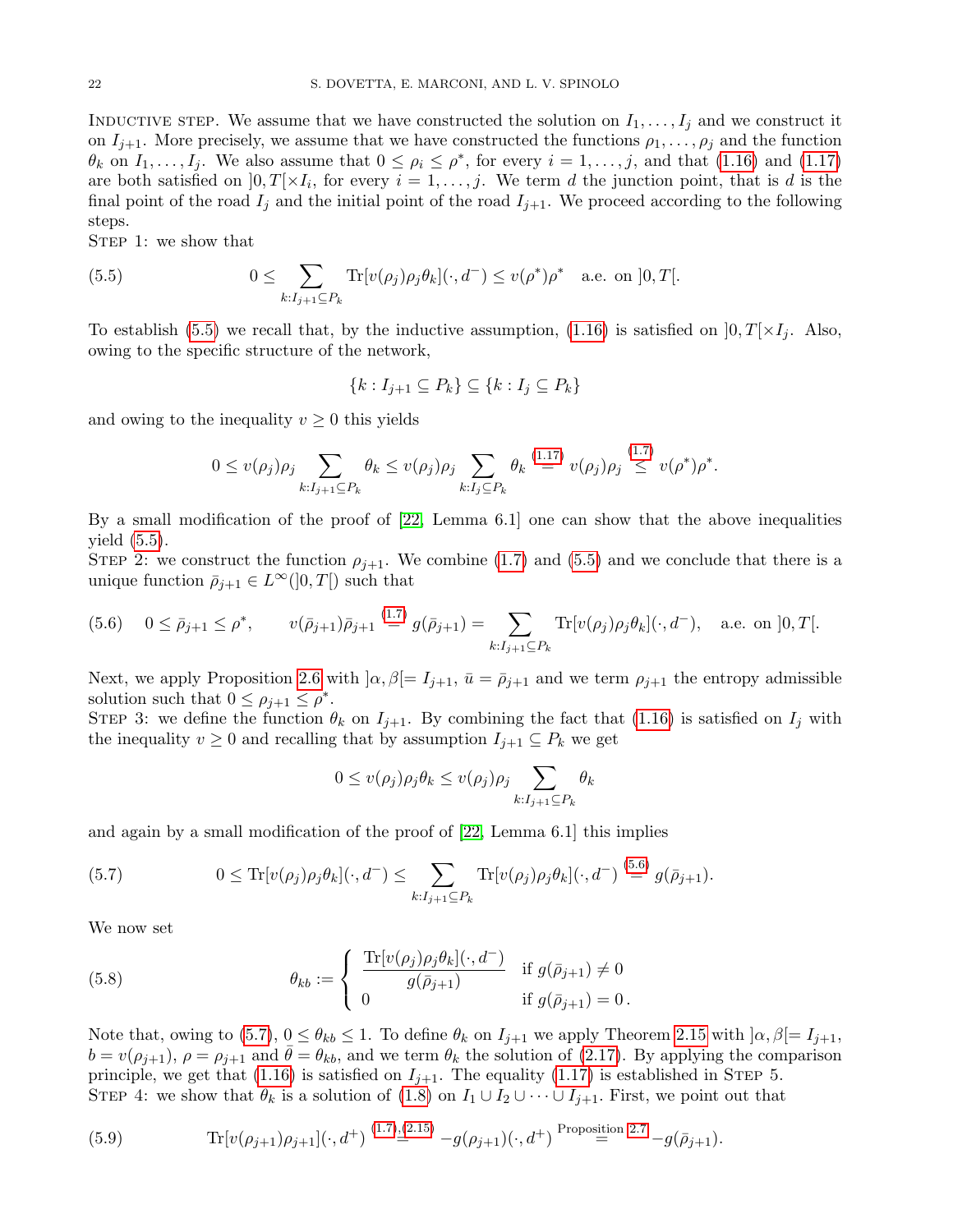Next, we set  $P_{k,j} := I_1 \cup I_2 \cup \cdots \cup I_j$  and  $P_{k,j+1} := P_{k,j} \cup I_{j+1}$ . We recall that by the inductive assumption  $\theta_k$  is a solution on  $P_{k,j}$ , which implies that  $(5.10)$ 

<span id="page-22-0"></span>
$$
\int_0^T \int_{P_{k,j}} r_k \theta_k (\partial_t \phi + v(r_k) \partial_x \phi) dx dt = \int_0^T \text{Tr}[v(\rho_j) \rho_j \theta_k](t, d^-) \phi(t, d) dt, \text{ for every } \phi \in C_c^{\infty}(]0, T[ \times P_{k,j+1}),
$$

where we recall that  $r_k$  is obtained by patching together  $\rho_1, \ldots, \rho_j$ , see [\(1.9\)](#page-2-3). On the other hand, since by definition  $\theta_k$  is a solution of the initial-boundary value problem on  $I_{i+1}$ , then

<span id="page-22-1"></span>(5.11) 
$$
\int_0^T \int_{I_{j+1}} \rho_{j+1} \theta_k (\partial_t \phi + v(\rho_{j+1}) \partial_x \phi) dx dt = \int_0^T \text{Tr}[v(\rho_{j+1}) \rho_{j+1} \theta_k](t, d^+) \phi(t, d) dt
$$

$$
= \int_0^T \text{Tr}[v(\rho_{j+i}) \rho_{j+1}](t, d^+) \theta_{kb} \phi(t, d) dt \stackrel{(5.8),(5.9)}{=} -\int_0^T \text{Tr}[v(\rho_j) \rho_j \theta_k](t, d^-) \phi(t, d) dt
$$

for every  $\phi \in C_c^{\infty}(]0,T[\times P_{k,j+1})$ . This implies that

$$
\int_0^T \int_{P_{k,j+1}} r_k \theta_k (\partial_t \phi + v(r_k) \partial_x \phi) dx dt = \int_0^T \int_{P_{k,j}} r_k \theta_k (\partial_t \phi + v(r_k) \partial_x \phi) dx dt + \int_0^T \int_{I_{j+1}} \rho_{j+1} \theta_k (\partial_t \phi + v(\rho_{j+1}) \partial_x \phi) dx dt \stackrel{(5.10),(5.11)}{=} 0, \text{ for every } \phi \in C_c^{\infty}(]0, T[ \times P_{k,j+1}),
$$

that is  $\theta_k$  is a solution of [\(1.8\)](#page-2-2) on  $P_{k,j+1} = I_1 \cup I_2 \cup \ldots I_{j+1}$ . STEP 5: we establish [\(1.17\)](#page-4-1). Note that at the junction point d between the road  $I_j$  and the road  $I_{j+1}$ we have

$$
\text{Tr}[v(\rho_{j+1})\rho_{j+1}](\cdot, d^+) \stackrel{(5.9)}{=} -g(\bar{\rho}_{j+1}) \stackrel{(5.6)}{=} -\sum_{k:I_{j+1}\subseteq P_k} \text{Tr}[v(\rho_j)\rho_j\theta_k](\cdot, d^-)
$$

and owing to Lemma [5.2](#page-19-1) this yields [\(1.17\)](#page-4-1).

5.2.2. Uniqueness. We now establish the uniqueness part in the statement of Theorem [1.4.](#page-4-2) We fix a path  $P_k$ , term  $I_1, \ldots, I_{n_k}$  the consecutive roads composing  $P_k$  and assume that there are two solutions  $\rho_1, \ldots, \rho_{n_k}, \theta_k \text{ and } \rho_1^{\diamondsuit}$  $\hat{\phi}_1, \ldots, \hat{\phi}_{n_k}$ ,  $\theta_k^{\Diamond}$ . We want to show that  $\rho_1 = \rho_1^{\Diamond}$  $\frac{\lozenge}{1}$  a.e. on  $]0,T[\times I_1,\ldots,\rho_{n_k}=\rho_n^{\lozenge}$  $\frac{\Diamond}{n_k}$  a.e. on  $]0, T[ \times I_{n_k} \text{ and that } \rho_i \theta_k = \rho_i^{\Diamond}$  $\frac{\Diamond}{i} \theta_k^{\Diamond}$  $\sum_{k=1}^{\infty}$  a.e. on  $]0,T[\times I_i]$  for every  $i=1,\ldots,n_k$ . We argue inductively and proceed according to the following steps.

STEP 1: we establish the identities  $\rho_1 = \rho_1^{\diamond}$  $\int_1^{\lozenge}$  and  $\theta_k = \theta_k^{\lozenge}$  $\frac{\Diamond}{k}$  on  $]0, T[\times I_1]$ . Since  $\rho_1$  and  $\rho_1^{\Diamond}$  $\frac{\sqrt{3}}{1}$  are both entropy admissible solutions of the initial-boundary value problem [\(1.5\)](#page-2-1), [\(1.10\)](#page-2-4), [\(1.12\)](#page-3-4) such that  $0 \le \rho_1, \rho_1^{\lozenge} \le$  $\rho^*$ , the identity  $\rho_1 = \rho_1^{\lozenge}$  $\frac{\sqrt{3}}{1}$  follows from the uniqueness part of Proposition [2.6.](#page-7-2) Next, we recall that  $\theta_k$ and  $\theta_k^{\lozenge}$  $\frac{\sqrt{6}}{k}$  are both solutions of the initial-boundary value problem

$$
\begin{cases} \partial_t[\rho_1\theta] + \partial_x[v(\rho_1)\rho_1\theta] = 0\\ \theta(0,\cdot) = \theta_{k0}, \qquad \theta(\cdot,a) = \bar{\theta}_k \end{cases}
$$

and hence the identity  $\rho_1 \theta_k = \rho_1 \theta_k^{\lozenge}$  $\frac{6}{k}$  follows from the uniqueness part in Theorem [2.15.](#page-10-3)

STEP 2: we assume that  $\rho_i = \rho_i^{\Diamond}$  $\int_{i}^{\lozenge}$  and  $\rho_i \theta_k = \rho_i \theta_k^{\lozenge}$  $\sum_{k}^{\infty}$  on  $]0, T[\times I_i, \text{ for every } i = 1, \ldots, j \text{ and we establish }$ the identities  $\rho_{j+1} = \rho_{j+1}^{\lozenge}$  and  $\rho_{j+1}\theta_k = \rho_{j+1}\theta_k^{\lozenge}$  $\chi_k^{\circ}$  a.e. on  $]0, T[ \times I_{j+1}$ . We term d the junction point between  $I_j$  and  $I_{j+1}$ . We recall that by assumption both  $\theta_k$  and  $\theta_k^{\lozenge}$  $\frac{N}{k}$  satisfy [\(1.17\)](#page-4-1) on  $]0,T[\times I_i]$ , for every  $i = 1, \ldots, n_k$ . We apply Lemma [5.2,](#page-19-1) recall that  $\rho_j = \rho_j^{\diamond}$  $\frac{\Diamond}{j},\ \rho_j\theta_k=\rho_j\theta_k^\Diamond$  $_k^{\heartsuit}$  on  $]0, T[ \times I_j]$  and from [\(5.3\)](#page-20-0) we deduce that  $\text{Tr}[v(\rho_{j+1})\rho_{j+1}](\cdot, d^+) = \text{Tr}[v(\rho_{j+1}^{\lozenge})\rho_{j+1}^{\lozenge}](\cdot, d^+)$  a.e. on  $]0, T[$ . Owing to the first equality in [\(5.9\)](#page-21-4), this yields the identity  $g(\rho_{j+1})(\cdot, d^+) = g(\rho_{j+1}^{\Diamond})(\cdot, d^+)$  a.e. on  $]0, T[$ , where g is the same as in [\(1.7\)](#page-2-6) and the traces  $g(\rho_{j+1})(\cdot, d^+)$  and  $g(\rho_{j+1}^{\Diamond})(\cdot, d^+)$  are attained in the sense of [\(2.3\)](#page-6-5). Since by assumption  $\rho_{j+1}, \rho_{j+1}^{\Diamond} \leq \rho^*$ , then owing to Lemma [2.9,](#page-8-4) this implies that  $\rho_{j+1} = \rho_{j+1}^{\Diamond}$  a.e. on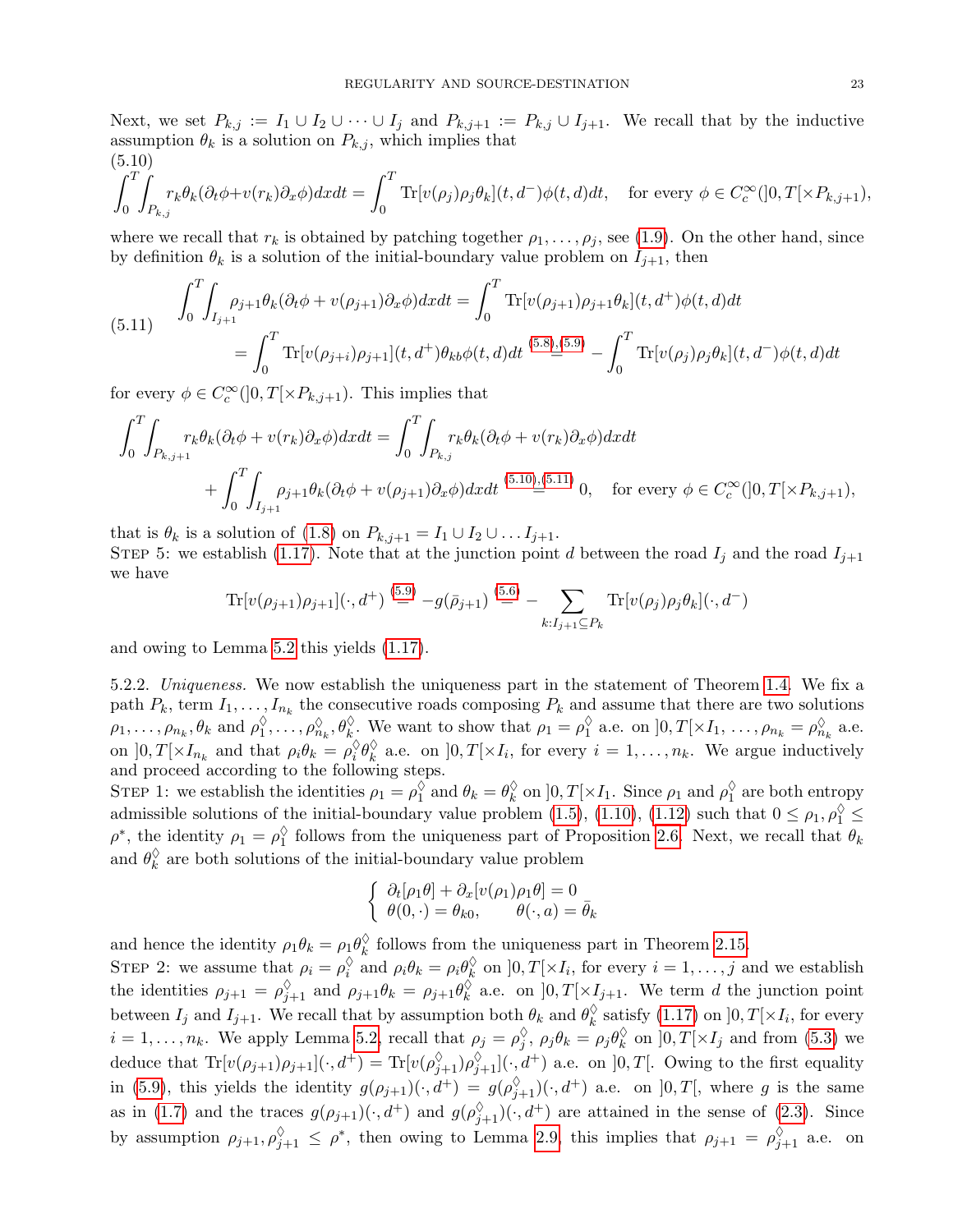$]0, T[\times I_{j+1}$ . Next, we recall that  $\rho_j \theta_k = \rho_j \theta_k^{\lozenge}$  $\frac{\sqrt{6}}{k}$  a.e. on  $]0, T[ \times I_j$ , we apply [\(2.16\)](#page-10-1) and recall [\(2.18\)](#page-10-4) and we conclude that  $\theta_k$  and  $\theta_k^{\lozenge}$  $\frac{\sqrt{6}}{k}$  are both solutions of the initial-boundary value problem

$$
\begin{cases} \n\partial_t[\rho_{j+1}\theta] + \partial_x[v(\rho_{j+1})\rho_{j+1}\theta] = 0 \\
\theta(0, \cdot) = \theta_{k0}, \quad \theta(\cdot, d) = \theta_{kb} \n\end{cases}
$$

where  $\theta_{kb}$  is the same as in [\(5.8\)](#page-21-3) with  $\bar{\rho}_{j+1}$  replaced by  $g(\rho_{j+1})(\cdot, d^+)$ . By the uniqueness part in the statement of Theorem [2.15](#page-10-3) we conclude that  $\rho_{j+1}\theta_k = \rho_{j+1}\theta_k^{\lozenge}$  $_k^\vee$  a.e. on  $]0,T[\times I_{j+1}.$ 

Remark 5.3. Definition [1.3,](#page-3-1) Definition [5.1](#page-19-0) and Lemma [5.2](#page-19-1) extend to the case of more general networks than those considered in the present paper, i.e. networks containing other types of junctions than Tjunctions. By arguing as in the proof of Theorem [1.4](#page-4-2) one can show that, if the density functions  $\rho_1, \ldots, \rho_h$  are assigned, then one can construct the functions  $\theta_1, \ldots, \theta_m$  satisfying Definition [5.1](#page-19-0) and these functions are unique in the sense of  $(1.18)$ . What is missing in the general case is that nothing guarantees that condition  $(1.17)$ , or equivalently the junction condition  $(5.3)$ , is satisfied.

6. Propagation of regularity and stability for the source-destination model

<span id="page-23-0"></span>6.1. Proof of Theorem [1.5.](#page-4-0) By the uniqueness part in Theorem [1.4](#page-4-2) it suffices to show that the solution of the distributional source-destination model constructed in §[5.2.1](#page-20-1) satisfies Theorem [1.5.](#page-4-0) In particular, in the proof we show that, under the assumptions of Theorem [1.5,](#page-4-0)  $r_k$  is bounded away from 0 for every  $k = 1, \ldots, m$  and hence the function  $\theta_k$  is uniquely determined. We fix  $k = 1, \ldots, m$ , consider the path  $P_k$  and as in §[5.2.1](#page-20-1) term  $I_1, \ldots, I_{n_k}$  the consecutive roads composing  $P_k$ .

STEP 1: we establish the regularity estimates on  $\rho_1$ . We recall that  $\rho_1$  is obtained by applying Proposition [2.6](#page-7-2) and by recalling [\(2.8\)](#page-7-6) we arrive at

<span id="page-23-1"></span>(6.1) TotVar 
$$
\rho_1(t, \cdot) \leq \text{TotVar } \bar{\rho} + \text{TotVar } \rho_{10} + |\bar{\rho}(0^+) - \rho_{10}(a^+)|
$$
, for every  $t \in ]0, T[$ ,

where we have used Lemma [2.1](#page-6-0) to define the function  $\rho_1(t, \cdot)$  for every t. By applying the chain rule for BV functions (see for instance [\[3,](#page-26-4) Theorem 3.96]) and using equation  $(1.5)$ , we deduce from  $(6.1)$  a control on the total variation of the measure  $\partial_t \rho_1$  on  $]0, T[\times]\alpha, \beta[$  and conclude that  $\rho_1 \in BV(]0, T[\times]\alpha, \beta[)$ . Next, we recall the assumptions on the data and [\(2.5\)](#page-7-7) and we conclude that

<span id="page-23-2"></span>(6.2) 
$$
0 < \varepsilon \leq \rho_1 \leq \rho^* - \varepsilon, \quad \text{a.e. on } ]0, T[ \times I_1.
$$

We term d the second extremum of  $I_1$ , we recall that g is given by  $(1.7)$ , we apply  $(4.10)$  and by using the chain rule for BV functions we conclude that  $g(\rho_1)(\cdot, d^-) \in BV([0, T])$ . Owing to [\(6.2\)](#page-23-2), this yields

<span id="page-23-5"></span>(6.3) 
$$
0 \stackrel{(1.7)}{<} v(\varepsilon) \varepsilon \le g(\rho_1)(\cdot, d^-) \le v(\rho^* - \varepsilon)[\rho^* - \varepsilon].
$$

STEP 2: we establish the regularity estimates for  $\theta_k$  on  $I_1$ . We apply [\[22,](#page-27-12) Proposition 1.4] with  $\alpha, \beta$ [=  $I_1$  and  $b = v(\rho_1)$  and we conclude that  $\theta_k \in BV(]0, T[\times I_1)$ . Also, owing to [\[22,](#page-27-12) Theorem 1.5], there is  $\hat{\theta}_k \in BV([0,T])$  such that

<span id="page-23-3"></span>(6.4) 
$$
\text{Tr}[v(\rho_1)\rho_1\theta_k](\cdot,d^-) = \tilde{\theta}_k \text{Tr}[v(\rho_1)\rho_1](\cdot,d^-) \stackrel{(2.15)}{=} \tilde{\theta}_k g(\rho_1)(\cdot,d^-) \text{ a.e. on } ]0,T[
$$

and that

(6.5) 
$$
\varepsilon \leq \tilde{\theta}_k \leq 1 \quad \text{a.e. on } ]0, T[.
$$

STEP 3: we deal with the junction  $d$ . We have

<span id="page-23-6"></span>
$$
(6.6) \quad g(\rho_2)(\cdot, d^+) \stackrel{(2.15)}{=} -\text{Tr}[v(\rho_2)\rho_2](\cdot, d^+) \stackrel{(5.3)}{=} \sum_{k:I_2 \subseteq P_k} \text{Tr}[v(\rho_1)\rho_1\theta_k](\cdot, d^-) \stackrel{(6.4)}{=} g(\rho_1)(\cdot, d^-) \sum_{k:I_2 \subseteq P_k} \tilde{\theta}_k.
$$

On the one hand, by [\(6.5\)](#page-23-4) we trivially have  $\sum_{k:I_2\subseteq P_k} \tilde{\theta}_k \geq \varepsilon$ . On the other hand, by linearity  $z :=$  $\sum_{k:I_2\subseteq P_k} \theta_k$  solves

<span id="page-23-4"></span>
$$
\begin{cases} \partial_t \left( \rho_1 z \right) + \partial_x \left( v(\rho_1) \rho_1 z \right) = 0 & \text{on } ]0, T[ \times I_1 \\ z(\cdot, a) = \sum_{k: I_2 \subseteq P_k} \overline{\theta}_k, \quad z(0, \cdot) = \sum_{k: I_2 \subseteq P_k} \theta_{0k} \end{cases}
$$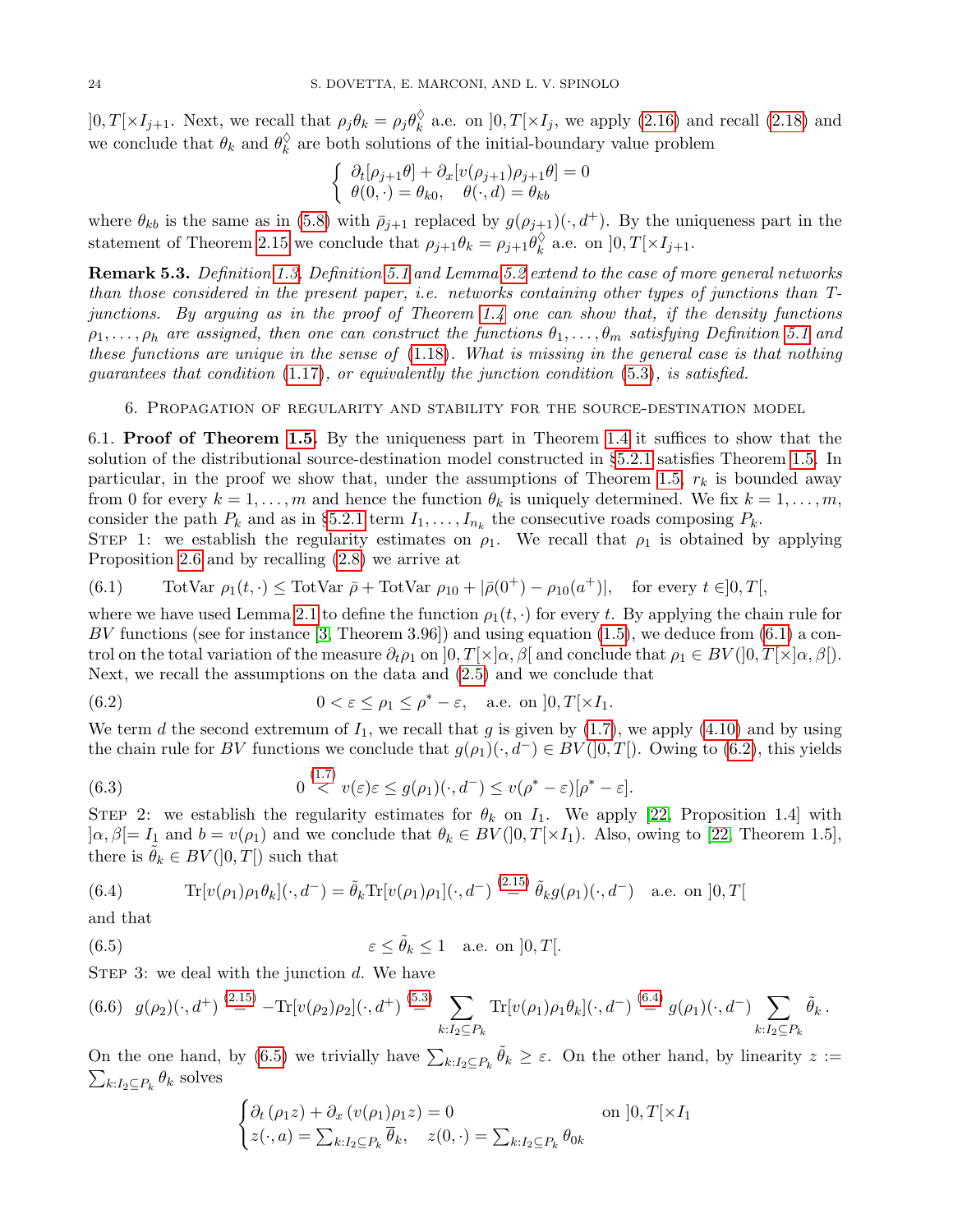and hence [\[22,](#page-27-12) Theorem 1.5] yields the existence of  $\tilde{z} \in BV(0,T]$  such that

$$
\operatorname{Tr}\left[v(\rho_1)\rho_1\sum_{k:I_2\subseteq P_k}\theta_k\right](\cdot,d^-)=\tilde{z}\operatorname{Tr}[v(\rho_1)\rho_1](\cdot,d^-)\stackrel{(2.15)}{=}\tilde{z}g(\rho_1)(\cdot,d^-)\qquad\text{a.e. on }]0,T[.
$$

The linearity and the uniqueness of the distributional traces and [\(6.3\)](#page-23-5) imply

<span id="page-24-0"></span>
$$
\tilde{z} = \sum_{k:I_2 \subseteq P_k} \tilde{\theta}_k \qquad \text{a.e. on } ]0, T[^{(1.14), (1.15)}] \varepsilon \le \tilde{z} = \sum_{k:I_2 \subseteq P_k} \tilde{\theta}_k \le 1 \qquad \text{a.e. on } ]0, T[
$$

and owing to [\(6.3\)](#page-23-5) and [\(6.6\)](#page-23-6) this yields

(6.7) 
$$
\varepsilon^2 v(\varepsilon) \leq g(\rho_2)(\cdot, d^+) \leq v(\rho^* - \varepsilon)[\rho^* - \varepsilon].
$$

Also, owing to  $(6.6)$ ,  $g(\rho_2)(\cdot, d^+) \in BV([0, T])$ . We now recall the construction in STEP 2 of §[5.2.1](#page-20-1) and in particular that the boundary datum  $\bar{\rho}_2$  for  $\rho_2$  is the unique function comprised between 0 and  $\rho^*$  such that  $g(\bar{\rho}_2) = g(\rho_2)(\cdot, d^+)$  a.e. on  $]0, T[$ . By using [\(6.7\)](#page-24-0) and the chain rule for BV functions we infer that  $\bar{\rho}_2 \in BV([0,T])$ . Also,  $\tilde{\varepsilon} \leq \bar{\rho}_2 \leq \rho^* - \varepsilon$  for a suitable constant  $\tilde{\varepsilon} > 0$  which could be explicitely computed if needed. Next, we recall the construction in STEP 3 of §[5.2.1](#page-20-1) and, by using formula [\(5.8\)](#page-21-3) and recalling that  $g(\bar{p}_2)$  is bounded away from 0, we conclude that the boundary datum for  $\theta_k$  at d is

(6.8) 
$$
\theta_{kb} = \frac{\text{Tr}[v(\rho_1)\rho_1](\cdot, d^-)}{g(\bar{\rho}_2)}
$$

and, owing to [\(6.3\)](#page-23-5) and [\(6.7\)](#page-24-0), this yields  $\theta_{kb} \in BV([0,T])$  and  $\bar{\varepsilon} \leq \theta_{kb} \leq 1$  for some suitable constant  $\bar{\varepsilon}$  which could be explicitely computed, if needed. We can repeat the argument at STEP 1 and STEP 2 and conclude that  $\rho_2 \in BV(]0,T[\times I_2), \theta_k \in BV(]0,T[\times I_2).$ 

STEP 4: by iterating the argument at the previous steps we conclude that, for every  $i = 1, \ldots, n_k$ ,  $\rho_i \in BV([0,T] \times I_i)$  and  $\theta_k \in BV([0,T] \times I_i)$ . To conclude that actually  $\theta_k \in BV([0,T] \times P_k)$  we apply a "gluing theorem" for BV functions, see [\[3,](#page-26-4) Corollary 3.89].

6.2. Proof of Corollary [1.6.](#page-5-0) By the uniqueness part of Theorem [1.4](#page-4-2) it suffices to establish the stability of the solution constructed in §[5.2.1.](#page-20-1) We fix  $k = 1, ..., m$  and as in §[5.2.1](#page-20-1) we term  $I_1, ..., I_{n_k}$ the consecutive roads composing the path  $P_k$ .

STEP 1: we show that  $\rho_1^n \to \rho_1$  in  $L^1(]0,T[\times I_1)$ . To this end, it suffices to recall the stability of the entropy admissible solutions of initial-boundary value problems with respect to perturbations in the data, see for instance [\[16,](#page-26-18) Theorem 4.3]. Owing to Lemma [2.8](#page-8-0) we also have

<span id="page-24-2"></span>(6.9) 
$$
g(\rho_1^n)(\cdot, d^-) \to g(\rho_1)(\cdot, d^-) \text{ in } L^1([0, T]),
$$

where  $d$  denotes the second extremum of the interval  $I_1$ .

STEP 2: we show that  $\rho_1^n \theta_k^n \to \rho_1 \theta_k$  in  $L^1(]0,T[ \times I_1)$ .

STEP 2A: we show that there is a sequence  $\theta_k^n$  solving the initial-boundary value problem

<span id="page-24-1"></span>(6.10) 
$$
\begin{cases} \partial_t [\rho_1^n \theta_k^n] + \partial_x [v(\rho_1^n)\rho_1^n \theta_k^n] = 0\\ \theta_k^n(0,\cdot) = \theta_k^n, \quad \theta_k^n(\cdot,a) = \bar{\theta}_k^n \end{cases}
$$

on  $]0,T[\times I_1]$  such that  $\theta_k^n \overset{*}{\rightharpoonup} \theta_k$  weakly\* in  $L^\infty([0,T[\times I_1])$ , where  $\theta_k$  is a solution of the initial-boundary value problem  $(1.8), (1.11), (1.13)$  $(1.8), (1.11), (1.13)$  $(1.8), (1.11), (1.13)$  $(1.8), (1.11), (1.13)$  $(1.8), (1.11), (1.13)$ . To this end, we recall that  $\theta_k^n$  is constructed in §[5.2.1](#page-20-1) by applying [\[22,](#page-27-12) Theorem 1.2, and this yields a  $L^{\infty}$  bound on  $\theta_k^n$  in terms of  $\|\theta_{k0}^n\|_{L^{\infty}}$  and  $\|\bar{\theta}_k^n\|_{L^{\infty}}$ . Owing to [\(1.14\)](#page-3-2) and [\(1.15\)](#page-3-3) we conclude that  $\|\theta_k^n\|_{L^\infty}$  is uniformly bounded and hence weakly<sup>∗</sup> converges (up to subsequences) to some limit function  $\theta_k$ . By using STEP 1 we can pass to the limit in the distributional formulation of [\(6.10\)](#page-24-1) and conclude that  $\theta_k$  is a solution of [\(1.8\)](#page-2-2), [\(1.11\)](#page-3-5), [\(1.13\)](#page-3-6).

STEP 2B: we show that  $\rho_1(\theta_k^n)^2 \stackrel{*}{\rightharpoonup} \rho_1(\theta_k)^2$  weakly\* in  $L^\infty(]0,T[\times I_1)$ . Owing to the proof of [\[22,](#page-27-12) Proposition 3.11],  $(\theta_k^n)^2$  is a solution of the initial-boundary value problem [\(6.10\)](#page-24-1) with  $\theta_{0k}^n$  and  $\bar{\theta}_k^n$  replaced by  $(\theta_{0k}^n)^2$  and  $(\vec{\theta}_k^n)^2$ , respectively. Also,  $\|(\theta_k^n)^2\|_{L^\infty}$  is uniformly bounded because so is  $\|\theta_k^n\|_{L^\infty}$  and hence,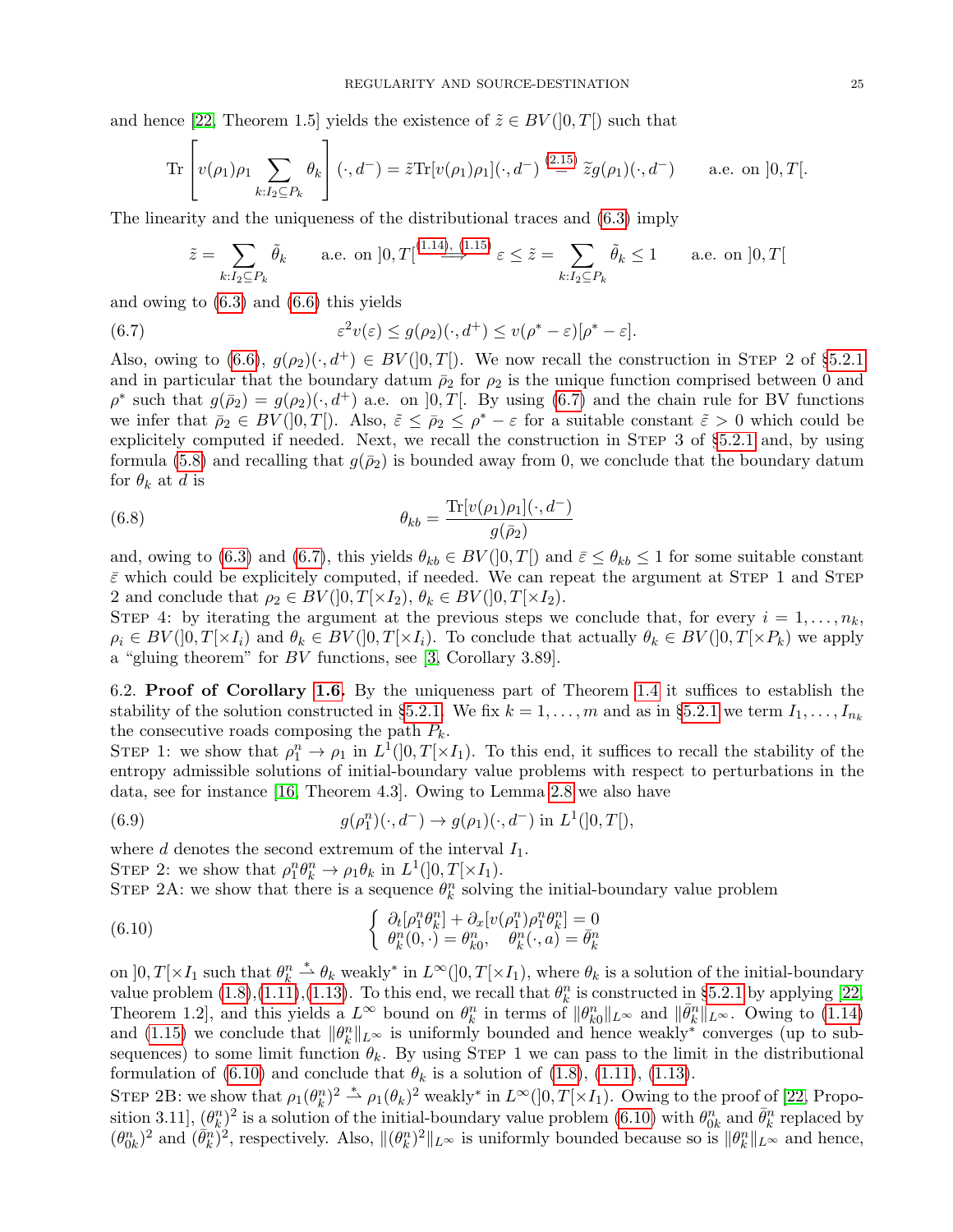up to subsequences,  $(\theta_k^n)^2$  weakly<sup>\*</sup> converges in  $L^\infty([0,T[\times I_1])$  to some limit function  $\gamma$ . Since  $\rho_1^n \to \rho_1$ strongly in  $L^1(]0,T[\times I_1)$  by STEP 1, this implies that  $\rho_1^n(\theta_k^n)^2 \stackrel{*}{\rightharpoonup} \rho_1\gamma$  weakly\* in  $L^\infty(]0,T[\times I_1)$ . By passing to the limit in the distributional formulation we get that  $\rho_1\gamma$  is a solution of [\(6.10\)](#page-24-1) with  $\theta_{0k}^n$  and  $\bar{\theta}_k^n$  replaced by  $(\theta_{0k})^2$  and  $(\bar{\theta}_k)^2$ , respectively. Since by [\[22,](#page-27-12) Proposition 3.11]  $\rho_1(\$ of the same initial-boundary value problem, then by the uniqueness part of [\[22,](#page-27-12) Theorem 1.2] we have  $\rho_1 \gamma = \rho_1(\theta_k)^2$ .

STEP 2C: we conclude the proof of STEP 2. We recall that  $\rho_1^n \to \rho_1$  strongly in  $L^1(]0,T[\times I_1)$  owing to STEP 1: by STEP 2A, this implies that  $\rho_1 \theta_k^n \stackrel{*}{\rightharpoonup} \rho_1 \theta_k$  weakly<sup>\*</sup> in  $L^\infty(]0,T[\times I_1)$  and henceforth weakly in  $L^2(]0,T[\times I_1)$ . By STEP 2B, it also implies that  $(\rho_1\theta_k^n)^2 \stackrel{*}{\rightharpoonup} (\rho_1\theta_k)^2$  weakly\* in  $L^\infty(]0,T[\times I_1)$ and henceforth weakly in  $L^2(]0,T[\times I_1)$ . We conclude that  $\rho_1 \theta_k^n \to \rho_1 \theta_k$  strongly in  $L^2(]0,T[\times I_1)$  and henceforth strongly in  $L^1(]0,T[ \times I_1)$ .

STEP 3: we show that  $\bar{\rho}_2^n \to \bar{\rho}_2$  strongly in  $L^1(]0,T[)$ , where  $\bar{\rho}_2^n$  and  $\bar{\rho}_2$  are the boundary data for  $\rho_2^n$ and  $\rho_2$ , respectively. We recall that, by the construction in §[5.2.1,](#page-20-1)  $\bar{\rho}_2$  is the function confined between 0 and  $\rho^*$  such that

$$
g(\bar{\rho}_2) = \sum_{k:I_2 \subseteq P_k} \text{Tr}[v(\rho_1)\rho_1\theta_k](\cdot, d^-),
$$

where d is the second extremum of  $I_1$ . Hence, to establish the convergence  $\bar{\rho}_2^n \to \bar{\rho}_2$  it suffices to show that  $\text{Tr}[v(\rho_1^n)\rho_1^n\theta_k^n](\cdot, d^-) \to \text{Tr}[v(\rho_1)\rho_1\theta_k](\cdot, d^-)$  strongly in  $L^1(]0,T[)$  for every  $k=1,\ldots,m$ .

STEP 3A: we show that  $\text{Tr}[v(\rho_1^n)\rho_1^n\theta_k^n](\cdot, d^-) \stackrel{*}{\rightharpoonup} \text{Tr}[v(\rho_1)\rho_1\theta_k](\cdot, d^-)$  weakly<sup>\*</sup> in  $L^{\infty}(]0, T[$ ). Owing to [\[1,](#page-26-13) Proposition 3.2] and to the proof of [\[17,](#page-26-12) Lemma 3.3],  $\|\text{Tr}[v(\rho_1^n)\rho_1^n\theta_k^n]\|_{L^\infty}$  is uniformly bounded in terms of  $\|\rho_1^n\|_{L^\infty}$  and  $\|\theta_k^n\|_{L^\infty}$  and hence up to subsequences converges weakly<sup>\*</sup> in  $L^\infty([0,T])$  to some function  $\delta$ . By recalling STEP 1 and STEP 2 and passing to the limit in the definition of distributional trace we get that  $\delta = \text{Tr}[v(\rho_1)\rho_1\theta_k].$ 

STEP 3B: by recalling STEP 2B we can repeat the same argument as in STEP 3A and conclude that  $\text{Tr}[v(\rho_1^n)\rho_1^n(\theta_k^n)^2](\cdot, d^-) \stackrel{*}{\rightharpoonup} \text{Tr}[v(\rho_1)\rho_1(\theta_k)^2](\cdot, d^-)$  weakly\* in  $L^{\infty}(]0, T[)$ .

STEP 3C: owing to the trace renormalization property given by [\[22,](#page-27-12) Theorem 4.2] we have

$$
\left(\operatorname{Tr}[v(\rho_1^n)\rho_1^n\theta_k^n](\cdot,d^-)\right)^2 \stackrel{\text{[22, Theorem 4.2]}}{=} \operatorname{Tr}[v(\rho_1^n)\rho_1^n(\theta_k^n)^2](\cdot,d^-)\operatorname{Tr}[v(\rho_1^n)\rho_1^n](\cdot,d^-)
$$
\n
$$
\stackrel{\text{(2.15)}}{=} \operatorname{Tr}[v(\rho_1^n)\rho_1^n(\theta_k^n)^2](\cdot,d^-)g(\rho_1^n)(\cdot,d^-).
$$

Owing to STEP 3B and [\(6.9\)](#page-24-2) this yields that  $\left(\text{Tr}[v(\rho_1^n)\rho_1^n\theta_k^n](\cdot, d^-)\right)^2$  weakly\* converges in  $L^{\infty}(]0, T[)$ to  $\left(\text{Tr}[v(\rho_1^n)\rho_1^n\theta_k^n](\cdot, d-\right))^2$  and by recalling STEP 3A and repeating the same argument as in STEP 2C it implies that  $\text{Tr}[v(\rho_1^n)\rho_1^n\theta_k^n](\cdot, d^-)$  strongly converges in  $L^1(]0,T[)$  to  $\text{Tr}[v(\rho_1)\rho_1\theta_k](\cdot, d^-)$ .

STEP 4: owing to STEP 3, we can repeat the same argument as in STEP 1 and conclude that  $\rho_2^n \to \rho_2$ in  $L^1(]0,T[\times I_2)$ . Next, we recall that, by the analysis in §[5.2.1,](#page-20-1)  $\theta_k$  is defined on  $]0,T[\times I_2$  by solving an initial-boundary value problem analogous to [\(5.8\)](#page-21-3) and with boundary datum  $\theta_{kb}$  given by (5.8). We now want to show that  $\rho_2^n \theta_k^n \to \rho_2 \theta_k$ . Note that to repeat the same argument as in STEP 2 it suffices to show that

<span id="page-25-0"></span>(6.11) 
$$
\theta_{kb}^n g(\bar{\rho}_2^n) \to \theta_{kb} g(\bar{\rho}_2), \quad (\theta_{kb}^n)^2 g(\bar{\rho}_2^n) \to (\theta_{kb})^2 g(\bar{\rho}_2), \text{ in } L^1(]0, T[).
$$

STEP  $4A$ : we establish the first convergence result in  $(6.11)$ . It suffices to recall that, owing to  $(5.8)$ ,  $\theta_{kb}g(\bar{\rho}_2) = \text{Tr}[v(\rho_1)\rho_1\theta_k](\cdot, d^-)$  and then recall STEP 3C.

Step 4B: we establish the second convergence result in [\(6.11\)](#page-25-0). We want to apply the Lebesgue Dominated Convergence Theorem. First, we recall that  $|\theta_{kb}^n| \leq 1$  owing to [\(5.7\)](#page-21-2) and we conclude that  $\|(\theta_{kb}^n)^2 g(\rho_{2}^n)(\cdot, d^+) \|_{L^\infty}$  is uniformly bounded. We are left to establish the a.e. pointwise convergence. First, we recall STEP 3C and conclude that, up to subsequences,  $Tr[v(\rho_1^n)\rho_1^n\theta_k^n](t, d^-)$  converges to  $Tr[v(\rho_1)\rho_1\theta_k](t, d^-)$  and  $g(\bar{\rho}_2^n(t))$  converges to  $g(\bar{\rho}_2(t))$  for a.e.  $t \in ]0,T[$ . We fix a  $t \in ]0,T[$  such that the above convergence results hold true and we distinguish between two cases. If  $g(\bar{\rho}_2(t)) \neq 0$ , then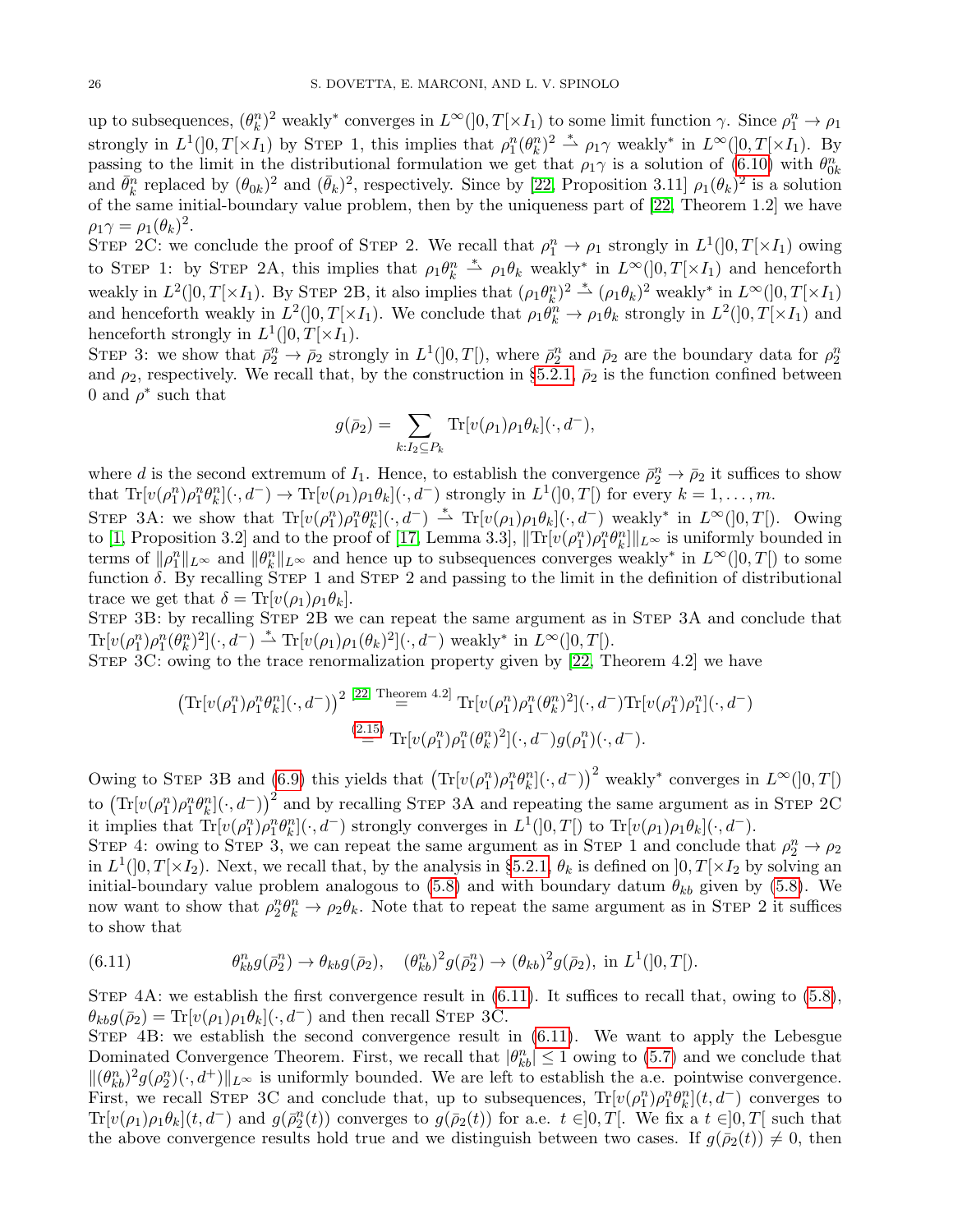for n sufficiently large

$$
(\theta_{kb}^n(t))^2 g(\bar{\rho}_2^n(t)) = \frac{\left(\text{Tr}[v(\rho_1^n)\rho_1^n \theta_k^n](t, d^-)\right)^2}{g(\bar{\rho}_2^n(t))} \to \frac{\left(\text{Tr}[v(\rho_1)\rho_1 \theta_k](t, d^-)\right)^2}{g(\bar{\rho}_2(t))} = (\theta_{kb}(t))^2 g(\bar{\rho}_2(t)) \quad \text{as } n \to +\infty.
$$

If  $g(\bar{\rho}_2(t)) = 0$  we argue as follows: since  $|\theta_{kb}^n(t)| \leq 1$ , then  $|(\theta_{kb}^n(t))^2 g(\bar{\rho}_2^n(t))| \leq g(\bar{\rho}_2^n(t))$  and hence it converges to 0 as  $n \to +\infty$ . This concludes the proof of the a.e. pointwise convergence and hence of STEP 4.

Step 5: by iterating the argument at the previous steps we establish the desired stability result.

#### **ACKNOWLEDGMENTS**

The authors wish to thank Maya Briani and Mauro Garavello for several interesting discussions. S.D. and L.V.S. are partially supported by the INDAM-GNAMPA project 2020 Modelli differenziali alle derivate parziali per fenomeni di interazione. E.M. is supported by the SNF Grant 182565. Part of this work was done while S.D. was affiliated to IMATI-CNR, Pavia.

#### **REFERENCES**

- <span id="page-26-13"></span>[1] L. Ambrosio, G. Crippa, and S. Maniglia. Traces and fine properties of a BD class of vector fields and applications. Ann. Fac. Sci. Toulouse Math. (6), 14(4):527–561, 2005.
- <span id="page-26-0"></span>[2] L. Ambrosio and C. De Lellis. A note on admissible solutions of 1D scalar conservation laws and 2D Hamilton-Jacobi equations. J. Hyperbolic Differ. Equ.,  $1(4)$ :813-826, 2004.
- <span id="page-26-4"></span>[3] L. Ambrosio, N. Fusco, and D. Pallara. Functions of bounded variation and free discontinuity problems. Oxford Mathematical Monographs. The Clarendon Press, Oxford University Press, New York, 2000.
- <span id="page-26-14"></span>[4] G. Anzellotti. Pairings between measures and bounded functions and compensated compactness. Ann. Mat. Pura Appl. (4), 135:293–318, 1983.
- <span id="page-26-11"></span>[5] C. Bardos, A.-Y. Le Roux, and J. C. Nedelec. First order quasilinear equations with boundary conditions. Commun. Partial Differ. Equations, 4:1017–1034, 1979.
- <span id="page-26-5"></span>[6] N. Bellomo and C. Dogbe. On the modeling of traffic and crowds: a survey of models, speculations, and perspectives. SIAM Rev., 53(3):409–463, 2011.
- <span id="page-26-1"></span>[7] S. Bianchini and E. Marconi. On the structure of  $L^{\infty}$ -entropy solutions to scalar conservation laws in one-space dimension. Arch. Ration. Mech. Anal., 226(1):441–493, 2017.
- <span id="page-26-2"></span>[8] C. Bourdarias, M. Gisclon, and S. Junca. Fractional BV spaces and applications to scalar conservation laws. J. Hyperbolic Differ. Equ., 11(4):655–677, 2014.
- <span id="page-26-17"></span>[9] A. Bressan. Hyperbolic systems of conservation laws. The one-dimensional Cauchy problem, volume 20. Oxford: Oxford University Press, 2000.
- <span id="page-26-6"></span>[10] A. Bressan, S. Canić, M. Garavello, M. Herty, and B. Piccoli. Flows on networks: recent results and perspectives. EMS Surv. Math. Sci., 1(1):47–111, 2014.
- <span id="page-26-7"></span>[11] A. Bressan and K. T. Nguyen. Conservation law models for traffic flow on a network of roads. Netw. Heterog. Media, 10(2):255–293, 2015.
- <span id="page-26-9"></span>[12] A. Bressan and F. Yu. Continuous Riemann solvers for traffic flow at a junction. Discrete Contin. Dyn. Syst., 35(9):4149–4171, 2015.
- <span id="page-26-10"></span>[13] M. Briani and E. Cristiani. An easy-to-use algorithm for simulating traffic flow on networks: theoretical study. Netw. Heterog. Media, 9(3):519–552, 2014.
- <span id="page-26-15"></span>[14] G.-Q. Chen, W. P. Ziemer, and M. Torres. Gauss-Green theorem for weakly differentiable vector fields, sets of finite perimeter, and balance laws. Commun. Pure Appl. Math., 62(2):242–304, 2009.
- <span id="page-26-8"></span>[15] G. M. Coclite, M. Garavello, and B. Piccoli. Traffic flow on a road network. SIAM J. Math. Anal., 36(6):1862–1886, 2005.
- <span id="page-26-18"></span>[16] R. M. Colombo and E. Rossi. Rigorous estimates on balance laws in bounded domains. Acta Math. Sci., Ser. B, Engl. Ed., 35(4):906–944, 2015.
- <span id="page-26-12"></span>[17] G. Crippa, C. Donadello, and L. V. Spinolo. Initial-boundary value problems for continuity equations with BV coefficients. J. Math. Pures Appl. (9), 102(1):79–98, 2014.
- <span id="page-26-3"></span>[18] G. Crippa, F. Otto, and M. Westdickenberg. Regularizing effect of nonlinearity in multidimensional scalar conservation laws. In Transport equations and multi-D hyperbolic conservation laws, pages 77–128. Berlin: Springer, 2008.
- <span id="page-26-16"></span>[19] C. M. Dafermos. Regularity and large time behaviour of solutions of a conservation law without convexity. Proc. Roy. Soc. Edinburgh Sect. A, 99(3-4):201–239, 1985.